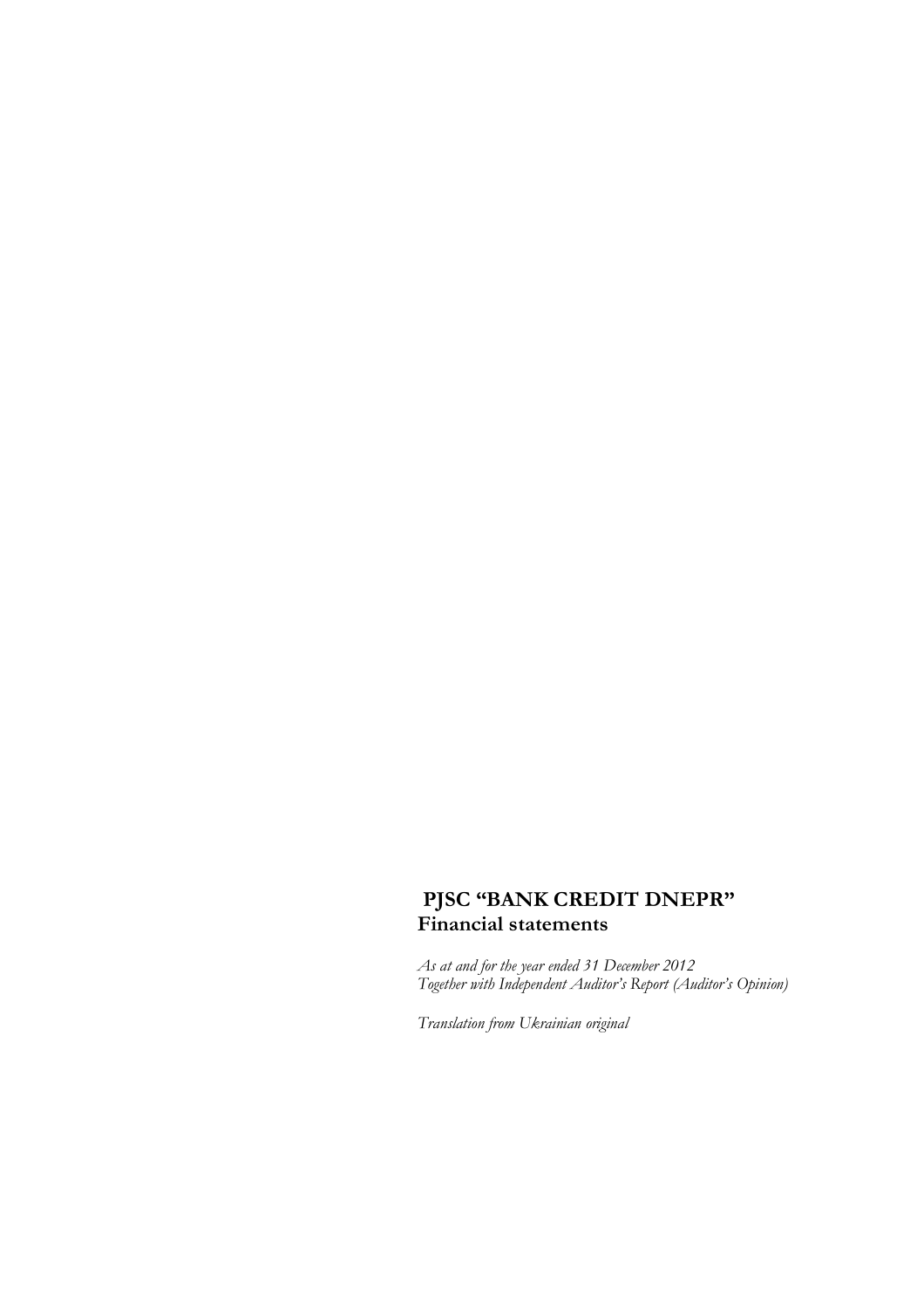# **CONTENTS**

# INDEPENDENT AUDITOR'S REPORT (AUDITOR'S OPINION)

# FINANCIAL STATEMENTS

## NOTES TO THE FINANCIAL STATEMENTS

| 1.  |  |
|-----|--|
| 2.  |  |
| 3.  |  |
| 4.  |  |
| 5.  |  |
| 6.  |  |
| 7.  |  |
| 8.  |  |
| 9.  |  |
| 10. |  |
| 11. |  |
| 12. |  |
| 13. |  |
| 14. |  |
| 15. |  |
| 16. |  |
| 17. |  |
| 18. |  |
| 19. |  |
| 20. |  |
| 21. |  |
| 22. |  |
| 23. |  |
| 24. |  |
| 25. |  |
| 26. |  |
| 27. |  |
| 28. |  |
| 29. |  |
| 30. |  |
| 31. |  |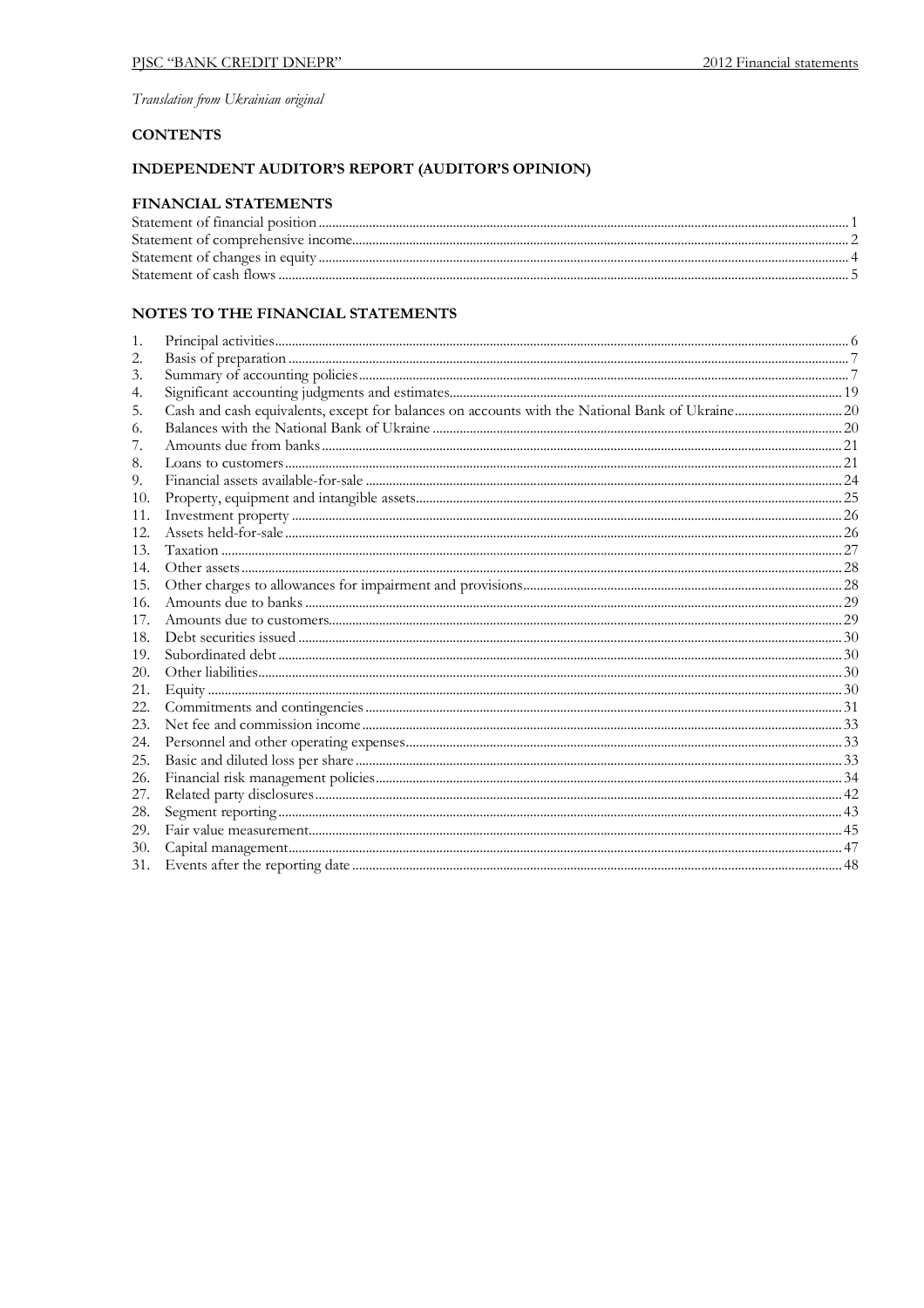

**Ell ERNST & YOUNG** 

**Ernst & Young Audit Services LLC** Khreschatyk Street, 19A Kyiv, 01001, Ukraine Tel: +380 (44) 490 3000 Fax: +380 (44) 490 3030 Ukrainian Chamber of Auditors Certificate: 3516 [www.ey.com/ukraine](http://www.ey.com/ukraine)

**ТОВ «Ернст енд Янг Аудиторськi Послуги»**  Украïна, 01001, Киïв вул. Хрещатик, 19А

Тел.: +380 (44) 490 3000 Факс: +380 (44) 490 3030 Свiдоцтво Аудиторськоï Палати Украïни: 3516

# **INDEPENDENT AUDITOR'S REPORT (AUDITOR'S OPINION)**

**To the Shareholder and the Management Board of PUBLIC JOINT STOCK COMPANY "BANK CREDIT DNEPR"** 

# **Report on the Financial Statements**

We have audited the accompanying financial statements of PUBLIC JOINT STOCK COMPANY "BANK CREDIT DNEPR" ("the Bank") (code ERDPU – 14352406; actual address – 17 Lenina Str., Dnipropetrovsk, Ukraine; date of state registration – 7 July 1993), which comprise the statement of financial position as at 31 December 2012, and statement of comprehensive income, statement of changes in equity, and statement of cash flows for the year then ended, and a summary of significant accounting policies and other explanatory notes.

# **Management's Responsibility for the Financial Statements**

Management is responsible for the preparation and fair presentation of these financial statements in accordance with International Financial Reporting Standards, and for such internal control as management determines is necessary to enable the preparation of financial statements that are free from material misstatement, whether due to fraud or error.

# **Auditor's Responsibility**

Our responsibility is to express an opinion on these financial statements based on our audit. We conducted our audit in accordance with International Standards on Auditing. Those standards require that we comply with ethical requirements and plan and perform the audit to obtain reasonable assurance about whether the financial statements are free from material misstatement.

An audit involves performing procedures to obtain audit evidence about the amounts and disclosures in the financial statements. The procedures selected depend on the auditor's judgment, including the assessment of the risks of material misstatement of the financial statements, whether due to fraud or error. In making those risk assessments, the auditor considers internal control relevant to the entity's preparation and fair presentation of the financial statements in order to design audit procedures that are appropriate in the circumstances, but not for the purpose of expressing an opinion on the effectiveness of the entity's internal control. An audit also includes evaluating the appropriateness of accounting policies used and the reasonableness of accounting estimates made by management, as well as evaluating the overall presentation of the financial statements.

We believe that the audit evidence we have obtained is sufficient and appropriate to provide a basis for our audit opinion.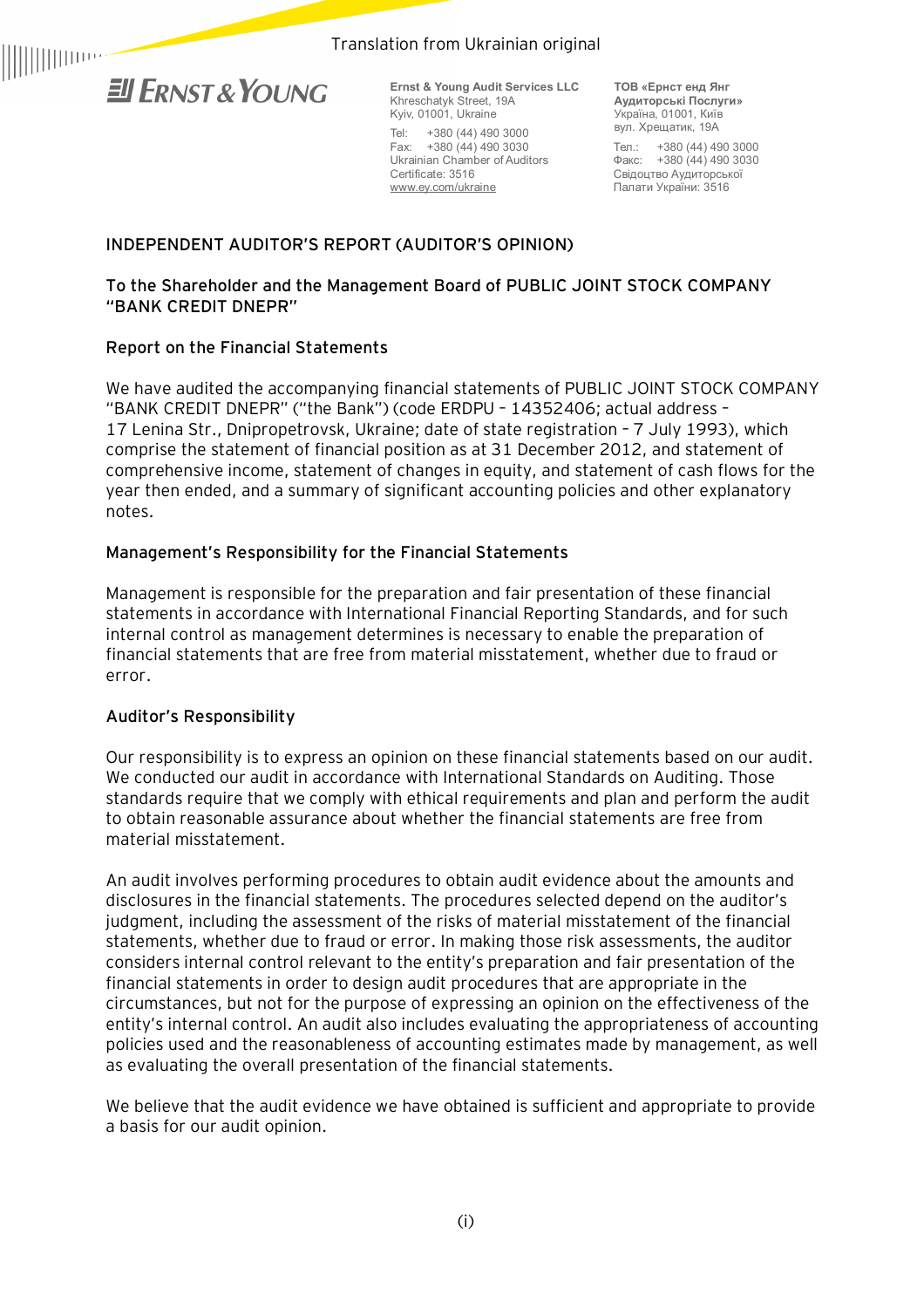# **ELERNST & YOUNG**

# **Opinion**

||||||||<sup>||</sup>

In our opinion, the financial statements present fairly, in all material respects, the financial position of the Bank as at 31 December 2012, and its financial performance and its cash flows for the year then ended in accordance with International Financial Reporting Standards.

# **Report on Other Legal and Regulatory Requirements**

Pursuant to the requirements of the Resolution No. 1360 of the State Commission on Securities and Stock Market of Ukraine "On approval of Requirements to an auditor's report on information disclosed by issuers of securities (except municipal bonds)" dated 29 September 2011 ("the Resolution"), we report the following:

- 1) Section 3 of Article 155 of the Civil Code of Ukraine requires a joint stock company to announce reduction of its share capital and make appropriate changes to its charter documents in accordance with the effective legislation, if its net assets as at the end of the second annual reporting period (from the inception) and all subsequent reporting periods are lower than its statutory capital. A joint stock company should be dissolved, if its net assets are lower than the minimum share capital required by the effective legislation. The Bank's net assets as at 31 December 2012 are UAH 513,631 thousand, which is greater than its registered statutory capital.
- 2) As at the date of the financial statements approval for issuance by the management, the Bank has not yet prepared information to be presented in the annual securities issuer report. Accordingly, we were not able to read that information and do not report on existence of significant discrepancies between the accompanying financial statements and the annual securities issuer report.
- 3) The Law of Ukraine "On Joint Stock Companies" ("the Law") requires certain approvals to be obtained prior to executing significant transactions by a joint stock company with a market value of such assets (works, services) more than 10% of an entity's total assets as at the end of the latest annual reporting period. Our audit of the financial statements involved performing procedures to obtain audit evidence on a test basis about the amounts and disclosures in the financial statements, but was not designed to express an opinion on the compliance of all significant transactions (as defined by the Law) with the requirements of the Law. Accordingly, we do not express such an opinion.
- 4) The Law requires joint stock companies establishing corporate governance bodies and developing a code (principles) of corporate governance. The Bank has developed the code of corporate governance, and has established the Supervisory Board in accordance with the Resolution of the General Shareholders' Meeting dated 21 April 2011 and the internal audit division in accordance with the Resolution of the Supervisory Board dated 3 August 2009. No clear criteria for standards of corporate governance and its compliance with the Law are established by the Law or other regulations. Accordingly, we do not express an opinion as to the effectiveness of the Bank's corporate governance.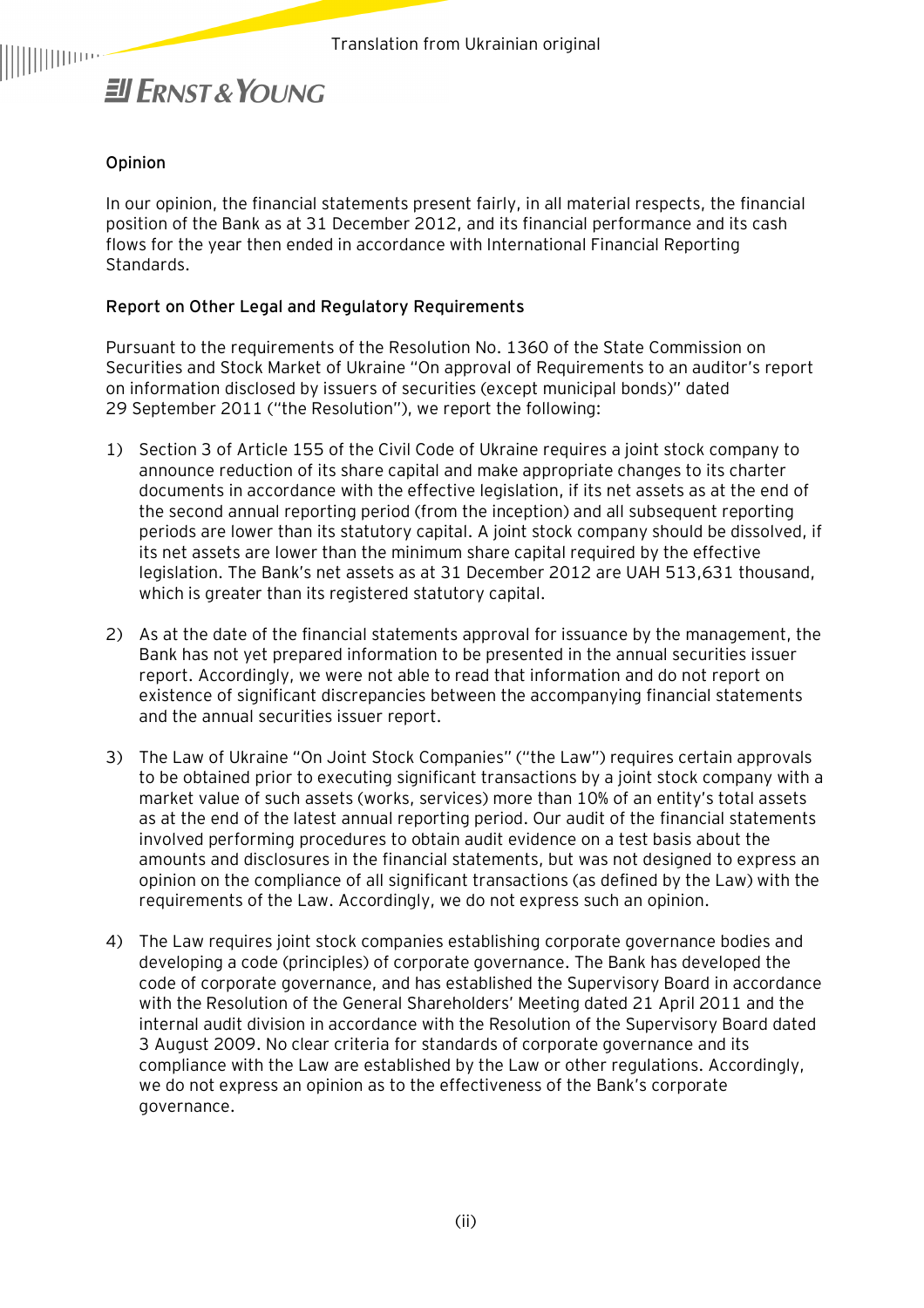# **El ERNST & YOUNG**

5) In the course of our audit of the financial statements, we have assessed the risks of material misstatement of the financial statements, whether due to fraud or error. In making those risk assessments, we have considered internal control relevant to the Bank's preparation and fair presentation of the financial statements in order to design audit procedures that are appropriate in the circumstances, but not for the purpose of expressing an opinion on the effectiveness of the Bank's internal control, including controls designed to prevent and detect fraud. Accordingly, we do not express such an opinion.

# **Other Matters – Contractual arrangements and timing of the audit**

We have conducted our audit of the financial statements of the Bank based on the agreement No. ATTEST-2012-00363 dated 5 November 2012. Our audit has been performed during the period from 17 December 2012 to 24 April 2013.

Alexander Svistich General Director Sergiy Gonchar Audit Manager Auditor's certificate Series B No. 0162

valid till 22 December 2016

Registered by the National Bank of Ukraine as the banking auditor under No. 0000162

24 April 2013 Kyiv, Ukraine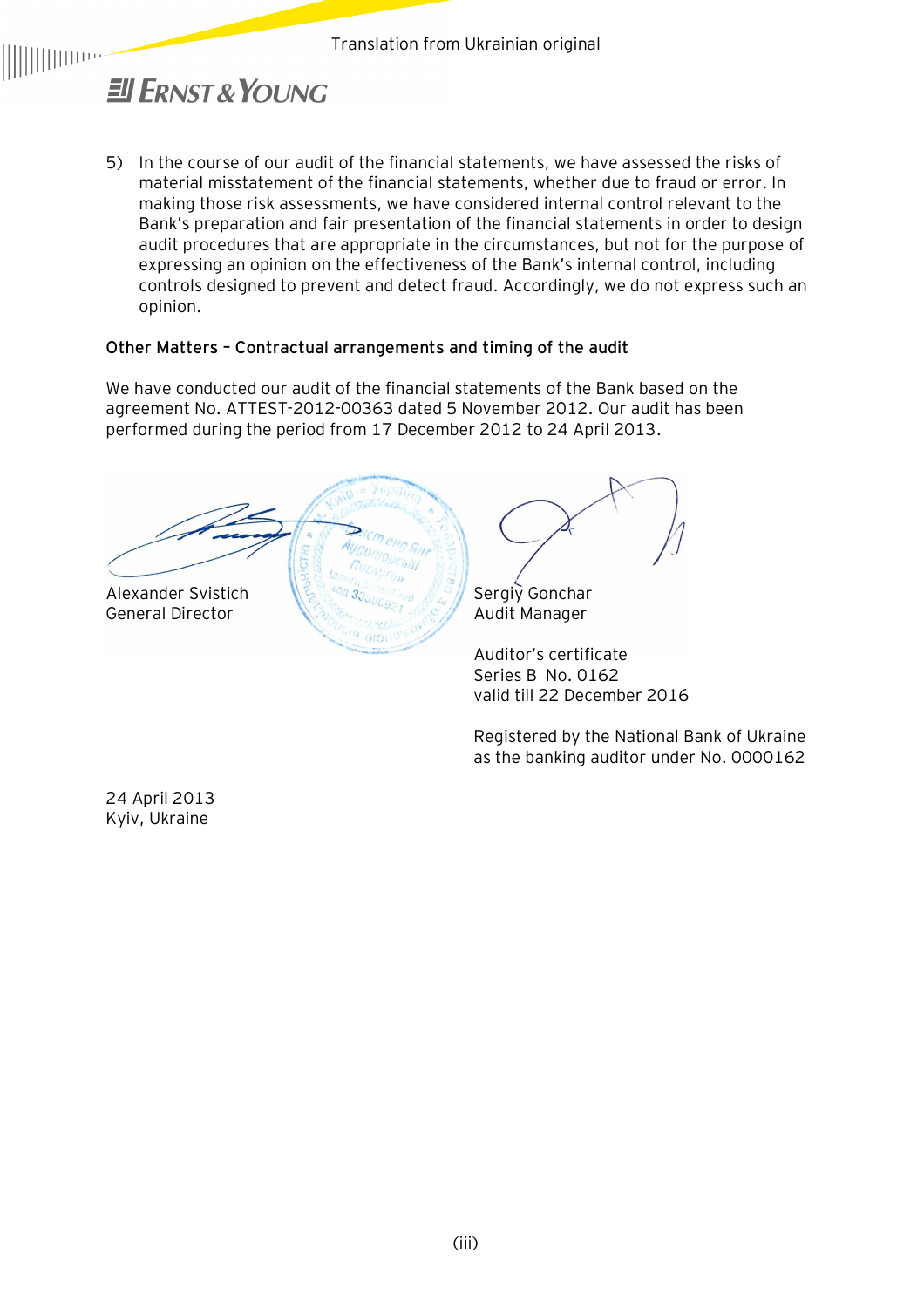# **STATEMENT OF FINANCIAL POSITION**

# **As at 31 December 2012**

*(Thousands of Ukrainian hryvnias)* 

|                                                   | <b>Notes</b> | 2012      | 2011      |
|---------------------------------------------------|--------------|-----------|-----------|
| Assets                                            |              |           |           |
| Cash and cash equivalents, except for balances on |              |           |           |
| accounts with the National Bank of Ukraine        | 5            | 1,839,947 | 1,975,159 |
| Balances with the National Bank of Ukraine        | 6            | 363,330   | 392,436   |
| Amounts due from banks                            | 7            | 33,728    | 15,393    |
| Loans to customers                                | 8            | 5,114,901 | 5,360,147 |
| Financial assets available-for-sale               | 9            | 161,369   | 156,847   |
| Property, equipment and intangible assets         | 10           | 193,287   | 202,816   |
| Investment property                               | 11           | 72,711    | 84,205    |
| Assets held-for-sale                              | 12           | 63,336    | 66,765    |
| Deferred income tax assets                        | 13           | 21,057    |           |
| Other assets                                      | 14           | 37,309    | 33,826    |
| Total assets                                      |              | 7,900,975 | 8,287,594 |
| Liabilities                                       |              |           |           |
| Amounts due to banks                              | 16           | 756,975   | 1,503,894 |
| Amounts due to customers                          | 17           | 6,286,316 | 5,584,811 |
| Debt securities issued                            | 18           | 532       | 106,363   |
| Current income tax liabilities                    | 13           | 2,288     | 1,876     |
| Deferred income tax liabilities                   | 13           |           | 26,278    |
| Subordinated debt                                 | 19           | 293,103   | 292,398   |
| Other liabilities                                 | 20           | 48,130    | 18,609    |
| <b>Total liabilities</b>                          |              | 7,387,344 | 7,534,229 |
| Equity                                            | 21           |           |           |
| Share capital                                     |              | 338,666   | 338,666   |
| Additional paid-in capital                        |              | 17,678    | 17,678    |
| Revaluation reserve                               |              | 97,130    | 97,402    |
| Retained earnings                                 |              | 60,157    | 299,619   |
| Total equity                                      |              | 513,631   | 753,365   |
| Total equity and liabilities                      |              | 7,900,975 | 8,287,594 |

Signed and authorized for release on behalf of the Management Board of the Bank



24 April 2013

*The accompanying notes on pages 6 to 48 form an integral part of these financial statements*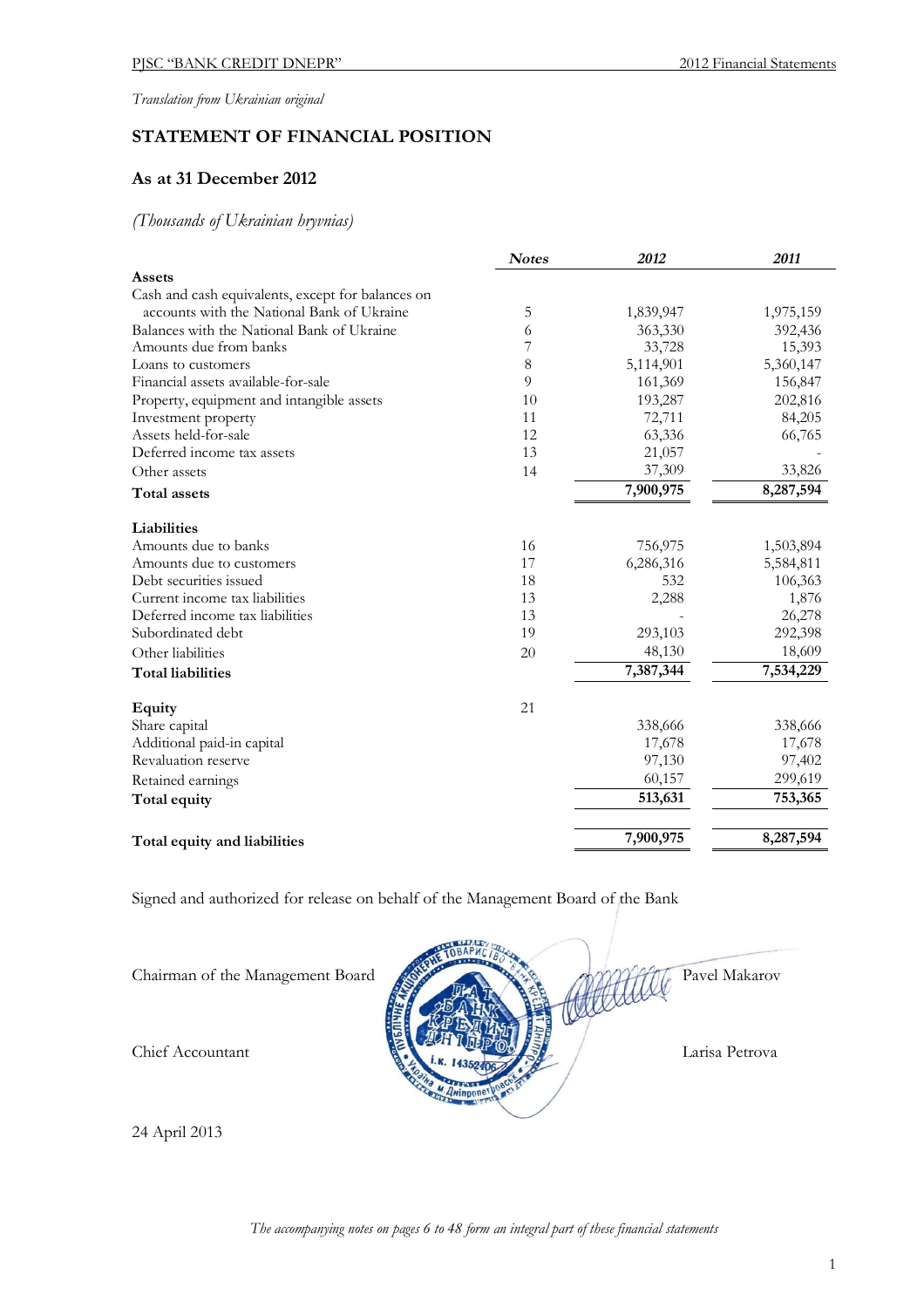# **STATEMENT OF COMPREHENSIVE INCOME**

# **For the year ended 31 December 2012**

# *(Thousands of Ukrainian hryvnias)*

|                                                           | <b>Notes</b> | 2012       | 2011       |
|-----------------------------------------------------------|--------------|------------|------------|
| Interest income                                           |              |            |            |
| Loans to customers                                        |              | 725,560    | 668,865    |
| Financial assets available-for-sale                       |              | 21,412     | 5,673      |
| Cash and cash equivalents, except for balances on         |              |            |            |
| accounts with the National Bank of Ukraine                |              | 15,361     | 7,057      |
| Balances with the National Bank of Ukraine                |              | 1,591      | 1,389      |
|                                                           |              | 763,924    | 682,984    |
| Interest expenses                                         |              |            |            |
| Amounts due to customers                                  |              | (555, 820) | (395, 187) |
| Amounts due to banks                                      |              | (53,073)   | (55, 441)  |
| Subordinated debt                                         |              | (23, 622)  | (13, 124)  |
| Debt securities issued                                    |              | (1, 186)   | (7, 372)   |
|                                                           |              | (633,701)  | (471, 124) |
| Net interest income                                       |              | 130,223    | 211,860    |
| Charges to allowance for impairment of loans to customers | 8            | (247, 918) | (40, 839)  |
| Net interest (expenses)/income after impairment of        |              |            |            |
| interest earning assets                                   |              | (117, 695) | 171,021    |
| Net fee and commission income                             | 23           | 77,465     | 53,441     |
| Net gains from financial assets available-for-sale        |              |            | 2,354      |
| Net gains / (losses) arising from foreign currencies:     |              |            |            |
| - trading                                                 |              | 45,078     | 38,037     |
| - translation differences                                 |              | (7,674)    | (671)      |
| - transactions with derivative financial instruments      | 22           | 13,849     | 3,317      |
| Other income                                              |              | 4,327      | 3,411      |
| Non-interest income                                       |              | 133,045    | 99,889     |
| Personnel expenses                                        | 24           | (123, 102) | (110, 819) |
| Other operating expenses                                  | 24           | (130, 544) | (135,408)  |
| Depreciation and amortisation                             | 10           | (26, 621)  | (15, 410)  |
| Other charges to allowances for impairment and provisions | 15           | (15,246)   | (1,775)    |
| Non-interest expenses                                     |              | (295, 513) | (263, 412) |
| (Loss)/profit before income tax expense                   |              | (280, 163) | 7,498      |
| Income tax benefit/(expense)                              | 13           | 40,701     | (3,297)    |
| (Loss)/profit for the year                                |              | (239, 462) | 4,201      |
|                                                           |              |            |            |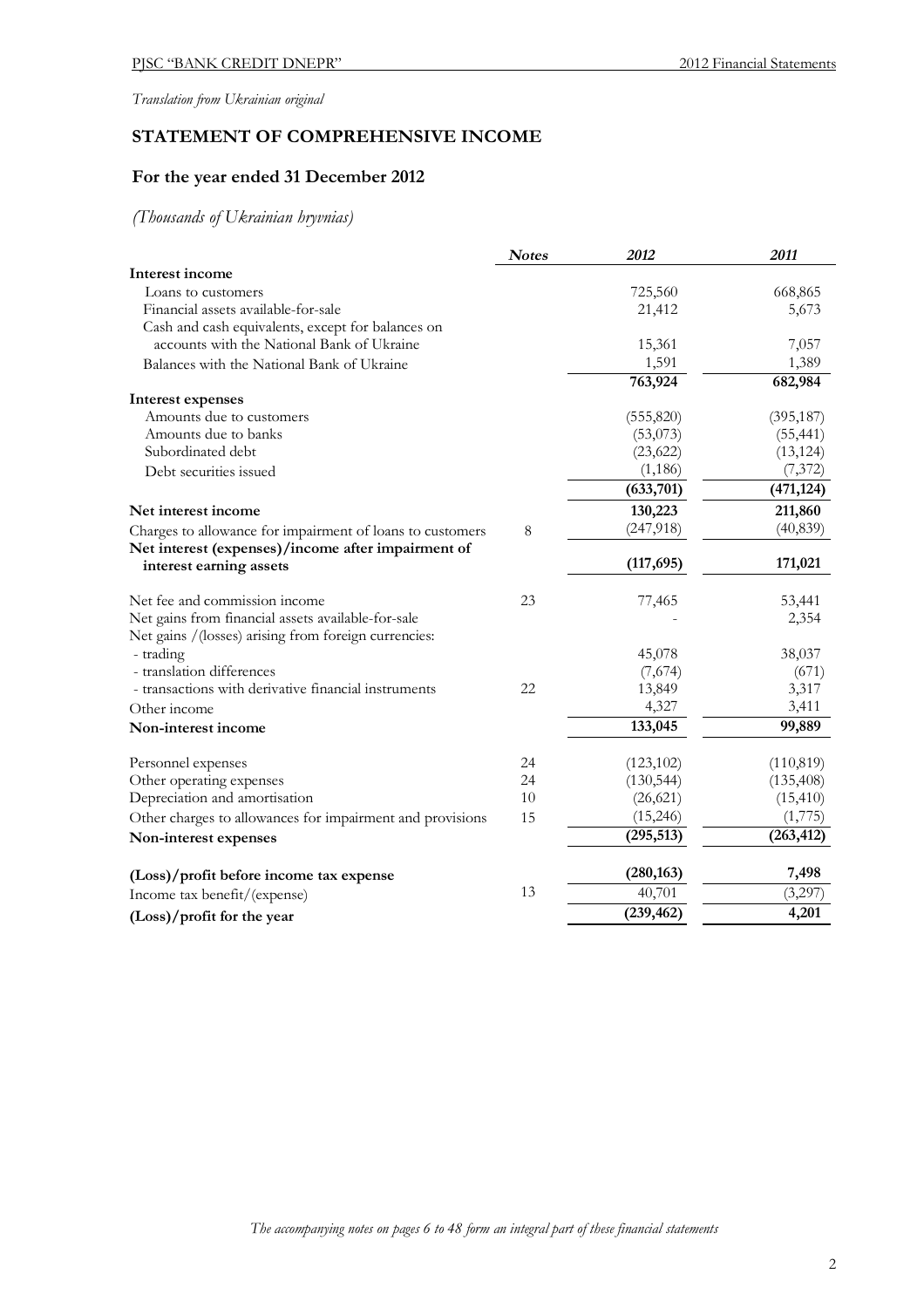# **STATEMENT OF COMPREHENSIVE INCOME (continued)**

# **For the year ended 31 December 2012**

*(Thousands of Ukrainian hryvnias)* 

| <b>Notes</b>                                             | 2012       | 2011          |
|----------------------------------------------------------|------------|---------------|
|                                                          |            |               |
|                                                          | (302)      | (1,367)       |
|                                                          |            | (2,354)       |
|                                                          |            |               |
|                                                          |            | 703           |
|                                                          | (272)      | (3,018)       |
|                                                          | (239, 734) | 1,183         |
|                                                          | (0.0008)   | 0.00001       |
|                                                          |            | Pavel Makarov |
| Income tax relating to components of other comprehensive | 25         | 30            |

24 April 2013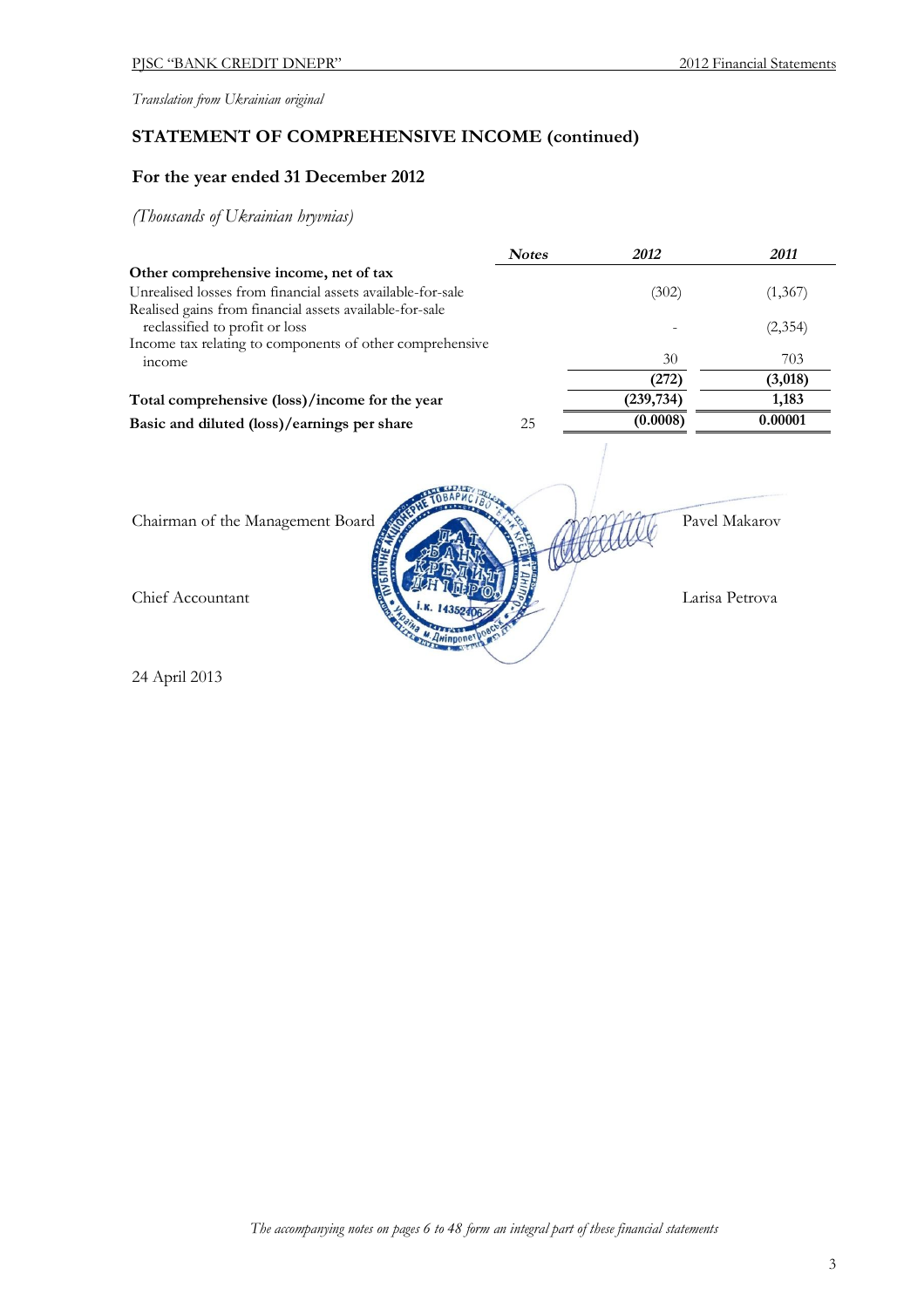# **STATEMENT OF CHANGES IN EQUITY**

# **For the year ended 31 December 2012**

*(Thousands of Ukrainian hryvnias)* 

|                                   | <b>Share</b><br>capital | <b>Additional</b><br>paid-in<br>capital | <b>Revaluation</b><br>reserve | <b>Retained</b><br>earnings | Total<br>equity |
|-----------------------------------|-------------------------|-----------------------------------------|-------------------------------|-----------------------------|-----------------|
| 31 December 2010                  | 338,666                 | 17,678                                  | 100,420                       | 295,418                     | 752,182         |
| Comprehensive income for the year |                         |                                         | (3,018)                       | 4,201                       | 1,183           |
| 31 December 2011                  | 338,666                 | 17,678                                  | 97,402                        | 299,619                     | 753,365         |
| Comprehensive loss for the year   |                         |                                         | (272)                         | (239, 462)                  | (239, 734)      |
| 31 December 2012                  | 338,666                 | 17,678                                  | 97,130                        | 60,157                      | 513,631         |

| Chairman of the Management Board | Pavel Makarov  |
|----------------------------------|----------------|
| Chief Accountant                 | Larisa Petrova |

24 April 2013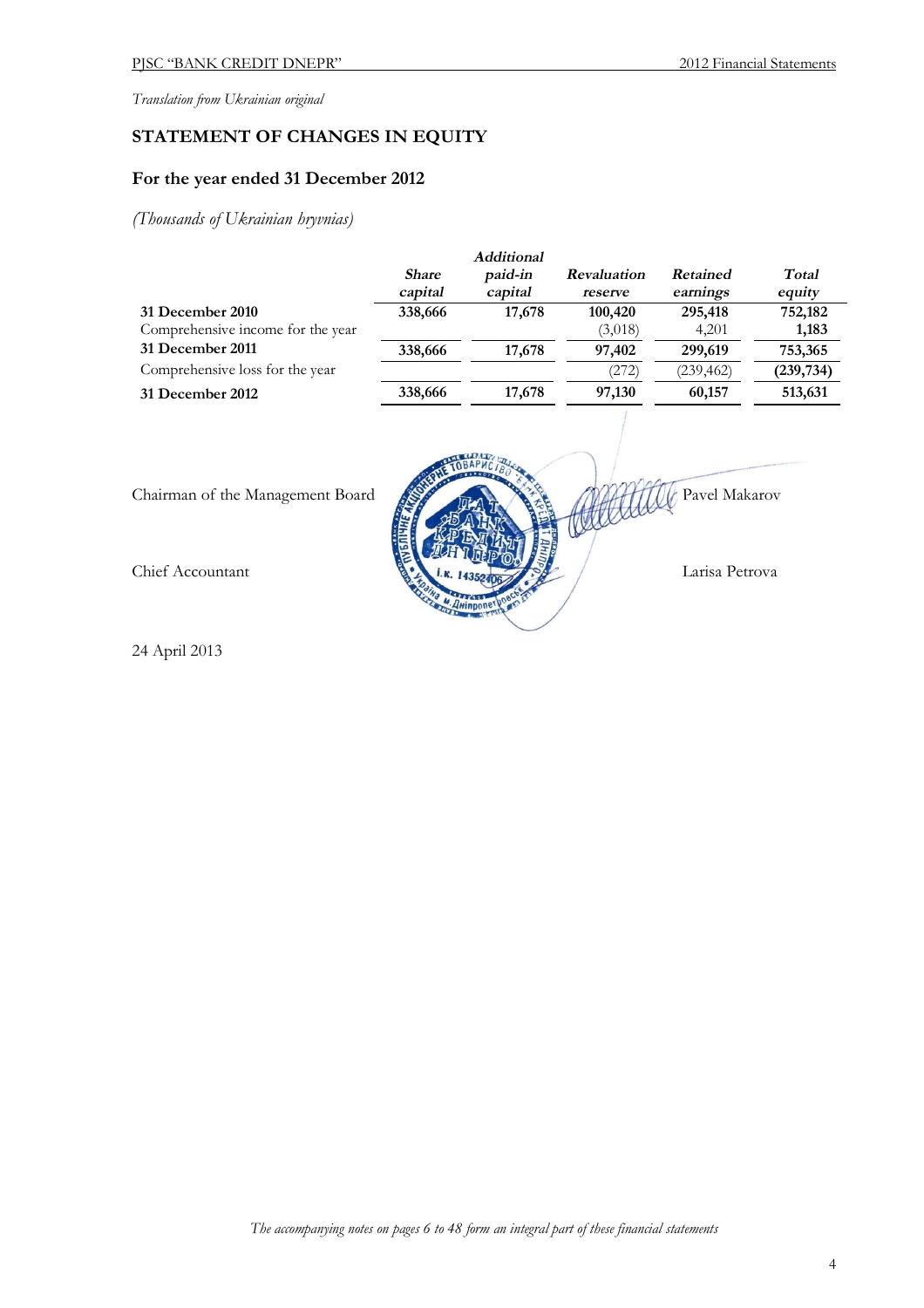# **STATEMENT OF CASH FLOWS**

# **For the year ended 31 December 2012**

*(Thousands of Ukrainian hryvnias)* 

|                                                                          | 2012           | 2011          |
|--------------------------------------------------------------------------|----------------|---------------|
| Cash flows from operating activities                                     |                |               |
| Interest received                                                        | 753,810        | 716,691       |
| Interest paid                                                            | (619, 915)     | (453, 324)    |
| Fee and commission income received                                       | 87,799         | 70,208        |
| Fee and commission expenses paid                                         | (10, 441)      | (16, 858)     |
| Net income from trading and other activities                             | 75,683         | 21,283        |
| Other operating expenses paid                                            | (252, 156)     | (243,270)     |
| Cash flows from operating activities before changes in operating         |                |               |
| assets and liabilities                                                   | 34,780         | 94,730        |
| Net (increase) / decrease in operating assets                            |                |               |
| Balances with the National Bank of Ukraine                               | 12,125         | (86,681)      |
| Amounts due from banks                                                   | (18, 213)      | (252, 877)    |
| Loans to customers                                                       | (628)          | (1,580,915)   |
| Other assets                                                             | 9,390          | (44,109)      |
| Net increase/ (decrease) in operating liabilities                        |                |               |
| Amounts due to banks                                                     | (746, 214)     | 285,725       |
| Amounts due to customers                                                 | 665,505        | 1,840,386     |
| Other liabilities                                                        | 28,588         | 35,139        |
| Net cash flows from operating activities before income tax               | (14, 667)      | 291,398       |
| Income tax paid                                                          | (6, 192)       | (21,505)      |
|                                                                          |                |               |
| Net cash (used in)/from operating activities                             | (20, 859)      | 269,893       |
|                                                                          |                |               |
| Cash flows from investing activities                                     |                |               |
| Proceeds from sale and redemption of financial assets available-for-sale | 179,847        | 180,088       |
| Purchase of financial assets available-for-sale                          | (184,092)      | (269, 490)    |
| Dividends received                                                       | 14             | 24            |
| Purchase of property, equipment and intangible assets                    | (19, 198)      | (41,669)      |
| Proceeds from disposals of property and equipment                        | 194            | 30            |
| Net cash used in investing activities                                    | (23, 235)      | (131, 017)    |
|                                                                          |                |               |
| Cash flows from financing activities                                     |                |               |
| Proceeds from subordinated debt received                                 |                | 223,359       |
| Proceeds from debt securities issued                                     |                | 106,470       |
| Redemption of debt securities issued                                     | (99,500)       |               |
| Net cash (used in)/from financing activities                             | (99, 500)      | 329,829       |
| Effect of exchange rates changes on cash and cash equivalents            | (8,639)        | 7,995         |
| Net (decrease)/increase in cash and cash equivalents                     | (152, 233)     | 476,700       |
| Cash and cash equivalents at the beginning of the year                   | 2,217,600      | 1,740,900     |
|                                                                          | 2,065,367      |               |
| Cash and cash equivalents at the end of the year (Note 5)                |                | 2,217,600     |
|                                                                          |                |               |
| Chairman of the Management Board<br>Chief Accountant                     | Larisa Petrova | Pavel Makarov |
|                                                                          |                |               |
| 24 April 2013                                                            |                |               |

*The accompanying notes on pages 6 to 48 form an integral part of these financial statements*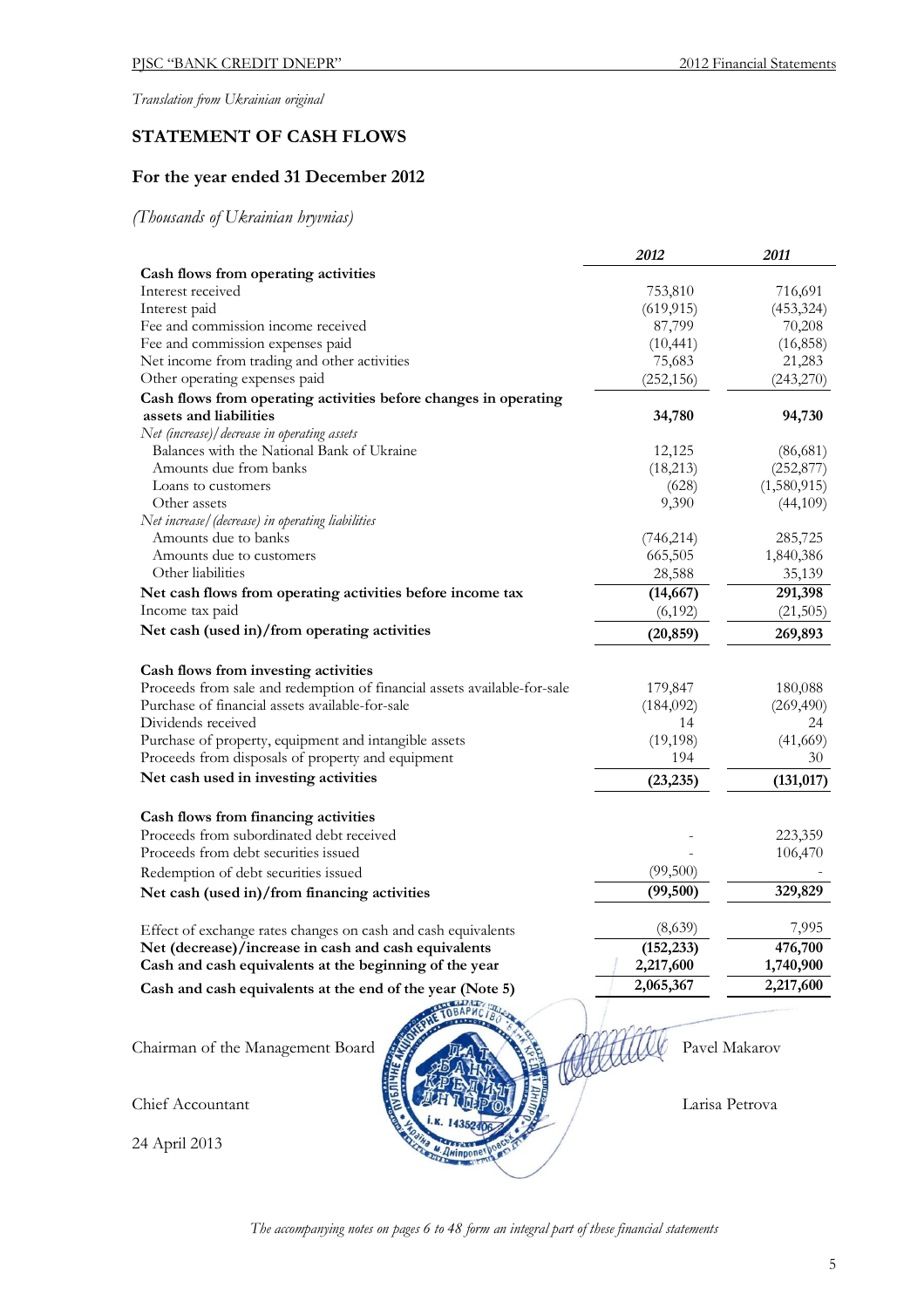## **1. Principal activities**

**Public Joint Stock Company "BANK CREDIT DNEPR"** (the "Bank") was established on 7 July 1993 according to the decision of the General Meeting of Shareholders of the Bank and in accordance with the laws of Ukraine. The change in the legal name and organizational form of the Bank from a closed joint-stock company to a public joint-stock company was officially registered on 16 July 2009. The Bank operates under the general banking license №70 renewed by the NBU on 13 October 2011, which allows the Bank to conduct banking operations, including foreign currency transactions. The Bank also has licenses for securities operations and custody services from the National Commission for Securities and Stock Market of Ukraine, which were renewed on 17 October 2012 for an unlimited period.

The Bank accepts deposits from individuals and grants loans, transfers payments across Ukraine and abroad, exchanges foreign currencies and provides banking services to its corporate customers and individuals. Historically, the Bank's activities were focused on lending to corporate customers operating in various industries and attracting deposits from individuals.

The Bank has 90 outlets all over Ukraine (2011: 95 outlets). The Bank's Head Office registered address is 17, Lenina Str., Dnipropetrovsk, Ukraine.

As at 31 December 2012, 100% of the Bank's shares were owned by Brancroft Enterprises Limited (the "Shareholder"), a company incorporated in a non-OECD country. In turn, 100% of shares of the company are indirectly held by the discretionary trust established for investments, including those to the Bank. Mr. Viktor Pinchuk, a citizen of Ukraine, and his family members are beneficiaries of the discretionary trust.

#### **Operating environment in Ukraine**

The Ukrainian economy while deemed to be of market status continues to display certain characteristics consistent with that of an economy in transition. These characteristics include, but are not limited to, low levels of liquidity in the capital markets, relatively high inflation and the existence of currency controls which cause the national currency to be illiquid outside of Ukraine. The stability of the Ukrainian economy will be significantly impacted by the Government's policies and actions with regard to administrative, legal, and economic reforms. As a result, operations in Ukraine involve risks that are not typical for the developed markets.

The Ukrainian economy is vulnerable to market downturns and economic slowdowns elsewhere in the world. The global financial crisis has resulted in a decline in the gross domestic product, instability in the capital markets, a significant deterioration in the liquidity of the banking sector, and tighter credit conditions within Ukraine. Whilst the Ukrainian Government continues to introduce various stabilisation measures aimed at supporting the banking sector and providing liquidity to Ukrainian banks and companies, there continues to be uncertainty regarding access to capital and its cost for the Bank and its counterparties, which could affect the Bank's financial position, results of operations and business prospects.

In addition, factors including increased unemployment in Ukraine, reduced corporate liquidity and profitability, and increased corporate and personal insolvencies, have affected the ability of the Bank's borrowers to repay the amounts due to the Bank. Also, changes in economic conditions have resulted in deterioration in the value of collateral held against loans and other obligations.

In 2012, due to a significant deterioration in the financial standing and, as a result, the status of loan servicing by several large borrowers, and, accordingly, the deterioration of the loan portfolio, a significant decrease in the net interest income and increase in the losses from impairment of loans to customers, the Bank recognized loss before tax in the amount of UAH 280,163 thousand.

Based on the detailed analysis of the causes of performance deterioration, the management has developed a plan of actions for 2013 to restore the quality of the loan portfolio, improve debt servicing, optimise operating expenses and comply with the NBU's regulatory requirements, including capital adequacy ratios. In particular, the plan includes obtaining, if necessary, a financial support from the Bank's Shareholder in the form of credit portfolio quality enhancement instruments.

Further deterioration of these factors could adversely affect the Bank's performance and financial position in a manner not currently determinable. However, the management believes that implementation of the planned measures is a sufficient condition to ensure sustainable operations and economic viability of the Bank, and the realisation of assets and settlement of liabilities will occur in the normal course of business. The Bank's financial statements have been prepared on a going concern basis.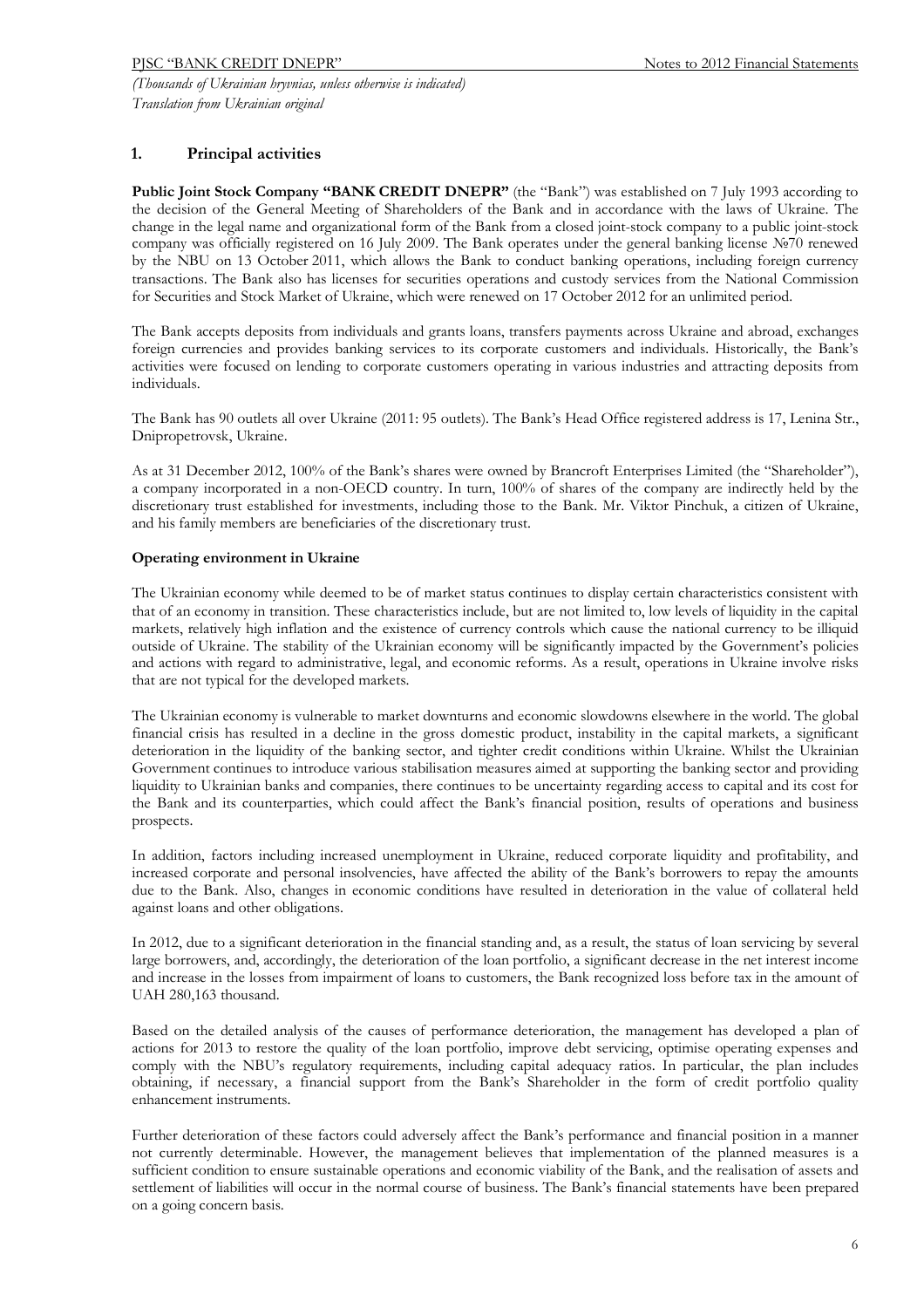## **2. Basis of preparation**

#### **Statement of compliance**

These financial statements have been prepared in accordance with International Financial Reporting Standards ("the IFRS").

IFRS have become a primary set of accounting standards for Ukrainian public joint stock companies, banks and insurance companies starting from 1 January 2012 in accordance with the requirements of the Law of Ukraine "On Accounting and Financial Reporting in Ukraine". Accordingly, the Bank has ceased to prepare its financial statements in accordance with the "Regulations on the Organisation of Accounting and Reporting in the Banking Institutions of Ukraine" issued by the National Bank of Ukraine, since 1 January 2012.

#### **Basis of preparation**

The financial statements are prepared under the historical cost convention except for buildings and investment property stated at revalued amount, available-for-sale securities and derivative financial instruments stated at fair value, as well as assets held-for-sale stated at the lower of cost and fair value less cost to sell.

#### **Functional and presentation currency**

The national currency of Ukraine is Ukrainian hryvnia ("UAH"). The presentation currency for these financial statements is Ukrainian hryvnia, which is also the Bank's functional currency. These financial statements are presented in thousands of Ukrainian hryvnias ("the thousands of UAH") unless otherwise is indicated.

#### **Inflation accounting**

The Ukrainian economy was considered hyperinflationary until 31 December 2000. As such, the Bank has applied IAS 29 "Financial accounting in hyperinflationary economies". The effect of applying IAS 29 is that non-monetary items of the financial statements were restated to the measuring units current at 31 December 2000 by applying the consumer price indices to the historical cost, and that these restated values were used as a basis for accounting in the subsequent accounting periods.

#### **3. Summary of accounting policies**

#### **Changes in accounting policies**

The Bank has adopted the following amended IFRS during the year.

#### *Amendments to IFRS 7* "*Financial Instruments: Disclosures*"

The Amendments were issued in October 2010 and are effective for annual periods beginning on or after 1 July 2011. The amendments require additional disclosure about the financial assets that have been transferred to enable the users of the financial statements to evaluate the risk exposures relating to those assets. The amendments did not affect the disclosure and have no impact on the Bank's financial position or performance.

Other amendments to the following standards did not have any impact on the accounting policies, financial position or performance of the Bank:

- IAS 12 "Income Taxes" (Amendment) Deferred Taxes: Recovery of Underlying Assets
- IFRS 1 "First-Time Adoption of International Financial Reporting Standards" (Amendment) Severe Hyperinflation and Removal of Fixed Dates for First-Time Adopters.

#### **Foreign currency translation**

Transactions in foreign currencies are translated to hryvnias at the foreign exchange rate prevailing at the date of the transaction. Monetary assets and liabilities denominated in foreign currencies at the reporting date are translated to hryvnias at the foreign exchange rate prevailing at that date. Foreign exchange differences arising on translation are recognised in Net gains/(losses) from foreign currencies in the profit or loss. Non-monetary assets and liabilities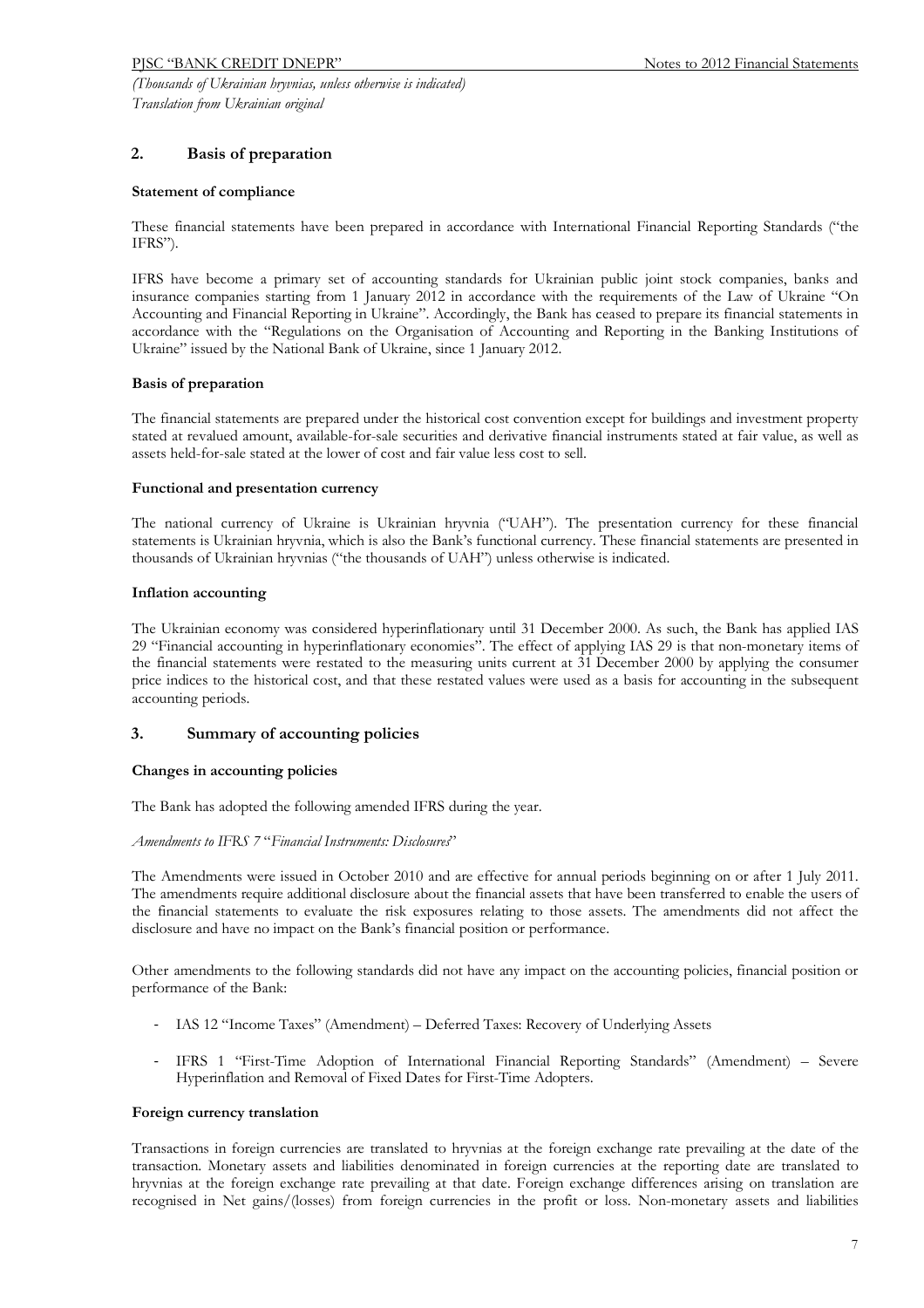*(Thousands of Ukrainian hryvnias, unless otherwise is indicated) Translation from Ukrainian original* 

denominated in foreign currencies are translated to hryvnias at the foreign exchange rate prevailing at the date of the transaction.

The principal UAH exchange rates used in the preparation of these financial statements as at 31 December are as follows:

| Currency       | 2012      | 2011      |
|----------------|-----------|-----------|
| US Dollar      | 7.993     | 7.9898    |
| Russian Rouble | 0.26316   | 0.24953   |
| Euro           | 10.537172 | 10.298053 |

#### **Financial instruments**

*Loans and receivables* are non-derivative financial assets with fixed or determinable payments that are not quoted in an active market other than those that the management intends to sell immediately or in the near term, those that the management upon initial recognition designates as at fair value through profit or loss.

*Financial assets available-for-sale* are non-derivative financial assets designated as available for sale or are not classified as loans and receivables, held-to-maturity assets or financial instruments at fair value through profit or loss.

*Financial liability* is any liability that is a contractual obligation to deliver cash or another financial asset to another entity or to exchange financial instruments with another entity under conditions that are potentially unfavourable.

#### *Recognition*

Financial assets and liabilities are recognised in the statement of financial position when the Bank becomes a party to the contractual provisions of instrument. All regular way purchases and sales of financial assets/liabilities are accounted for at the settlement date.

#### *Measurement*

A financial asset or liability is initially measured at its fair value plus, in the case of a financial asset or liability not at fair value through profit or loss, transaction costs that are directly attributable to the acquisition or issue of such financial asset or liability.

Subsequent to initial recognition, financial assets, including derivatives that are assets, are measured at their fair values, without deduction for any transaction costs that may be on their sale or other disposal, except for:

- loans and receivables that are measured at amortised cost using the effective interest method;
- investments into the equity instruments that do not have a quoted market price in an active market and whose fair value cannot be reliably measured, which are measured at cost less impairment losses.

All financial liabilities other than those designated at fair value through profit or loss and financial liabilities that arise when a transfer of a financial asset carried at fair value does not qualify for derecognition, are measured at amortised cost. The amortised cost is calculated using the effective interest method. Premiums and discounts, including initial transaction costs, are included in the carrying amount of the related instrument and amortised based on the effective interest rate of the instrument.

Financial assets or liabilities originated at interest rates different from market rates are re-measured at origination to their fair value, being future interest payments and principal repayment(s) discounted at market interest rates for similar instruments. The difference between the fair value and the nominal value at origination is credited or charged to the statement of comprehensive income as gains/(losses) on origination of financial instruments at rates different from market rates. Subsequently, the carrying amount of such assets or liabilities is adjusted for amortisation of the gains/losses on origination and the related income/expense is recorded in interest income/expense within the statement of comprehensive income using the effective interest method.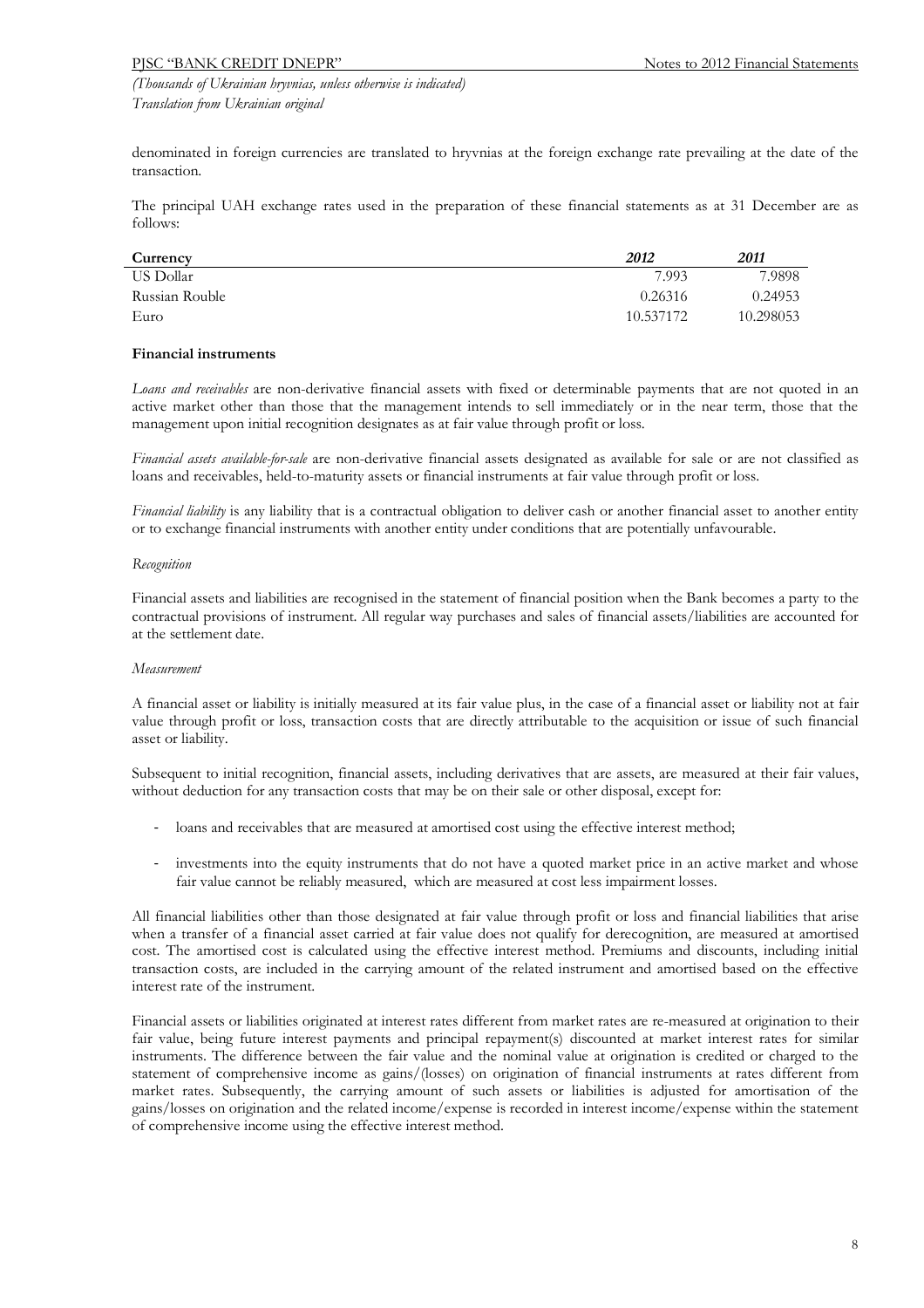#### *Offsetting*

Financial assets and liabilities are offset and the net amount is reported in the statement of financial position when there is a legally enforceable right to set off and there is an intention to settle on a net basis, or to realise the asset and settle the liability simultaneously.

#### *Reclassification of financial assets*

If a non-derivative financial asset classified as held for trading is no longer held for the purpose of selling in the near term, it may be reclassified out of the fair value through profit or loss category in one of the following cases:

- a financial asset that would have met the definition of loans and receivables above may be reclassified to loans and receivables category if the Bank has the intention and ability to hold it for the foreseeable future or until maturity;
- other financial assets may be reclassified to available for sale or held to maturity categories only in rare circumstances.

A financial asset classified as available-for-sale that would have met the definition of loans and receivables may be reclassified to loans and receivables category if the Bank has the intention and ability to hold it for the foreseeable future or until maturity.

Financial assets are reclassified at their fair value on the date of reclassification. Any gain or loss already recognised in profit or loss is not reversed. The fair value of the financial asset on the date of reclassification becomes its new cost or amortised cost, as applicable.

#### **Cash and cash equivalents**

Cash and cash equivalents consist of cash on hand, amounts due from the NBU, excluding obligatory reserves, and amounts due from banks that mature within ninety days of the date of origination and are free from contractual encumbrances.

#### **Borrowings**

Issued financial instruments or their components are classified as liabilities, where the substance of the contractual arrangement results in the Bank having an obligation either to deliver cash or another financial asset to the holder, or to satisfy the obligation other than by the exchange of a fixed amount of cash or another financial asset for a fixed number of own equity instruments. Such instruments include amounts due to banks, amounts due to customers, debt securities issued and subordinated debt. Borrowings are initially recognised at fair value. Any gains or losses on initial recognition of loans received from the Shareholder are recognised as additional paid-in capital in equity (upon repayment of these loans the said additional paid-in capital is transferred to the accumulated deficit). After initial recognition, borrowings are subsequently measured at amortised cost using the effective interest method. Gains and losses are recognised in the statement of comprehensive income when the borrowings are derecognised as well as through the amortisation process.

#### **Fair value measurement principles**

The fair value of financial instruments is based on their market quotations at the reporting date without deduction for transaction costs. If market quotations are not available as at the reporting date, the fair value of an instrument is estimated using appropriate valuation models. The models may contain modelling based on net present value, comparison with similar instruments for which prices exist on the observable market, options pricing models and other valuation techniques.

Where discounted cash flow techniques are used, estimated future cash flows are based on the management's best estimates using a discount rate representing a market rate at the reporting date for an instrument with similar terms and conditions. Where pricing models are used, inputs are based on market related measures at the reporting date. If there are no appropriate methods to determine the fair value of the equity instruments for which a quoted market price is not available, these instruments are carried at historical cost less the impairment allowance.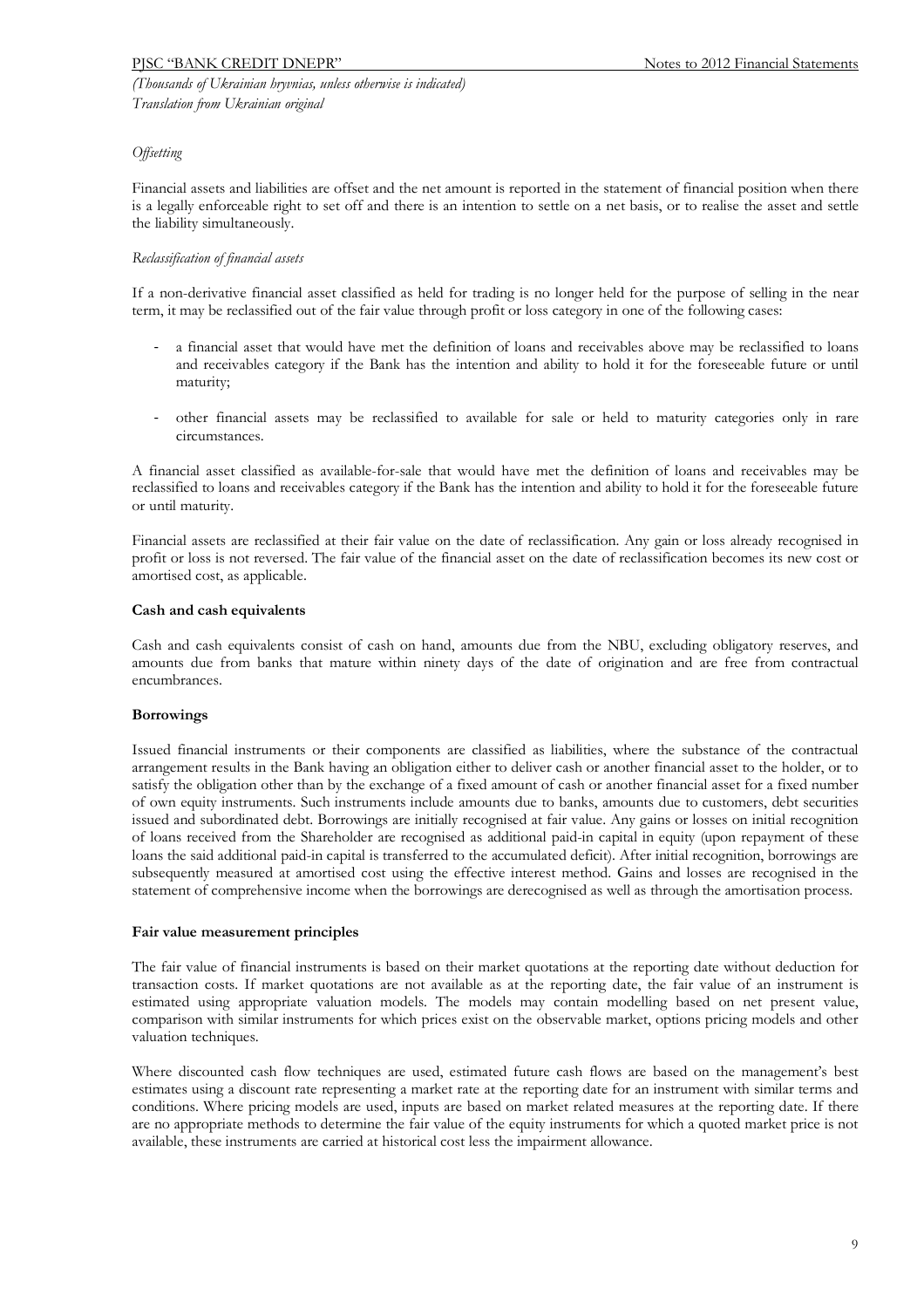#### **Gains and losses on subsequent measurement**

A gain or loss arising from a change in the fair value of a financial asset or liability is recognised as follows:

- a gain or loss from financial asset available-for-sale is recognised directly in other comprehensive income (except for interest income, impairment losses and gains and losses from translation differences) until the asset is derecognised or impaired, at which time the cumulative gain or loss previously recognised as other comprehensive income is recognised in profit or loss in "Net gains from financial assets available-for-sale". Interest in relation to financial asset available-for-sale is recognised as earned in the profit or loss as "Interest income on financial assets available-for-sale" and is calculated using the effective interest method;
- for financial assets and liabilities carried at amortised cost, a gain or loss is recognised in profit or loss in the course of amortisation, impairment of the asset or when the financial asset or liability is derecognised.

#### **Derecognition**

#### *Financial assets*

A financial asset (or, where applicable, a part of a financial asset or part of a group of similar financial assets) is derecognised from the statement of financial position where:

- the rights to receive cash flows from the asset have expired;
- the Bank has transferred its rights to receive cash flows from the asset, or retained the right to receive cash flows from the asset, but has assumed an obligation to pay them in full without material delay to a third party under a 'pass-through' arrangement; and
- the Bank either (a) has transferred substantially all the risks and rewards of the asset, or (b) has neither transferred nor retained substantially all the risks and rewards of the asset, but has transferred control of the asset.

Where the Bank has transferred its rights to receive cash flows from an asset and has neither transferred nor retained substantially all the risks and rewards of the asset nor transferred control of the asset, the asset is recognised to the extent of the Bank continuing involvement in the asset. Continuing involvement that takes the form of a guarantee over the transferred asset is measured at the lower of the original carrying amount of the asset and the maximum amount of consideration that the Bank could be required to repay.

#### *Financial liabilities*

A financial liability is derecognised when the obligation under the liability is discharged or cancelled or expires.

Where an existing financial liability is replaced by another from the same lender on substantially different terms, or the terms of an existing liability are substantially modified, original liability is derecognized and a new liability is recognized, and the difference in the respective carrying amounts is recognised in profit or loss.

#### **Derivative financial instruments**

Derivative financial instruments include foreign exchange swaps, forward transactions and any combinations of these instruments.

Derivatives are initially recognised at fair value on the date on which a derivative contract is entered into and are subsequently remeasured at fair value. All derivatives are carried as assets when their fair value is positive and as liabilities when their fair value is negative.

Changes in the fair value of derivatives are recognised immediately in the statement of comprehensive income as "Net gains/(losses) arising from foreign currencies".

#### **Impairment of financial assets**

The Bank assesses at each reporting date whether there is any objective evidence that a financial asset or a group of financial assets is impaired. A financial asset or a group of financial assets is deemed to be impaired if, and only if, there is objective evidence of impairment as a result of one or more events that has occurred after the initial recognition of the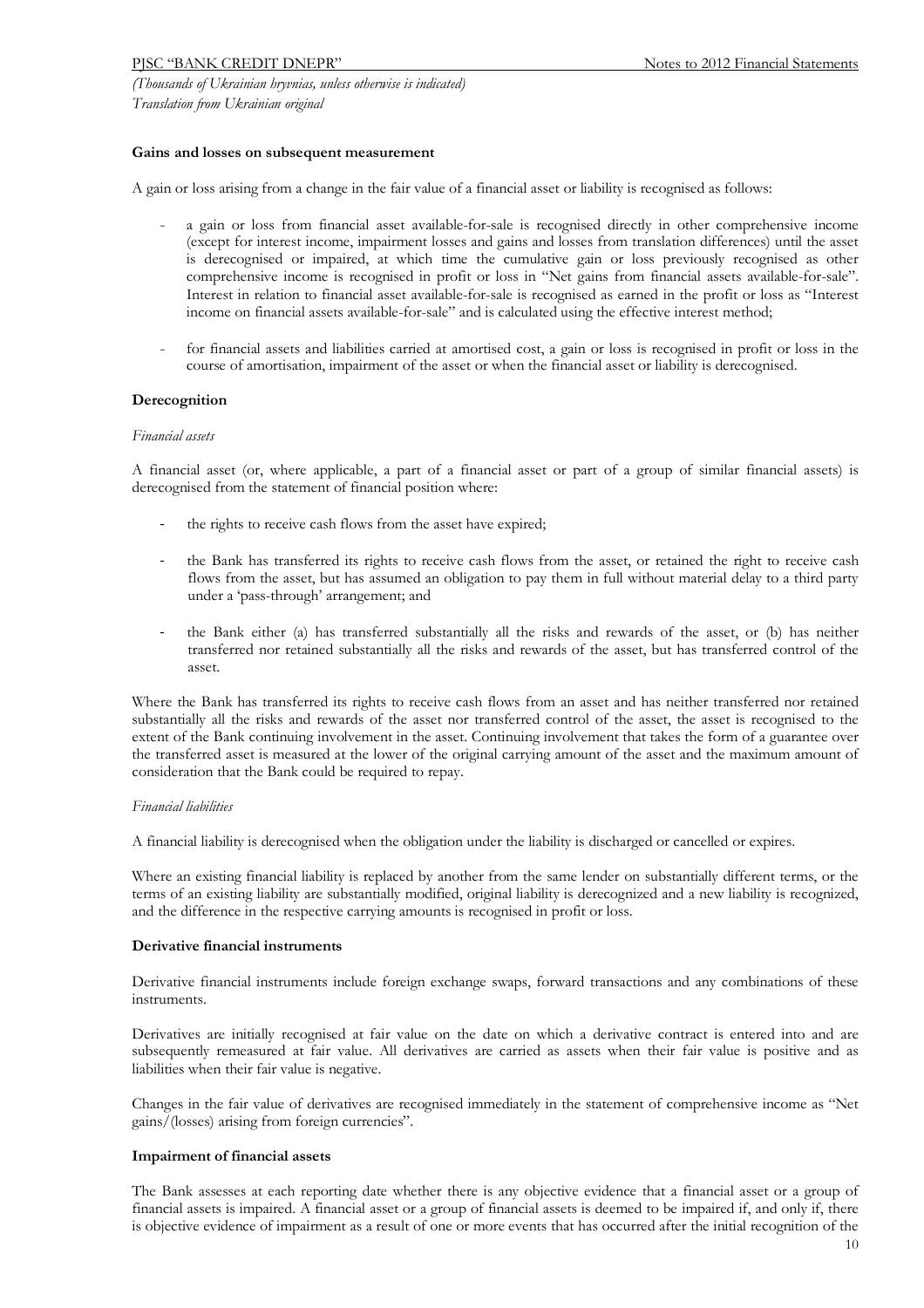asset (an incurred 'loss event') and that loss event (or events) has an impact on the estimated future cash flows of the financial asset or the group of financial assets that can be reliably estimated.

#### *Loans to customers*

The management reviews the loan portfolio to assess impairment on a regular basis. A loan (or a group of loans) is impaired and individual impairment losses are incurred if, and only if, there is objective evidence of impairment as a result of one or more events that occurred after the initial recognition of the loan and that event (or events) has an impact on the estimated future cash flows of the loan (or the group of loans) that can be reliably estimated.

The Bank uses internal expert rating model for assessment of significant loans on an individual basis. In accordance with that model each loan transaction is assigned a credit rank that is based on financial standing of the borrowers, qualitative assessment of solvency, debt servicing, etc. The Bank applies several credit rank categories and each is featured by different credit risk ratio. If the Bank determines that no objective signs of impairment exist in regard of the asset assessed for impairment individually disregarding its significance, the Bank includes that asset in the group of assets with similar characteristics assessed for impairment collectively. Loans that are individually assessed for impairment and for which an impairment loss is not recognised are included in a collective assessment of impairment.

Amount of allowance for impairment of loans to customers is estimated by deduction of discounted value of expected future cash flows excluding future losses not yet incurred and amounts of expected reimbursement from collateral adjusted using weighting discounts that take into account the type of collateral and terms of its disposal from gross exposure of the borrower. The gross exposure of the borrower includes outstanding principal loan amount, accrued interest income as at the date of the statement of financial position, unamortised discount/premium as at the date of the statement of financial position, etc. Discounted value of expected future cash flows from the loan is calculated through discounting the expected future cash flows at the original effective interest rate. When estimation of the allowance for impairment of loans is based on assessment of expected cash flows from disposal of collateral and/or for calculation of expected reimbursement from collateral adjusted using weighting discounts, the Bank uses the collateral related to any of the following "solid" categories only:

- term deposits placed with the Bank;
- residential mortgage;
- non-residential mortgage;
- land plots;
- property complexes;
- cars and other motor vehicles.

The Bank applies weighting discounts to fair value of collateral depending on credit rank of the borrower and type of the collateral. Those discounts reflect time and efforts required to dispose of the respective type of collateral.

The carrying amount of the asset is reduced through the use of an allowance account and the amount of the loss is recognised in the statement of comprehensive income. Interest income continues to be accrued on the reduced carrying amount based on the original effective interest rate of the asset. If in a subsequent year amount of estimated impairment losses increases or decreases due to event occurred after impairment losses have been recognized, amount of previously recognized impairment losses increases or decreases by means of allowance account adjustment. If amount written-off is subsequently recovered, then recovered amount is recognized in the profit or loss as "Charges to / (recoveries of) allowance for impairment of loans to customers". Loans together with the associated allowance are written off when there is no realistic prospect of future recovery and all collateral has been realised or has been transferred to the Bank.

Evidence of impairment may include indications that the borrower or a group of borrowers is experiencing significant financial difficulty, default or delinquency in interest or principal payments, high probability that they will enter bankruptcy or other financial reorganisation as well as evidence based on observable data which indicate that there is a measurable decrease in the estimated reimbursement, such as changes in arrears or economic conditions that correlate with defaults.

Factors taken into consideration when assessing whether objective evidence of impairment exists for loans assessed individually may include the following: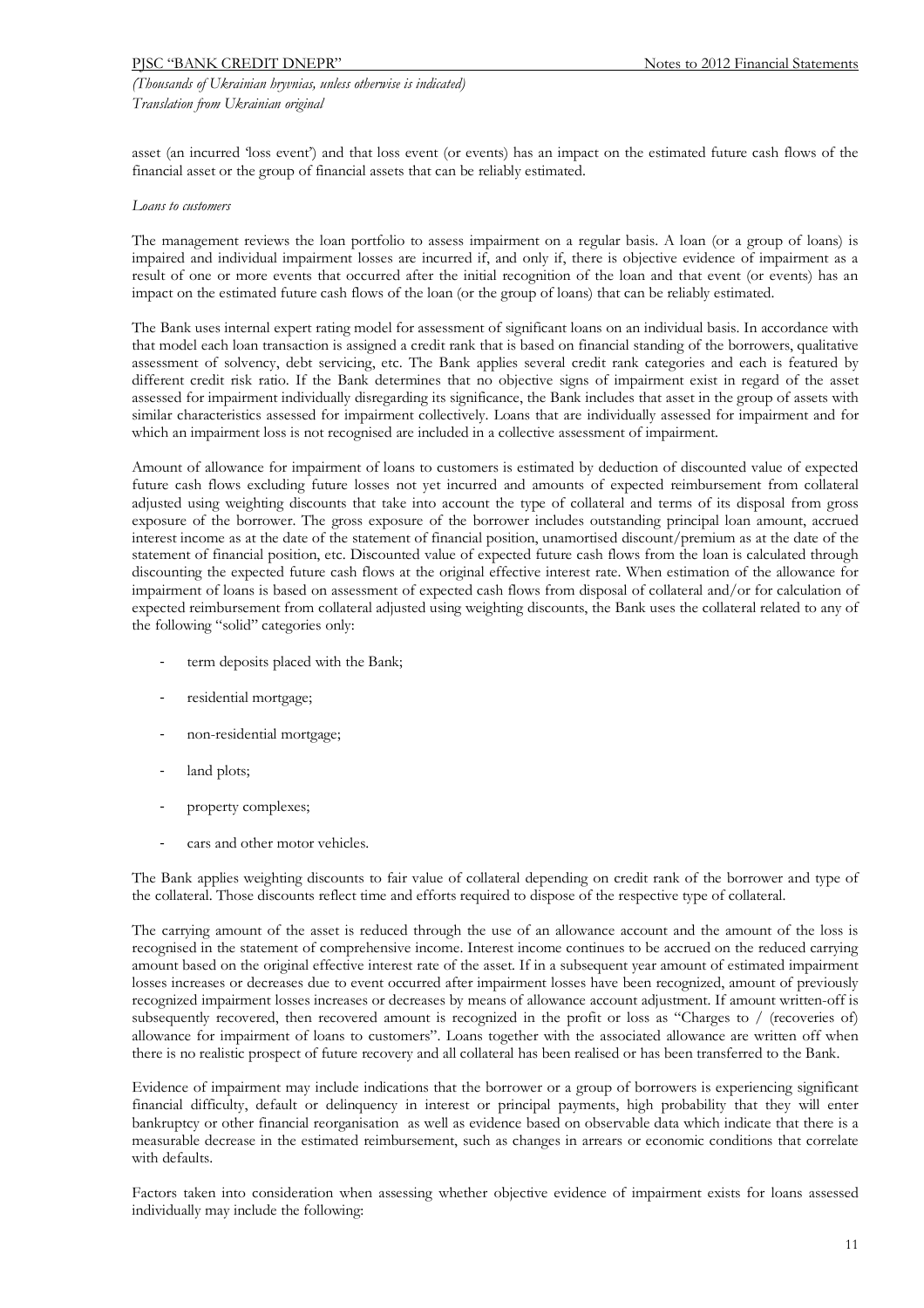- any overdue principal and/or interest amounts;
- indications that the borrower or group of borrowers is in financial difficulties supported by their financial information;
- the borrower's ability to sustain the performance results even if there are financial difficulties;
- evidence that the borrower's or group's industry, geographic region or other relevant economic area is, or may be exposed in the foreseeable future to adverse changes that may result in significant changes in future cash flows;
- evidence of that the borrower may enter bankruptcy or financial reorganisation;
- evidence of adverse changes in international, national or local business environment that affects the borrower's cash flows;
- other observable data providing evidence of decrease in the cash flows.

Factors taken into consideration when assessing probability of collection of collectively assessed loans include historical data on default probability and indirect losses taking into account the data on overdue loans in similar portfolios. Credit risk ratios for groups of financial assets with similar characteristics of credit risk are determined in accordance with the internal methodology of probability of default rates calculation that is based on the history of changes in quality of debt servicing by borrowers based on the number of days past due of the debt principal and/or accrued interest income. The amount of allowance for impairment is assessed using other historical data and taking into account the current economic conditions.

In some cases the observable data required to estimate the amount of an impairment loss on a loan may be limited or no longer fully relevant to current circumstances. This may be the case when a borrower is in financial difficulties and there are few available historical data relating to similar borrowers. In such cases, management uses its experience and judgment to estimate the amount of any impairment loss. The assumptions used for estimating both the amount and timing of future cash flows are reviewed regularly to reduce any differences between loss estimates and actual loss experience taking into consideration gained experience in determination of losses from lending activities.

#### *Renegotiated loans*

Where possible, the Bank seeks to restructure loans rather than to enforce the collateral as well as for the purpose of time and material costs optimisation on the collateral agreement roll-over when prolongation of the loan agreement is executed. This may involve extending the payment arrangements and the agreement of new loan conditions. The accounting treatment of such restructuring is as follows:

- If the currency of the loan has been changed the old loan is derecognised and the new loan is recognised in the statement of financial position;
- -
- If the loan restructuring is not caused by the financial difficulties of the borrower, the Bank uses the approach similar to derecognition of financial liabilities.
- - If the loan restructuring is caused by the financial difficulties of the borrower and the loan is impaired after restructuring, the Bank recognises the difference between the present value of future cash flows with regard to new terms discounted using the original effective interest rate and the carrying amount before restructuring in the profit or loss as "Charges to allowance for impairment of loans to customers". If the loan is not impaired after restructuring, the Bank recalculates the effective interest rate.

Once the terms have been renegotiated, the loan is no longer considered to be past due. The Bank's management continuously reviews renegotiated loans to ensure that all criteria are met and that future payments are likely to occur. The loans continue to be subject to an individual or collective impairment assessment, and their recoverable amount is calculated using the loan's original effective interest rate.

#### *Financial assets available-for-sale*

For financial assets available-for-sale, the Bank assesses at each reporting date whether there is objective evidence that an asset or a group of assets is impaired.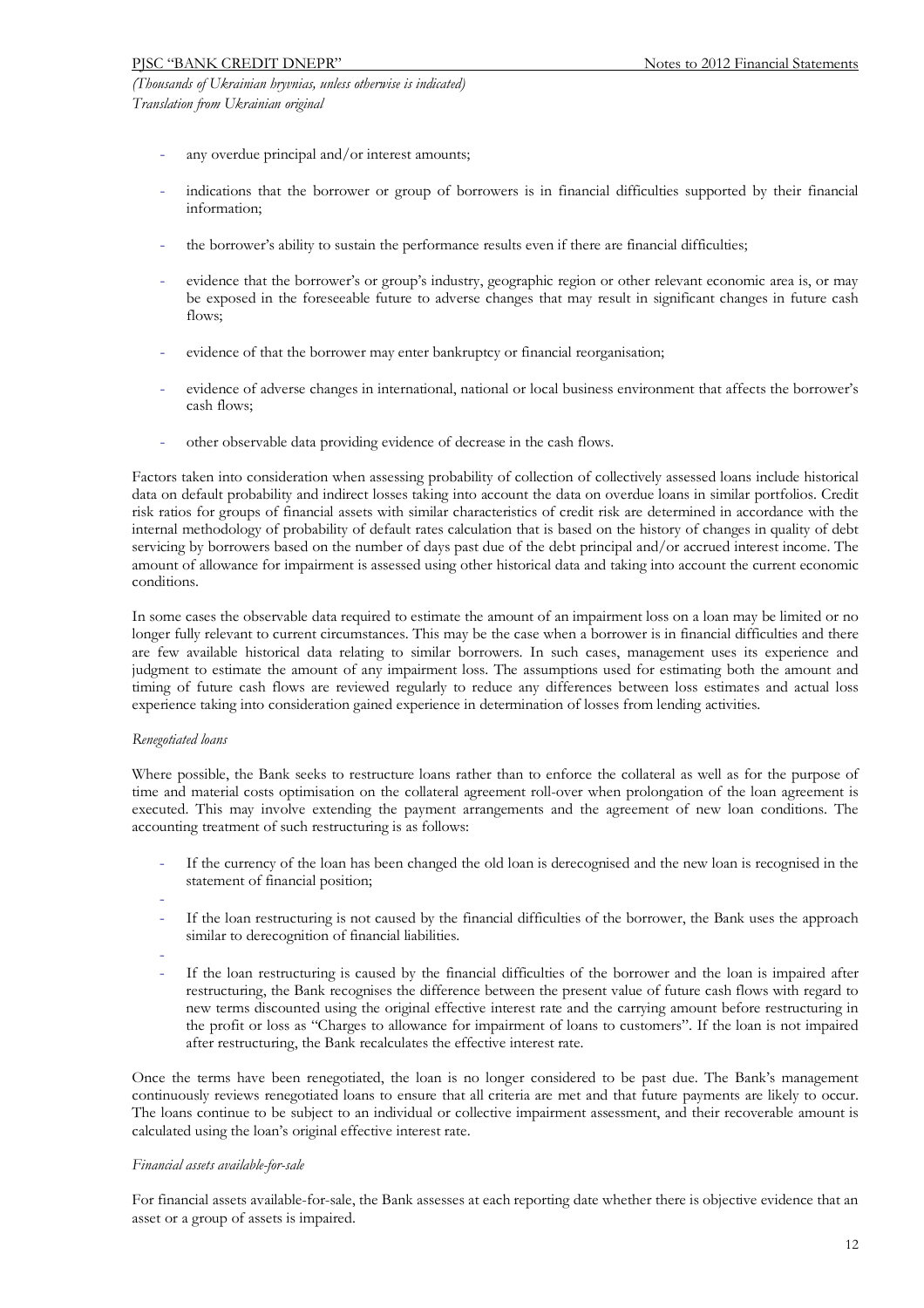In the case of equity investments classified as available-for-sale, objective evidence would include a significant or prolonged decline in the fair value of the investment below its cost. Where there is evidence of impairment, the cumulative loss – measured as the difference between the acquisition coast and the current fair value, less any impairment loss on that investment previously recognised in the statement of comprehensive income – is reclassified from other comprehensive income to the profit or loss line "Net gains from financial assets available-for-sale". Impairment losses on equity instruments are not reversed through profit and loss in the statement of comprehensive income; increases in their fair value after impairment are recognised in other comprehensive income.

In the case of debt instruments classified as available-for-sale, impairment is assessed based on the same criteria as financial assets carried at amortised cost. Interest income accrual is based on the reduced carrying amount using the rate of interest used to discount the future cash flows for the purpose of measuring the impairment loss. The interest income is recognized in the profit or loss as "Interest income on financial assets available-for-sale". If, in a subsequent year, the fair value of a debt instrument increases and the increase can be objectively related to an event occurring after the impairment loss was recognised in the statement of comprehensive income, the impairment loss is reversed through the profit or loss line "Net gains from financial assets available-for-sale".

#### **Repurchase and reverse repurchase agreements**

Sale and repurchase agreements ("repos") are treated as secured financing transactions. Securities sold under sale and repurchase agreements (direct "repo") are retained in the statement of financial position and, in case the transferee has the right by contract or custom to sell or repledge them, reclassified as securities pledged under sale and repurchase agreements. The corresponding liability is presented within amounts due to banks or customers. Securities purchased under agreements to resell ("reverse repo") are recorded as amounts due from banks or loans to customers as appropriate. The difference between sale and repurchase price is treated as interest and accrued over the life of repo agreements using the effective interest rate method.

Securities lent to counterparties on direct "repo" deal terms are retained in the statement of financial position. Securities borrowed on reverse "repo" deal terms are not recorded in the financial statements, unless these are sold to third parties, in which case the purchase and sale are recorded within profit or loss line "Net gains from financial assets available-forsale". The obligation to return them is recorded at fair value as a trading liability.

#### **Property, equipment, intangible assets and investment property**

Following initial recognition at cost, buildings are carried at a revalued amount, representing fair value at the revaluation date less subsequent accumulated depreciation and subsequent accumulated impairment losses.

The Bank believes that the revaluation model is more relevant to account for the buildings as revalued cost of buildings owned by the Bank reflects more precisely their current value as opposed to historical value.

To determine the fair value of buildings the management obtains appraisals from independent professionally qualified appraisers. Revaluations of buildings are made with sufficient regularity such that carrying amount does not differ materially from that which would be determined using fair value at the revaluation date.

The accumulated depreciation as at the revaluation date is eliminated with simultaneous decrease in gross carrying value of the asset and the net amount is restated based on revalued amount. A revaluation surplus on buildings is recognised in other comprehensive income, except to the extent that it reverses a previous revaluation decrease recognised in the profit or loss as "Other charges to allowances for impairment and provisions". A revaluation deficit on buildings is recognised in the profit or loss as "Other charges to allowances for impairment and provisions", except that a deficit directly offsetting a previous surplus on the same asset is directly offset against the surplus in the buildings revaluation reserve. On the retirement or disposal of the asset, the remaining buildings revaluation reserve is immediately transferred to the retained earnings.

The equipment and intangible assets are carried at cost less accumulated depreciation and amortisation and impairment losses. The carrying amount of equipment is assessed for impairment in case of events occurrence or changes in circumstances evidencing on probable inability to recover carrying value of the asset. At the end of each reporting date, the Bank assesses whether there is any indication of impairment of equipment and intangible assets. If any such indication exists, the Banks estimates the recoverable amount, which is determined as the higher of an asset's fair value less costs to sell and its value in use. The carrying amount is reduced to the recoverable amount and the impairment loss is recognised in the profit or loss as "Other charges to allowances for impairment and provisions". An impairment loss recognised for an asset in prior years is reversed if there has been a change in the estimates used to determine the asset's value in use or fair value less costs to sell.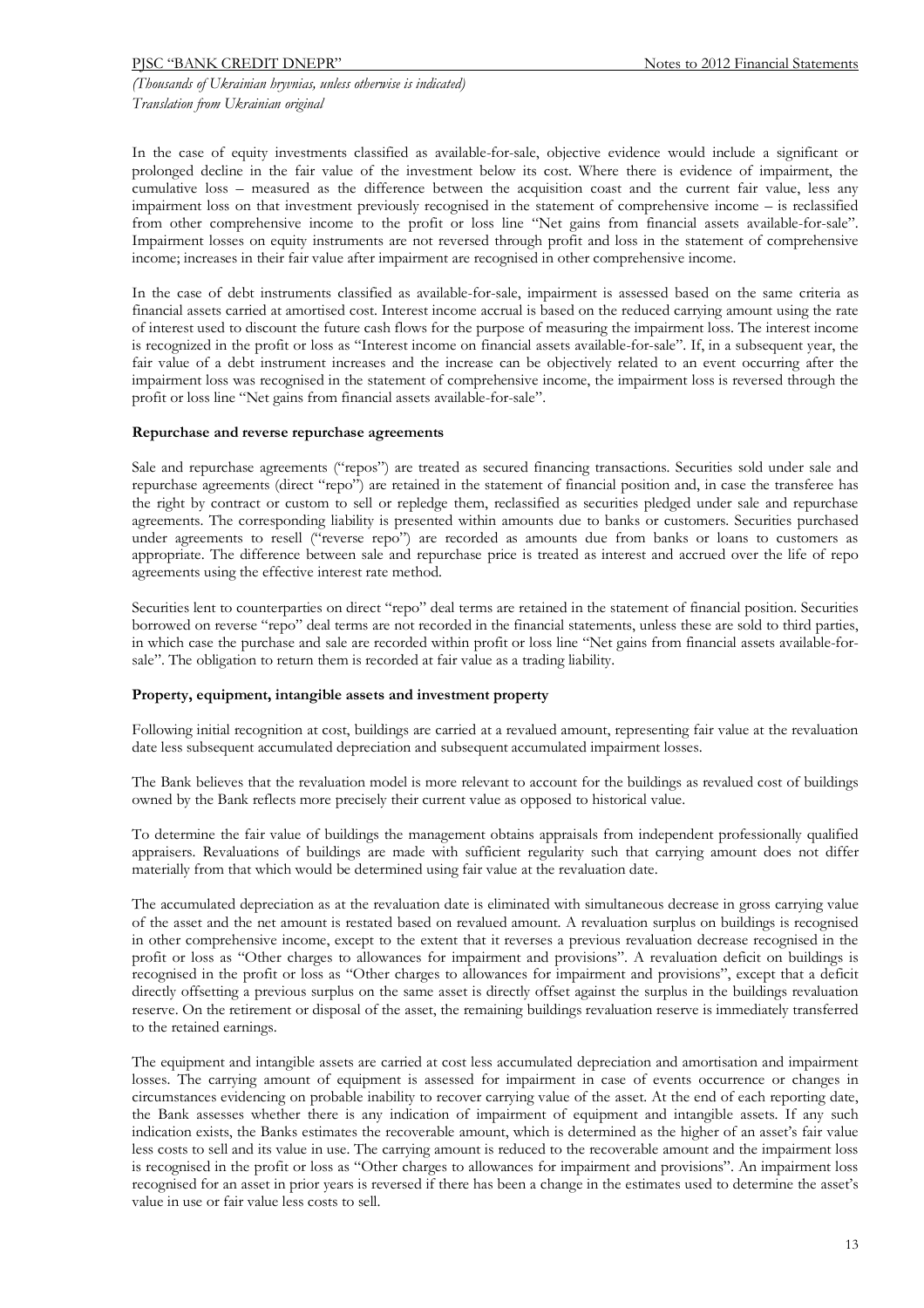Costs of minor repairs and maintenance are expensed when incurred. Expenditures for capital repairs and cost of replacing major parts or components of property and equipment are capitalised and further depreciated over the useful lives.

Property and equipment used by the Bank either to earn rental income or for capital appreciation or for both are carried as investment property at fair value. Changes in the fair value of investment properties are included in the profit or loss as "Other charges to allowances for impairment and provisions" or as "Other income" in case of the fair value increase. Intangible assets acquired separately (i.e., in the way other than business combination) are measured on initial recognition at cost. Following initial recognition, intangible assets are carried at cost less any accumulated amortisation and any accumulated impairment losses.

#### **Depreciation and amortisation**

Depreciation and amortisation is calculated on a straight-line basis over the estimated useful lives of the assets. Depreciation and amortisation commences from the date when the acquired assets becomes ready for use or, in respect of internally constructed assets, from the time an asset is completed and ready for use.

The estimated useful lives are as follows:

| <b>Buildings</b>        | 50 years  |
|-------------------------|-----------|
| Furniture and equipment | 5-7 years |
| Computers and software  | 2-5 years |
| Motor vehicles          | 5 years   |

Costs on capital leasehold improvements are recognised as assets and charged to the profit or loss as "Depreciation and amortization" on a straight-line basis over the shorter of the applicable lease or the economic life of the leasehold improvement.

Intangible assets are amortised over the useful lives of 2-5 years and assessed for impairment whenever there is an indication that the intangible asset may be impaired.

#### **Assets held-for-sale**

The Bank classifies a non-current asset (or a disposal group) as held-for-sale if its carrying amount will be recovered principally through a sale transaction rather than through continuing use. For this case, the non-current asset (or disposal group) must be available for immediate sale in its present condition subject only to terms that are usual and customary for sales of such assets (or disposal groups) and its sale must be highly probable.

The sale qualifies as highly probable if the Bank's management is committed to a plan to sell the non-current asset (or disposal group) and an active program to locate a buyer and complete the plan must have been initiated. Further, the non-current asset (or disposal group) must have been actively marketed for a sale at price that is reasonable in relation to its current fair value and in addition the sale should be expected to qualify for recognition as a completed sale within one year from the date of classification of the non-current asset (or disposal group) as held-for-sale.

The Bank measures an asset (or disposal group) classified as held-for-sale at the lower of its carrying amount and fair value less costs to sell. The Bank recognises an impairment loss as in other charges to allowances for impairment and provisions for any initial or subsequent write-down of the asset (or disposal group) to fair value less costs to sell if events or changes in circumstance indicate that their carrying amount may be impaired.

#### **Leases**

#### *Finance – Bank as a lessor*

The Bank recognises lease receivables at value equal to the net investment in the lease, starting from the date of commencement of the lease term. Finance income is based on a pattern reflecting a constant periodic rate of return on the net investment outstanding. Initial direct costs are included in the initial measurement of the lease receivables.

#### *Operating – Bank as a lessee*

Leases of assets under which the risks and rewards of ownership are effectively retained by the lessor are classified as operating leases. Lease payments under an operating lease are recognised as expenses on a straight-line basis over the lease term and included into the profit or loss as "Other operating expenses".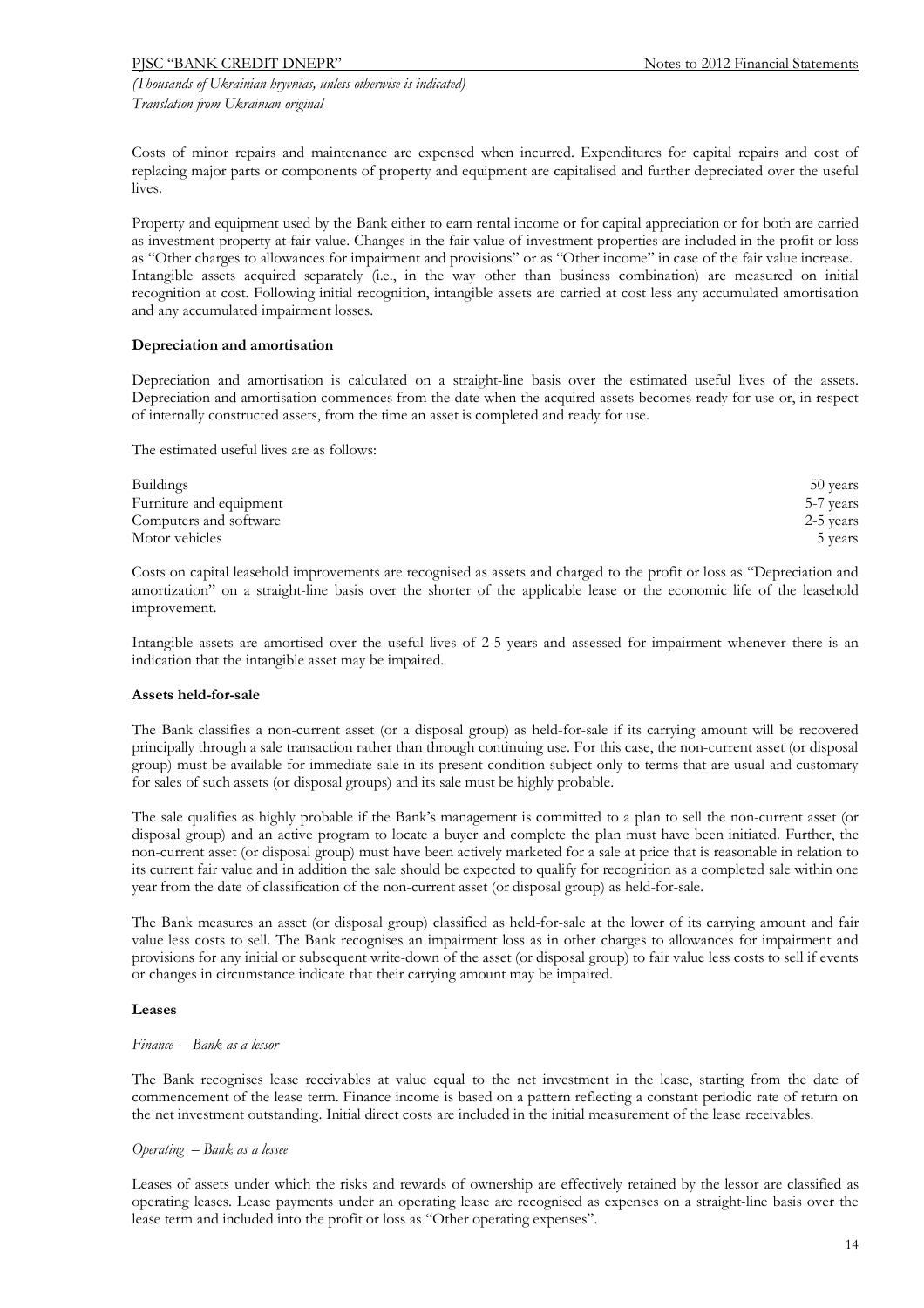#### *Operating – Bank as a lessor*

The Bank presents assets subject to operating leases in the statement of financial position according to the nature of the asset. Lease income from operating leases is recognised on a straight-line basis over the lease term in the profit or loss as "Other income". The aggregate cost of incentives provided to lessees is recognised as a reduction of rental income over the lease term on a straight-line basis. Initial direct costs incurred specifically to earn revenues from an operating lease are added to the carrying amount of the leased asset.

#### **Provisions**

Provisions are recognised when the Bank has a present legal or constructive obligation as a result of past events, and it is probable that an outflow of resources embodying economic benefits will be required to settle the obligation and a reliable estimate of the amount of obligation can be made.

#### **Financial guarantees**

In the ordinary course of business, the Bank gives financial guarantees, consisting of letters of credit, guarantees and acceptances. Financial guarantees are initially recognised in the financial statements at fair value, in the statement of financial position as "Other liabilities", being the premium received. Commission received is recognized in the profit or loss on a straight-line basis during the financial guarantee agreement term. Subsequent to initial recognition, the Bank's liability under each guarantee is measured at the higher of the amortised premium and the best estimate of expenditure required to settle any financial obligation arising as a result of the guarantee.

Increase in liability relating to financial guarantee agreements is recognised in the profit or loss.

#### **Income and expense recognition**

Revenue is recognised to the extent that it is probable that the economic benefits will flow to the Bank and the revenue can be reliably measured. The following specific recognition criteria must also be met before revenue is recognised.

#### *Interest and similar income and expenses*

For all financial instruments measured at amortised cost and interest bearing securities classified as available-for-sale, interest income or expense is recorded at the effective interest rate, which is the rate that exactly discounts estimated future cash payments or receipts through the expected life of the financial instrument or a shorter period, where appropriate, to the net carrying amount of the financial asset or financial liability. The calculation takes into account all contractual terms of the financial instrument (for example, prepayment options) and includes any fees or incremental costs that are directly attributable to the instrument and are an integral part of the effective interest rate, but not future credit losses. The carrying amount of the financial asset or financial liability is adjusted if the Bank revises its estimates of payments or receipts. The adjusted carrying amount is calculated based on the original effective interest rate and the change in carrying amount is recorded as interest income or expense.

Once the recorded carrying value of a financial asset or a group of similar financial assets has been reduced due to an impairment loss, interest income continues to be recognised using the original effective interest rate applied to the new carrying amount.

#### *Fee and commission income*

The Bank earns fee and commission income from a diverse range of services it provides to its customers. Fee income can be divided into the following two categories:

• *Fee income earned from services that are provided over a certain period of time*

Fees earned for the provision of services over a period of time are accrued over that period. These fees include commission income and asset management, custody and other management and advisory fees. Loan commitment fees for loans that are likely to be drawn down and other credit related fees are deferred (together with any incremental costs) and recognised as an adjustment to the effective interest rate on the loan.

#### • *Fee income from providing transaction services*

Fees arising from negotiating or participating in the negotiation of a transaction for a third party – such as the arrangement of the acquisition of shares or other securities or the purchase or sale of businesses – are recognised on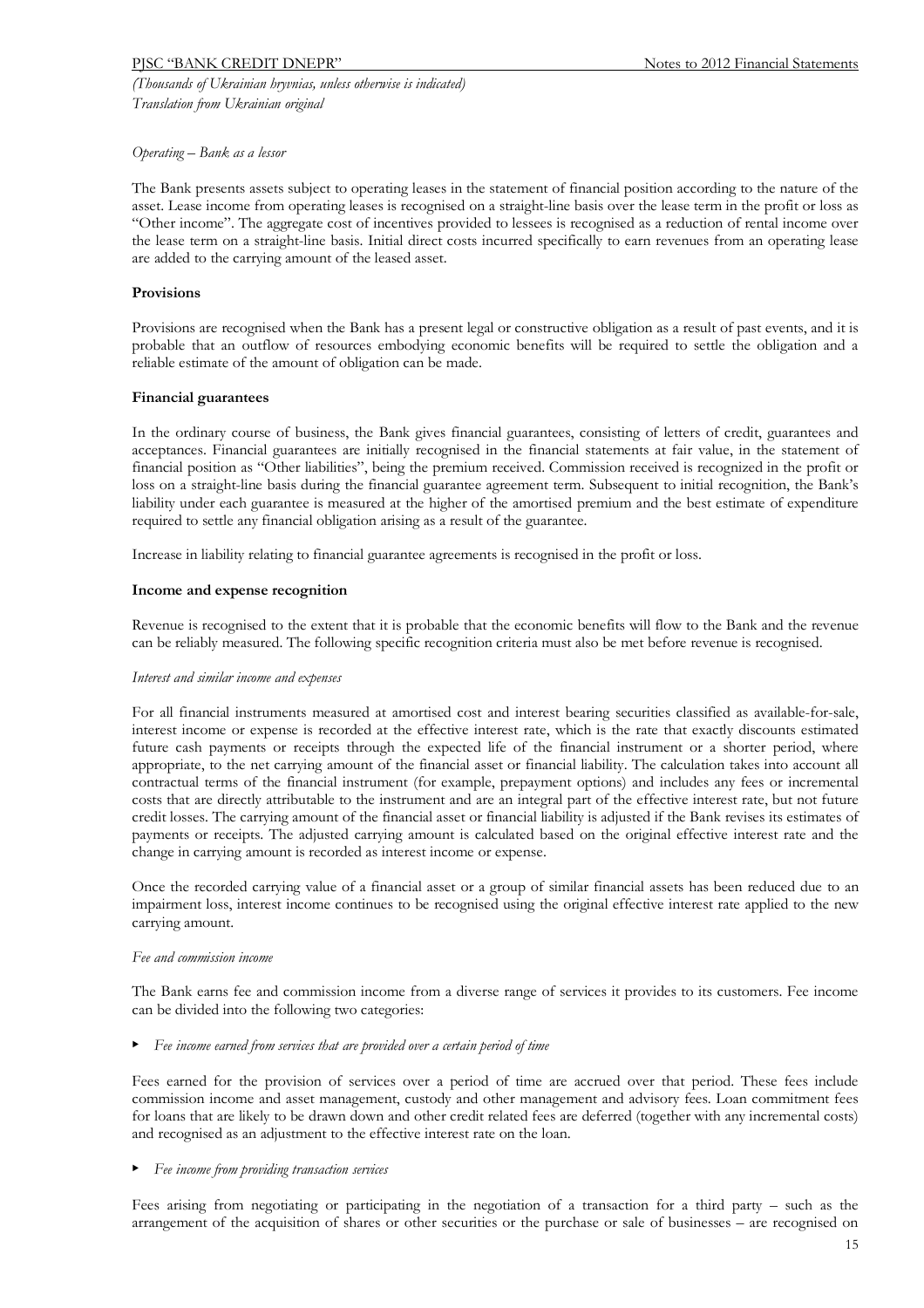completion of the underlying transaction. Fees or components of fees that are linked to a certain performance are recognised after fulfilling the corresponding criteria.

#### *Dividend income*

Revenue is recognised when the Bank's right to receive the payment is established.

#### **Share capital**

Ordinary shares are recorded as share capital. External costs directly attributable to the issue of new shares are shown as a deduction from the proceeds in equity. Any excess of the fair value of consideration received over the par value of shares issued is recognised as additional paid-in capital.

#### **Taxation**

The income tax for the year comprises current and deferred tax. The income tax is recognised in the profit or loss as "Income tax (benefit)/expenses" except to the extent that it relates to items of other comprehensive income, or to items of the statement of changes in equity, in which case it is recognised respectively in other comprehensive income or in the statement of changes in equity.

Current income tax is the expected tax payable on the taxable income for the year, using tax rates enacted or substantively enacted at the reporting date, and any adjustment to tax payable in respect of previous years. Current income tax expenses are calculated in accordance with the legislation of Ukraine.

Deferred tax is provided using the liability method, providing for temporary differences between the carrying amounts of assets and liabilities for financial reporting purposes and the amounts used for taxation purposes. The amount of deferred tax provided is based on the expected manner of realization or settlement of the carrying amount of assets and liabilities, using tax rates which will be effective in the periods of possible realization of temporary differences between tax and financial accounting.

Deferred tax asset is recognised only to the extent that it is probable that future taxable profits will be available against which the unused tax losses and credits can be utilized. Deferred tax asset is reduced to the extent that it is no longer probable that the related tax benefit will be realized.

Ukraine also has various operating taxes that are assessed on the Bank activities. These taxes are included in other operating expenses.

#### **Employee benefits**

There is the State pension system in Ukraine. Under the system rules the Bank and its employees execute obligatory payments calculated based on income received by the employees. The Bank recognizes amounts paid to that system in the statement of comprehensive income as "Personnel expenses", in the period the related salaries are earned. The Bank does not have any additional pension schemes and does not provide significant post-retirement benefits to its employees.

#### **Precious metals**

Gold and other precious metals are recorded at the NBU exchange rates, which approximate fair values. Changes in the NBU bid prices are recorded as translation differences on transactions with precious metals in the profit or loss as "Net gains/(losses) arising from foreign currencies".

#### **Contingent assets and liabilities**

Contingent liabilities are not recognised in the statement of financial position but are disclosed unless the possibility of any outflow in settlement is remote. A contingent asset is not recognised in the statement of financial position but is disclosed in the financial statements when an inflow of economic benefits is probable.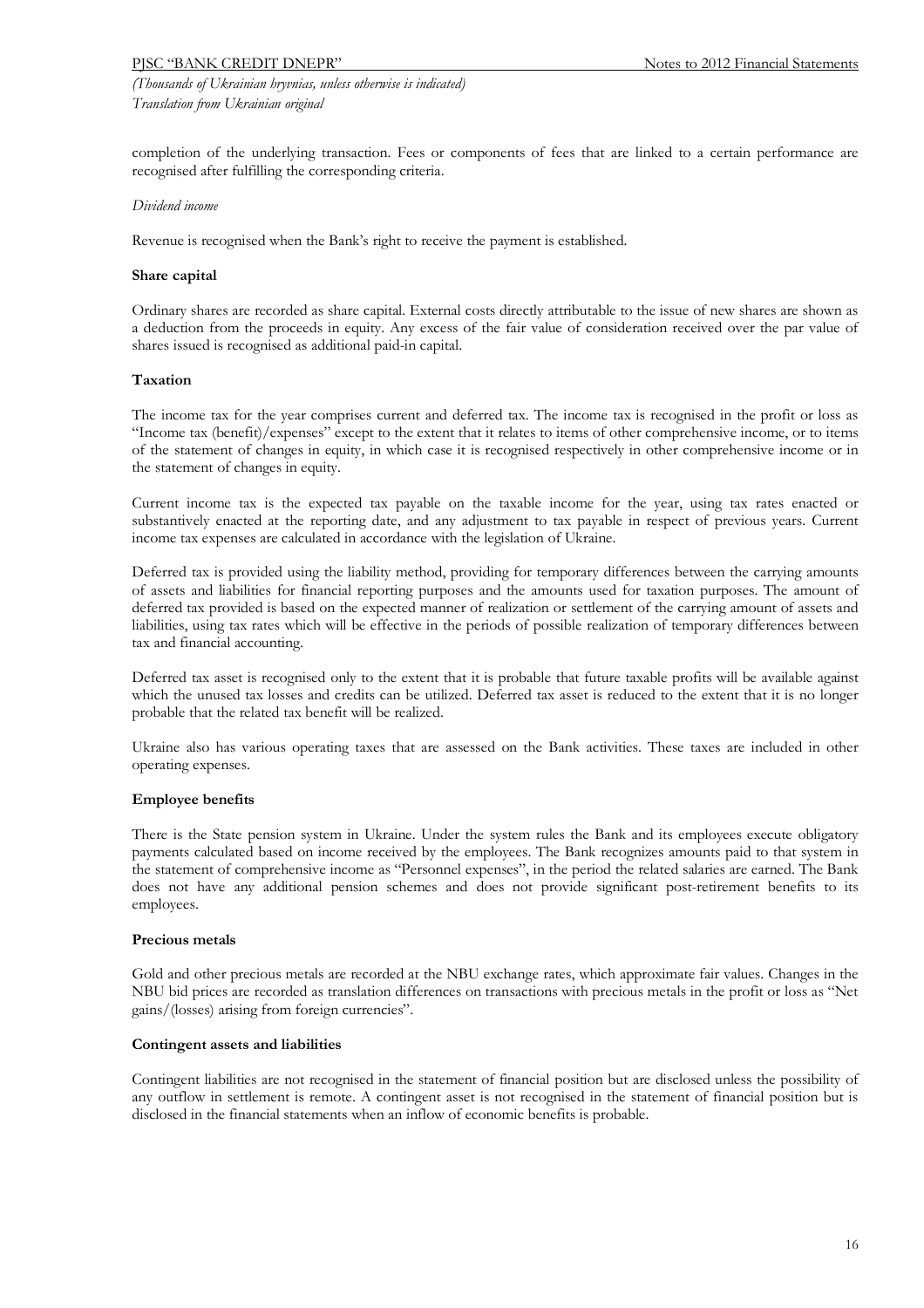#### **Standards and interpretations issued but not year effective**

#### *IFRS 9 "Financial Instruments" (the first phase)"*

In November 2009 and 2010 the IASB issued the first phase of IFRS 9 Financial instruments. This Standard will eventually replace IAS 39 "Financial Instrument: Recognition and Measurement". IFRS 9 becomes effective for financial years beginning on or after 1 January 2015. The first phase of IFRS 9 introduces new requirements on classification and measurement of financial instruments. In particular, for subsequent measurement all financial assets are to be classified at amortised cost or at fair value through profit or loss with the irrevocable option for equity instruments not held for trading to be measured at fair value through other comprehensive income. For financial liabilities designated at fair value through profit or loss using fair value option IFRS 9 requires the amount of change in fair value attributable to changes in credit risk to be presented in other comprehensive income. The Bank now evaluates the impact of the adoption of new Standard and considers the initial application date.

#### *IFRS 10 "Consolidated Financial Statements"*

IFRS 10 "Consolidated Financial Statements" establishes a single control model that applies to all entities including special purpose entities. The changes introduced by IFRS 10 will require management to exercise significant judgement to determine which entities are controlled, and therefore, are required to be consolidated by a parent, compared with the requirements that were in IAS 27. In addition IFRS 10 introduces specific application guidance for agency relationships. The Standard includes accounting requirements and consolidation procedures carried forward unchanged from IAS 27 IFRS 10 supersedes he consolidation requirements raised in SIC 12 "Consolidation – Special Purposes Entities" and IAS 27 "Consolidated and Separate Financial Statements". It is effective for annual periods beginning on or after 1 January 2013. Earlier application is permitted. The Bank expects that adoption of IFRS 10 will have no effect on its financial position and performance.

#### *IFRS 11 "Joint Arrangements"*

IFRS 11 removes the option to account for jointly controlled entities (JCEs) using proportionate consolidation. Instead, JCEs that meet the definition of a joint venture must be accounted for using the equity method. IFRS 11 supersedes IAS 31 "Interests in Joint Ventures" and SIC-13 "Jointly Controlled Entities – Non-monetary Contributions by Venturers" and is effective for annual periods beginning on or after 1 January 2013. Earlier application is permitted. The Bank expects that adoption of IFRS 11 will have no effect on its financial position and performance.

#### *IFRS 12 "Disclosure of Interests in Other Entities"*

IFRS 12 includes all of the disclosures that were previously in IAS 27 related to consolidated financial statements, as well as all of the disclosures that were previously included in IAS 31 and IAS 28. These disclosures relate to an entity's interests in subsidiaries, joint arrangements, associates and structured entities. A number of new disclosures are also required. IFRS 12 is effective for annual periods beginning on or after 1 January 2013. Earlier application is permitted. The adoption of the standard will have no effect on the Bank's financial position and performance.

#### *IFRS 13 "Fair Value Measurement"*

IFRS 13 establishes a single source of guidance under IFRS for all fair value measurements. IFRS 13 does not change requirements for an entity to use fair value, but rather provides guidance on how to measure fair value under IFRS when fair value is required or permitted. IFRS 12 is effective for annual periods beginning on or after 1 January 2013. Earlier application is permitted. The adoption of the IFRS 13 may have effect on the measurement of the Bank's assets and liabilities accounted for at fair value. Currently the Bank evaluates possible effect of the adoption of IFRS 13 on its financial position and performance.

#### *IAS 27 "Separate Financial Statements" (as revised in 2011)*

As a consequence of the new IFRS 10 and IFRS 12, what remains of IAS 27 is limited to accounting for subsidiaries, jointly controlled entities, and associates in separate financial statements. The amendment becomes effective for annual periods beginning on or after 1 January 2013. This amendment will have no impact on financial position and performance of the Bank.

#### *IAS 28 "Investments in Associates and Joint Ventures" (as revised in 2011)*

As a consequence of the new IFRS 11 and IFRS 12, IAS 28 has been renamed IAS 28 "Investments in Associates and Joint Ventures", and describes the application of the equity method to investments in joint ventures in addition to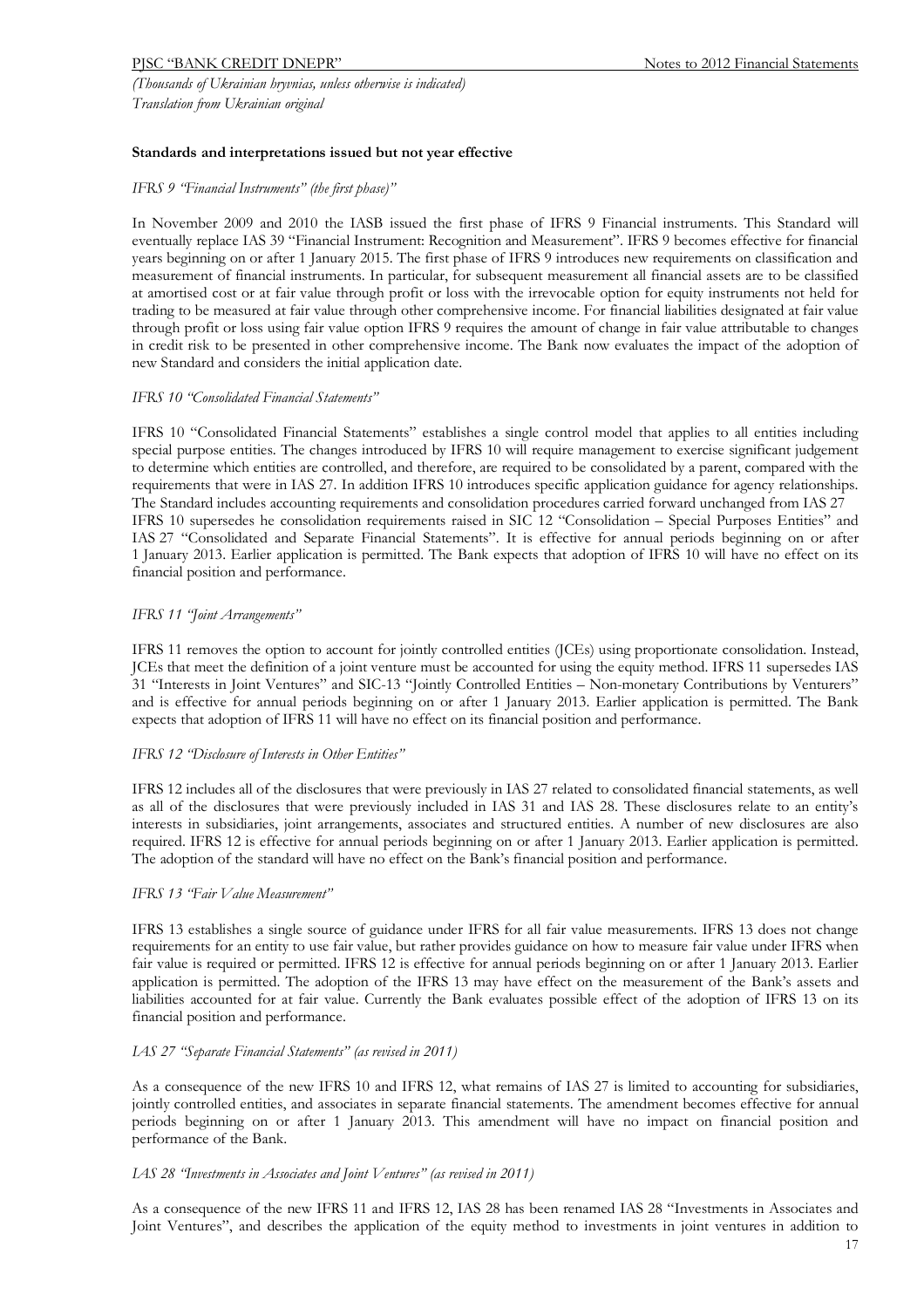associates. The amendment becomes effective for annual periods beginning on or after 1 January 2013. This amendment will have no impact on financial position and performance of the Bank.

#### *Amendments to IFRS 7 "Disclosures – Offsetting Financial assets and Financial Liabilities"*

These amendments require an entity to disclose information about rights to set-off and related arrangements (e.g., collateral agreements). The disclosures would provide users with information that is useful in evaluating the effect of netting arrangements on an entity's financial position. The new disclosures are required for all recognized financial instruments that are set off in accordance with IAS 32 "Financial Instruments: Presentation".The disclosures also apply to recognised financial instruments that are subject to an enforceable master netting arrangement or similar agreements, irrespective of whether they are set off in accordance with IAS 32. These amendments will not impact the Banks' financial position or performance and will become effective for annual periods beginning on or after 1 January 2013.

#### *Amendments to IAS 19 "Employee Benefits"*

The IASB has published amendments to IAS 19 "Employee Benefits", effective for annual periods beginning on or after 1 January 2013, which proposes major changes to the accounting for employee benefits, including the removal of the option for deferred recognition of changes in pension plan assets and liabilities (known as the "corridor approach"). In addition, these amendments will limit the changes in the net pension asset (liability) recognised in profit or loss to net interest income (expense) and service costs. This amendment will have no impact on financial position and performance of the Bank.

#### *Amendments to IAS 1 "Presentation of Financial Statements"*

The amendments to IAS 1 "Presentation of Financial Statements", effective for annual periods beginning on or after 1 July 2012, change the grouping of items presented in other comprehensive income. Items that could be reclassified (or 'recycled') to profit or loss at a future point in time (for example, upon derecognition or settlement) would be presented separately from items that will never be reclassified. These amendments will change presentation in the statement of comprehensive income but will have no effect on its financial position and performance.

#### *Amendments to IAS 32/ IFRS 7 "Offsetting Financial Assets and Financial Liabilities"*

Amendments to IAS 32 address inconsistencies in current practices of application of offsetting terms in accordance with IAS 32 "Financial Instruments: Presentation. The amendments clarify the definition "to have current legally enforceable right to offset recognised amounts" and clarify certain arrangements of gross payments that may be treated actually equivalent to offsetting. The amendments are effective for annual periods beginning on or after 1 January 2014, retrospective application is required.

These amendments are the part of IASB offsetting program. Within the program the IASB has also separately published amendments to IFRS 7 "Disclosures: offsetting of financial assets and financial liabilities". New disclosure requirements shall facilitate investors and other users of financial statements in better estimation of (potential) effect of offsetting arrangements on financial position of the entity. The amendment shall be applied for annual periods beginning on or after 1 January 2013. The Bank is currently estimates possible impact of the adoption of these amendments on its financial position and performance.

#### *Amendment to IFRS 1 "Government loans"*

These amendments require the first-time adopters to apply the requirements of IAS 20 "Accounting for Government Grants and Disclosure of Government Assistance", prospectively to government loans existing at the date of transition to IFRS. The amendment will have no impact on the Bank's financial position or performance.

#### *Improvements to IFRSs*

The amendment becomes effective for annual periods beginning on or after 1 January 2013. They will have no impact on the Bank.

#### *IFRS 1 "First-time Adoption of International Financial Reporting Standards"*

This improvement clarifies that an entity that stopped applying IFRS in the past and chooses, or is required, to apply IFRS, has the option to re-apply IFRS 1. If IFRS 1 is not re-applied, an entity must retrospectively restate its financial statements as if it had never stopped applying IFRS.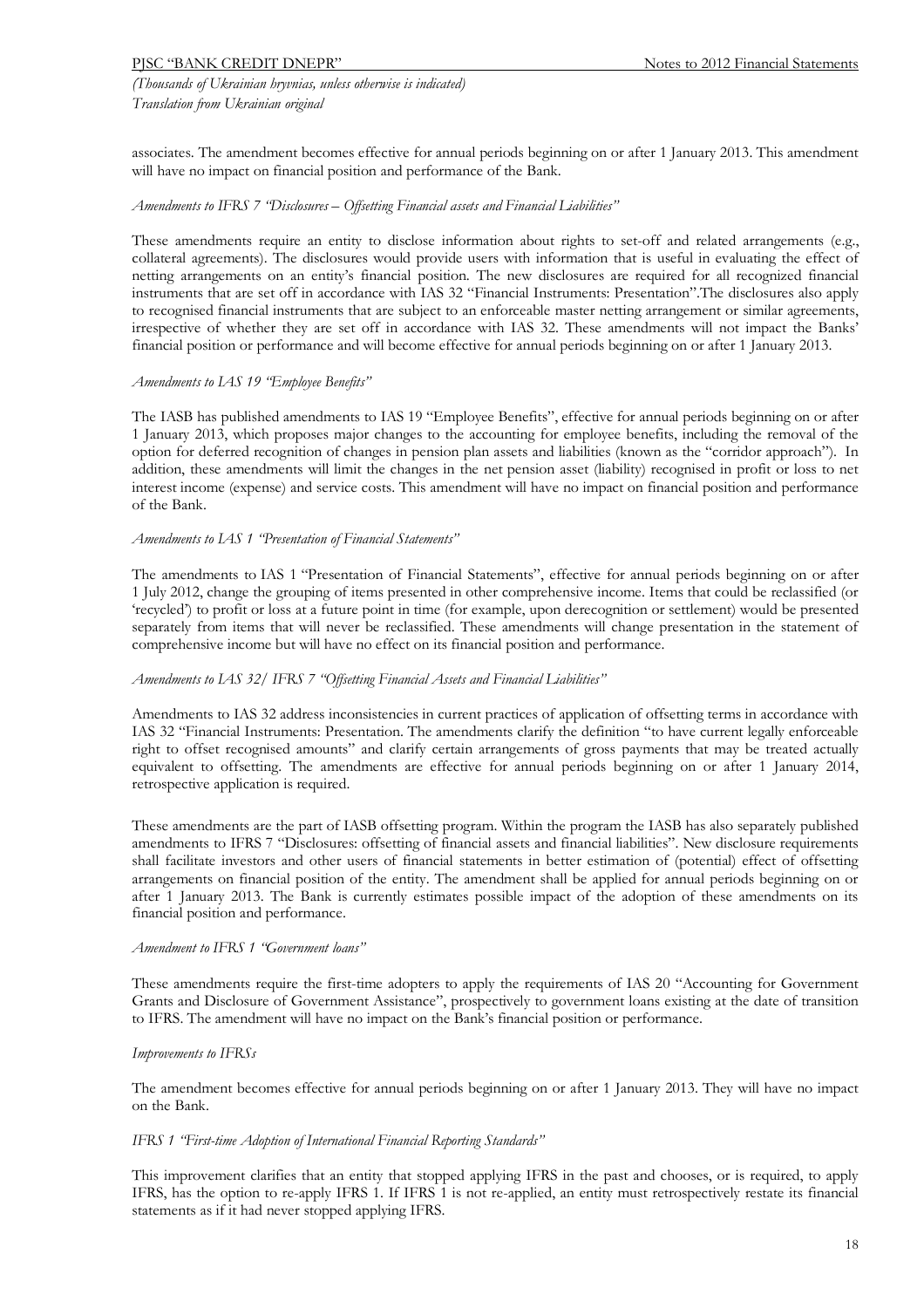#### *IAS 1 "Presentation of Financial Statements"*

This improvement clarifies the difference between voluntary additional comparative information and the minimum required comparative information. Generally, the minimum required comparative information is the previous period.

#### *IAS 16 "Property, plant and equipment"*

This improvement clarifies that major spare parts and servicing equipment that meet the definition of property and equipment are not inventory.

#### *IAS 32 "Financial Instruments: Presentation"*

This improvement clarifies that income taxes arising from distributions to equity holders are accounted for in accordance with IAS 12 "Income Taxes".

#### *IAS 34 "Interim Financial Reporting"*

The amendment aligns the disclosure requirements for total segment assets with total segment liabilities in interim financial statements. This clarification also ensures that interim disclosures are aligned with annual disclosures.

#### **4. Significant accounting judgments and estimates**

#### **Judgments and estimates**

The preparation of financial statements in conformity with IFRS requires management to make judgements, estimates and assumptions that affect the application of policies and the reported amounts of assets and liabilities, income and expense. The estimates and associated assumptions are based on historical management experience and various other factors, which are believed to be reasonable under the circumstances that form a basis for judgement on the carrying values of assets and liabilities that are not readily available from other sources. Although these estimates are based on management's best understanding of the current events, actual results may ultimately differ from those estimates. Estimates and underlying assumption are reviewed on an ongoing basis.

#### **Uncertainty of estimations**

#### *Fair value of financial instruments*

Where the fair values of financial assets and financial liabilities recorded in the statement of financial position cannot be derived from active markets, they are determined using a variety of valuation techniques that include the use of mathematical models. The input to these models is taken from observable markets where possible, but where this is not feasible, a degree of judgment is otherwise required in establishing fair values.

#### *Allowance for impairment of loans to customers and amounts receivable*

The Bank regularly reviews its loans and receivables to assess their impairment. Based on existing experience the Bank uses its judgment to estimate the amount of any impairment loss in cases where a borrower is in financial difficulties and there is little available historical data and facts relating to similar borrowers. Similarly, the Bank estimates changes in future cash flows based on the observable data indicating that there has been an adverse change in the payment status of borrowers in a group, or national or local economic conditions that correlate with defaults on assets in the group. Management uses estimates based on historical loss experience for assets with common credit risk characteristics and objective evidence of impairment similar to those in the group of loans and receivables. Based on existing experience the Bank uses its judgment to adjust observable data for a group of loans or receivables to reflect current circumstances.

#### *Determination of revalued amount of buildings and investment property items*

Buildings are carried at revalued amount that equals to fair value as at valuation date less any subsequent accumulated depreciation and impairment losses. Investment property is carried at fair value. Fair value of mentioned assets is determined using market approach. The market approach is based upon an analysis of the results of comparable sales of similar buildings, as well as possible lease income. Estimating the fair value of buildings requires the exercise of judgment and the use of assumptions regarding the comparability of buildings and other factors. The Bank's management engages external independent appraisers to estimate the fair value of buildings and investment property.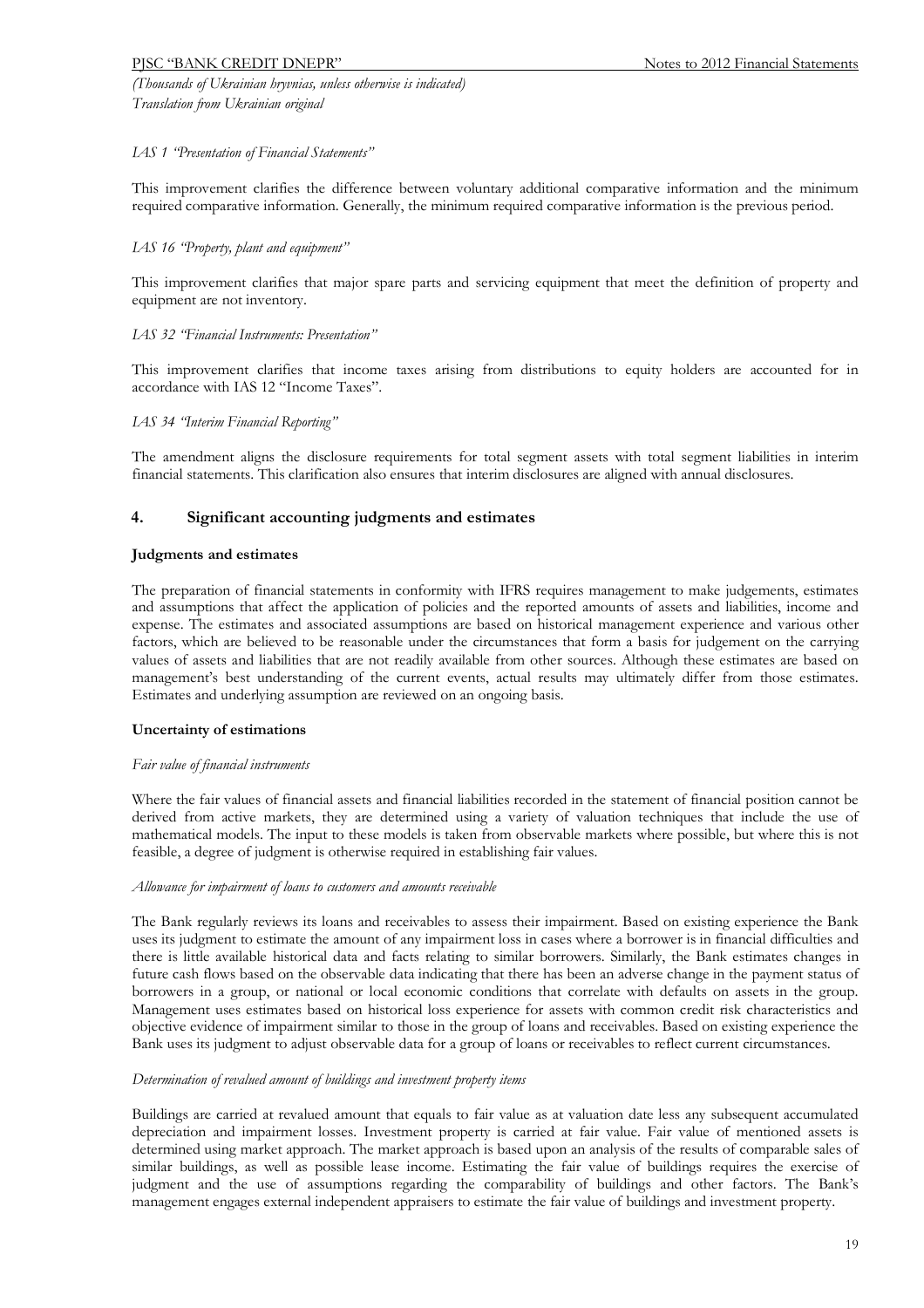#### *Deferred income tax assets*

As at 31 December 2012, the Bank recognised the deferred income tax assets in the amount of UAH 21,057 thousand (Note 13). The Bank's management believes that within a reasonable period the Bank will have sufficient taxable profit that will enable it to utilise its deferred tax benefit.

#### **5. Cash and cash equivalents, except for balances on accounts with the National Bank of Ukraine**

Cash and cash equivalents, except for current accounts with the NBU, comprised the following:

|                                                                                                        | 2012                     | 2011      |
|--------------------------------------------------------------------------------------------------------|--------------------------|-----------|
| Cash on hand                                                                                           | 263,631                  | 316,598   |
| Current accounts with banks                                                                            | 1,576,316                | 1,566,327 |
| Term loans and deposits with banks maturing up to 90 days                                              | $\overline{\phantom{m}}$ | 92.234    |
| Cash and cash equivalents, except for balances on accounts with the National<br><b>Bank of Ukraine</b> | 1,839,947                | 1,975,159 |

As at 31 December 2012, the amount equivalent to UAH 1,391,644 thousand (2011: UAH 1,390,907 thousand) was placed on current accounts with two banks from OECD countries and one bank from a non-OECD country (2011: three banks from OECD countries), who are the main counterparties of the Bank in performing international settlements. For the purpose of the statement of cash flows cash and cash equivalents comprised the following items net of accrued interest income on respective balances on accounts:

|                                                           | 2012                     | 2011      |
|-----------------------------------------------------------|--------------------------|-----------|
| Cash on hand                                              | 263,631                  | 316,598   |
| Current accounts with banks                               | 1,576,316                | 1,566,319 |
| Term loans and deposits with banks maturing up to 90 days | $\overline{\phantom{0}}$ | 92.234    |
| Balances on accounts with the NBU (Note 6)                | 225,420                  | 242,449   |
| Cash and cash equivalents                                 | 2,065,367                | 2,217,600 |

#### **6. Balances with the National Bank of Ukraine**

Amounts due from the National Bank of Ukraine comprised:

|                                            | 2012    | 2011    |
|--------------------------------------------|---------|---------|
| Balances on accounts with the NBU          | 225,420 | 242,449 |
| Obligatory reserves with the NBU           | 137.910 | 149.987 |
| Balances with the National Bank of Ukraine | 363,330 | 392,436 |

In accordance with the NBU requirements banks shall create a number of obligatory reserves in cash and other highliquid assets defined by the NBU. The use of such funds by the Bank is significantly restricted by the legislation. The Bank met the NBU obligatory reserve requirements as at 31 December 2012 and 2011.

From June 2012, Ukrainian banks are required to keep 50% of the obligatory reserve for the previous month on a separate account with the NBU (2011: 70%). The interest rate for this obligatory is 30% of the official NBU discount rate, which amounted to 2.25% per annum as at 31 December 2012 (2011: 2.33% per annum). As at 31 December 2012, the amount placed by the Bank on this account is UAH 90,810 thousand (2011: UAH 95,241 thousand). In accordance with the NBU requirements, Ukrainian banks may satisfy their mandatory reserve requirements with balances placed on a separate account with the NBU and Government bonds issued for the purpose of financing Ukraine's preparation for EURO 2012 football tournament in the amount of 50% of their par value, as well as the Government bonds denominated in foreign currency in the amount of 10% of their par value (2011: balance on a separate account with the NBU and EURO 2012 Government bonds in the amount of 50% of their par value). As at 31 December 2012, available-for-sale financial assets include EURO 2012 Government bonds issued by the Ministry of Finance with par value of UAH 34,000 thousand (2011: UAH 34,000 thousand) and carrying amount of UAH 35,124 thousand (2011: UAH 37,682 thousand), as well as the Government bonds denominated in USD with par value of USD 15,000 thousand (2011: nil) and carrying amount of UAH 125,728 thousand (2011: nil) (Note 9) used by the Bank to cover the NBU's obligatory reserve requirements. As at 31 December 2012, the weighted value of the Government bonds used by the Bank to cover the obligatory reserve requirements amounted to UAH 28,990 thousand (2011: UAH 17,000 thousand).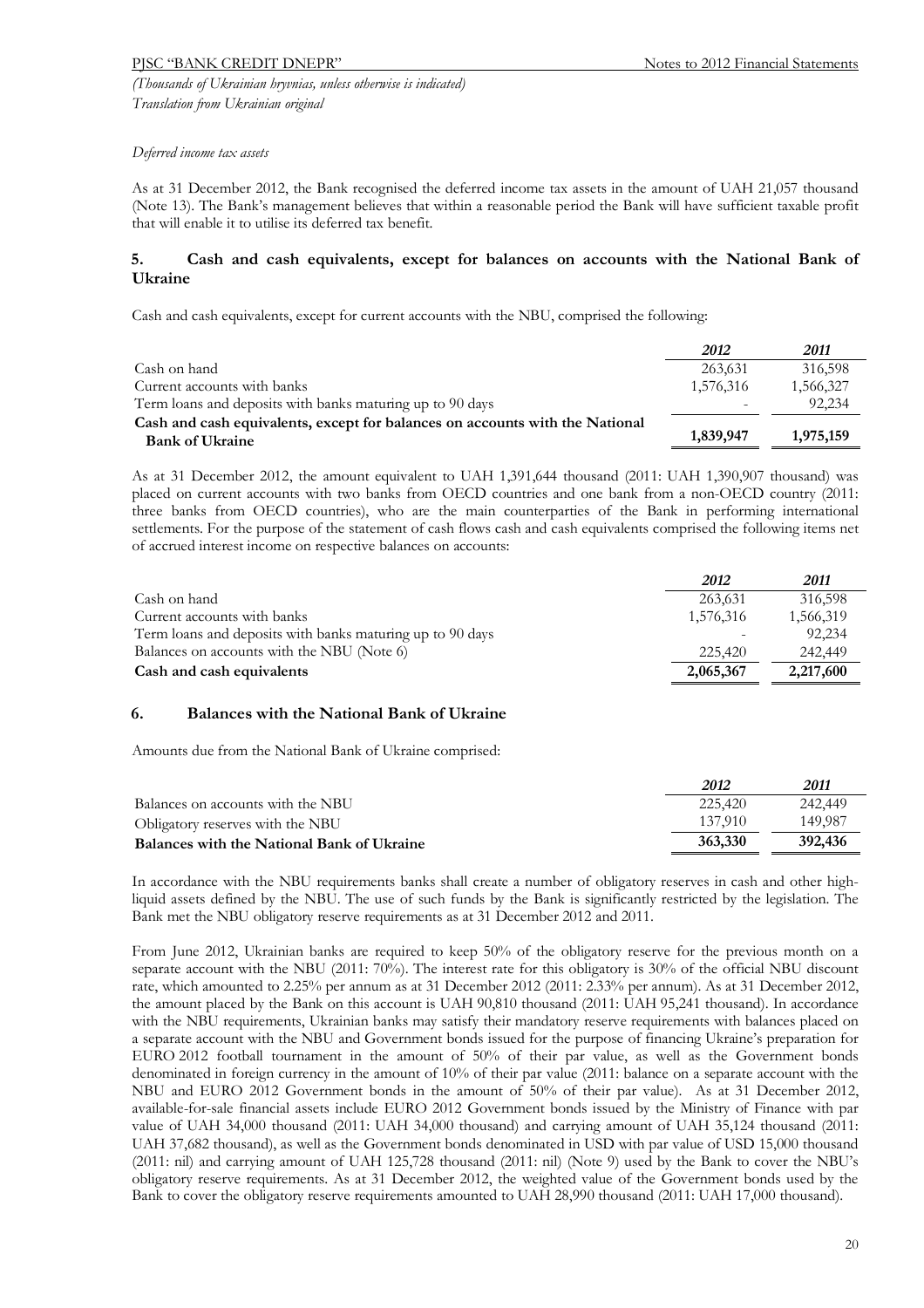The Bank shall maintain a cash balance on a separate account with the NBU in the amount determined by the latter requirements with respect to loans denominated in foreign currencies of the first group of the NBU classifier and issued to those customers who have no foreign currency cash inflows herewith. Further, the Bank shall place 20% of funds borrowed from non-residents maturing up to 183 days from the reporting date in the account with the NBU. As at 31 December 2012, such obligatory reserves amounted to UAH 47,100 thousand (2011: 54,615 thousand).

#### **7. Amounts due from banks**

As at 31 December 2012, amounts due from banks include guarantee deposits in the amount of UAH 24,911 thousand (2011: UAH 15,393 thousand), placed with one Ukrainian bank (2011: one) as a collateral under transactions with payment cards of the Bank's customers. As at the reporting date, the deposit is not overdue, has no evidence of impairment and has maturity up to 3 months from the reporting date (Note 26).

In addition, amounts due from banks include balances in current accounts with two banks from OECD countries (2011: nil) denominated in precious metals in the amount of UAH 8,817 thousand (2011: nil). These funds are nonfinancial by their origin and are not taken into account for the financial risks management purposes.

#### **8. Loans to customers**

Loans to customers comprised:

|                               | 2012        | 2011      |
|-------------------------------|-------------|-----------|
| Loans to legal entities       | 5, 231, 425 | 5,107,423 |
| Loans to individuals          | 375,457     | 496,705   |
| - mortgage                    | 36,749      | 46,459    |
| - car                         | 53,353      | 43,734    |
| - credit cards                | 69,045      | 40,868    |
| - other                       | 216,310     | 365,644   |
| Total loans to customers      | 5,606,882   | 5,604,128 |
| Allowance for loan impairment | (491, 981)  | (243,981) |
| Loans to customers            | 5,114,901   | 5,360,147 |

Loans granted to five largest groups of borrowers, among which no entities being related parties of the Bank, amounted to UAH 1,283,520 thousand, or 22.9% of the total loans to customers as at 31 December 2012 (2011: UAH 1,249,892 thousand, or 22.3%).

Loans to individuals classified as "Other" include general purpose loans which cannot be included into any other category. Mortgage loans represent loans granted for purchase of residential property, which are secured by this property only.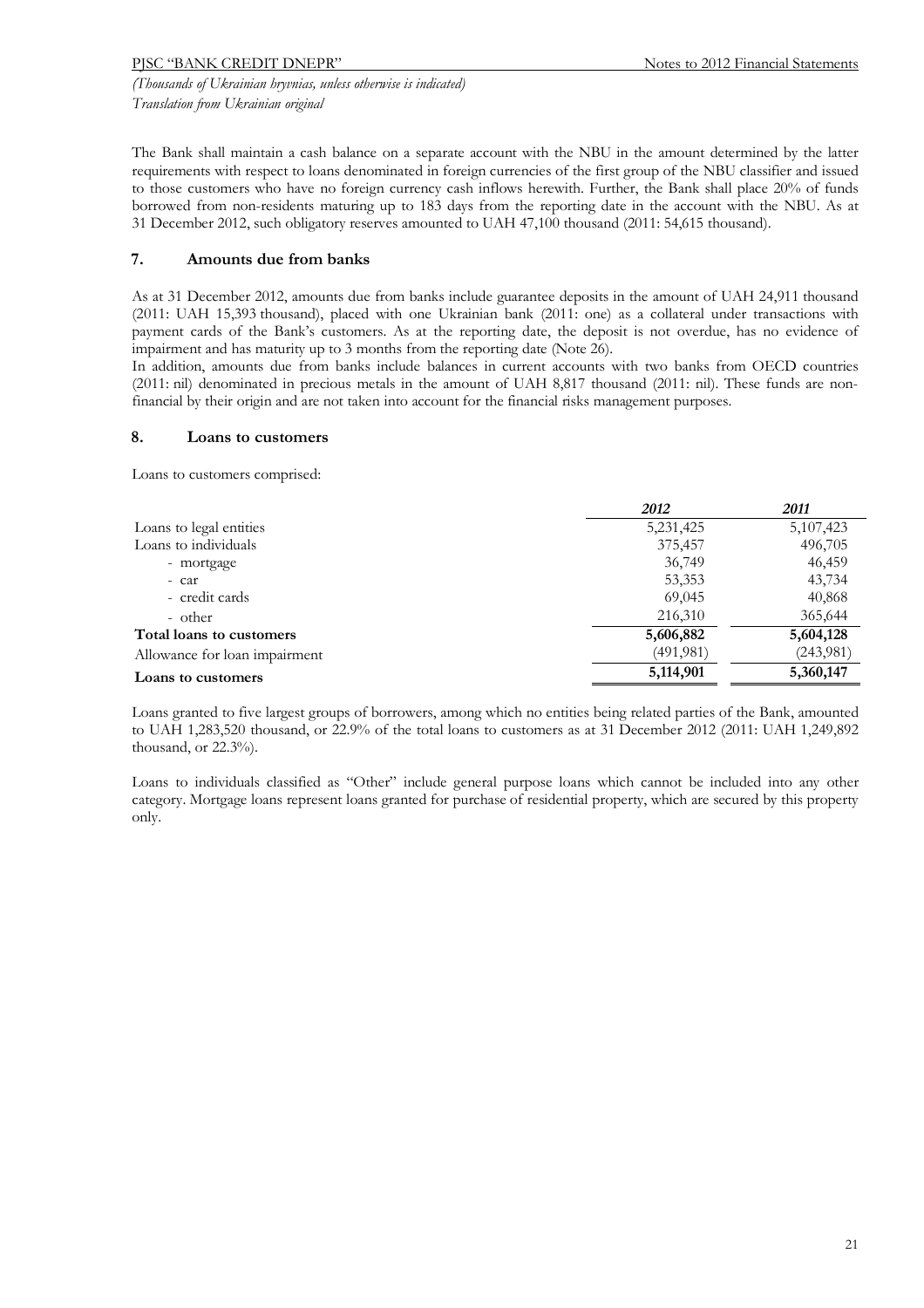*(Thousands of Ukrainian hryvnias, unless otherwise is indicated) Translation from Ukrainian original* 

|                                   |                |            |              | Impairment to  |
|-----------------------------------|----------------|------------|--------------|----------------|
|                                   | Gross exposure | Impairment | Net exposure | gross exposure |
| Loans to individuals              |                |            |              |                |
| Individually impaired loans       | 132,115        | (64, 634)  | 67,481       | 48.9%          |
| Loans with no individual          |                |            |              |                |
| impairment identified, including: | 235,425        | (6,252)    | 229,173      | $2.7\%$        |
| - mortgage                        | 17,169         | (83)       | 17,086       | $0.5\%$        |
| - car                             | 31,421         | (208)      | 31,213       | $0.7\%$        |
| - credit cards                    | 69,045         | (5,839)    | 63,206       | $8.5\%$        |
| - other                           | 117,790        | (122)      | 117,668      | $0.1\%$        |
| Total loans to individuals        | 367,540        | (70, 886)  | 296,654      | 19.3%          |
| Loans to legal entities           |                |            |              |                |
| Individually impaired loans       | 1,111,699      | (415,365)  | 696,334      | $37.4\%$       |
| Loans with no individual          |                |            |              |                |
| impairment identified             | 3,206,990      | (5,730)    | 3,201,260    | $0.2\%$        |
| Total loans to legal entities     | 4,318,689      | (421,095)  | 3,897,594    | 9.8%           |
| Total loans to customers less     |                |            |              |                |
| loans fully secured by cash       | 4,686,229      | (491, 981) | 4,194,248    | $10.5\%$       |
| Loans to customers fully secured  |                |            |              |                |
| by cash                           |                |            |              |                |
| Loans to individuals              | 7,917          |            | 7,917        | $0.0\%$        |
| Loans to legal entities           | 912,736        |            | 912,736      | $0.0\%$        |
| Total loans to customers fully    |                |            |              |                |
| secured by cash                   | 920,653        |            | 920,653      | $0.0\%$        |
| Total loans to customers          | 5,606,882      | (491, 981) | 5,114,901    | 8.8%           |

The structure of allowance for impairment losses as at 31 December 2012 is:

As at 31 December 2012, accrued interest income from individually impaired loans was UAH 78,043 thousand (2011: UAH 67,430 thousand).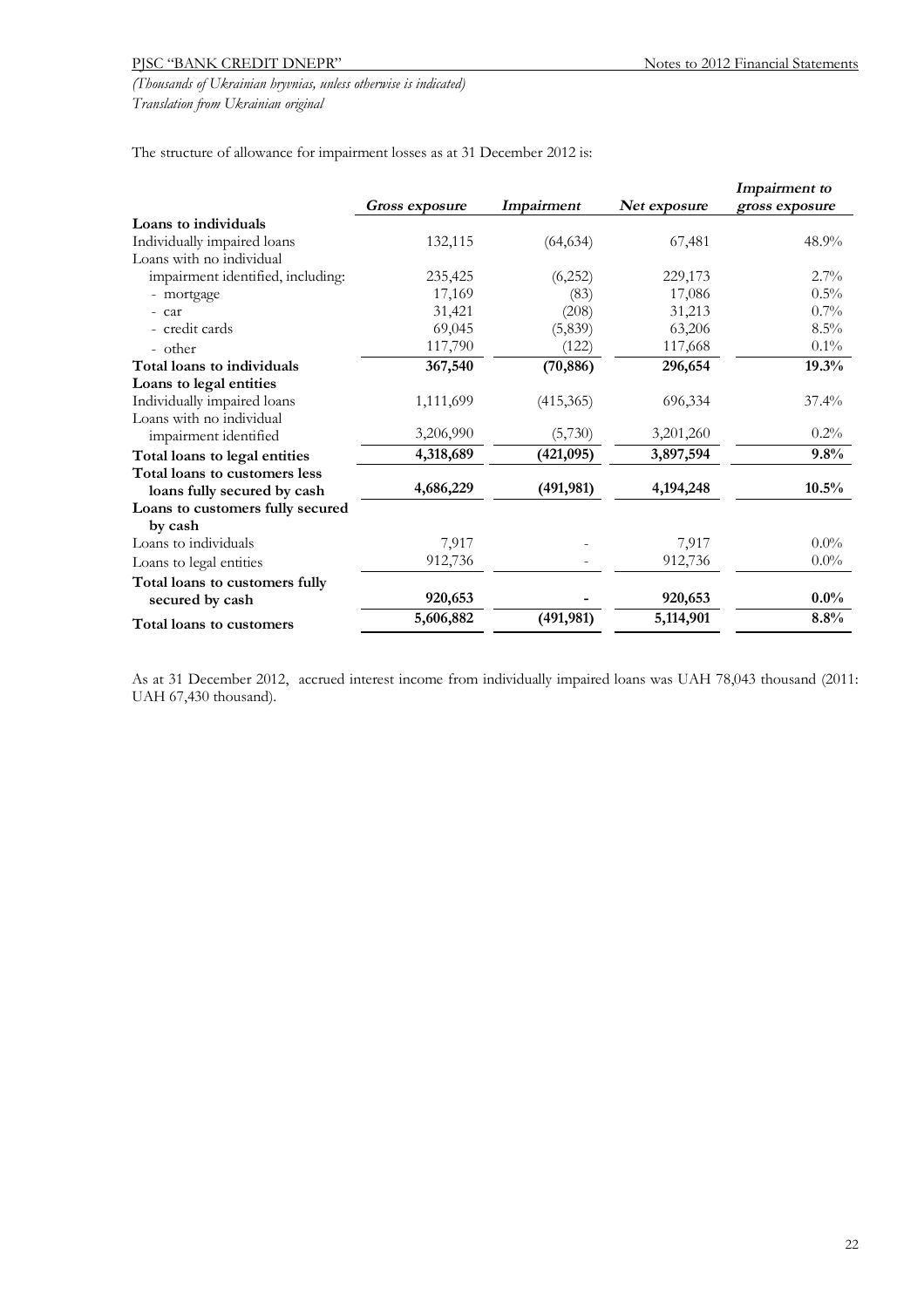*(Thousands of Ukrainian hryvnias, unless otherwise is indicated) Translation from Ukrainian original* 

|                                   |                |            |              | Impairment to  |
|-----------------------------------|----------------|------------|--------------|----------------|
|                                   | Gross exposure | Impairment | Net exposure | gross exposure |
| Loans to individuals              |                |            |              |                |
| Individually impaired loans       | 135,178        | (54,609)   | 80,569       | $40.4\%$       |
| Loans with no individual          |                |            |              |                |
| impairment identified, including: | 260,130        | (7, 921)   | 252,209      | $3.0\%$        |
| - mortgage                        | 25,536         | (90)       | 25,446       | 0.4%           |
| - car                             | 20,045         | (309)      | 19,736       | $1.5\%$        |
| - credit cards                    | 40,868         | (5,747)    | 35,121       | 14.1%          |
| - other                           | 173,681        | (1,775)    | 171,906      | $1.0\%$        |
| Total loans to individuals        | 395,308        | (62, 530)  | 332,778      | 15.8%          |
| Loans to legal entities           |                |            |              |                |
| Individually impaired loans       | 637,813        | (172, 579) | 465,234      | 27.1%          |
| Loans with no individual          |                |            |              |                |
| impairment identified             | 3,906,199      | (8, 872)   | 3,897,327    | $0.2\%$        |
| Total loans to legal entities     | 4,544,012      | (181, 451) | 4,362,561    | 4.0%           |
| Total loans to customers less     |                |            |              |                |
| loans fully secured by cash       | 4,939,320      | (243,981)  | 4,695,339    | 4.9%           |
| Loans to customers fully secured  |                |            |              |                |
| by cash                           |                |            |              |                |
| Loans to individuals              | 101,397        |            | 101,397      | $0.0\%$        |
| Loans to legal entities           | 563,411        |            | 563,411      | $0.0\%$        |
| Total loans to customers fully    |                |            |              |                |
| secured by cash                   | 664,808        |            | 664,808      | $0.0\%$        |
| Total loans to customers          | 5,604,128      | (243, 981) | 5,360,147    | 4.4%           |

The structure of allowance for impairment losses as at 31 December 2011 is:

Changes in allowance for impairment of loans to customers for the year ended 31 December 2012 are:

|                                  | Loans to legal<br>entities | Loans to<br>individuals | Total   |
|----------------------------------|----------------------------|-------------------------|---------|
| 1 January 2012                   | 181,451                    | 62,530                  | 243,981 |
| Charge of allowance              | 238,395                    | 9,523                   | 247,918 |
| Bad debt write-off               |                            | (1,207)                 | (1,207) |
| Translation differences          | 1,249                      | 40                      | 1,289   |
| 31 December 2012                 | 421,095                    | 70,886                  | 491,981 |
| Individual assessed impairment   | 415,365                    | 64,634                  | 479,999 |
| Collectively assessed impairment | 5,730                      | 6,252                   | 11,982  |
|                                  | 421,095                    | 70,886                  | 491,981 |

Changes in allowance for impairment of loans to customers for the year ended 31 December 2011 are:

|                                  | Loans to legal<br>entities | Loans to<br>individuals | Total    |
|----------------------------------|----------------------------|-------------------------|----------|
| 1 January 2011                   | 149,173                    | 55,377                  | 204,550  |
| Charge of allowance              | 32,958                     | 7,881                   | 40,839   |
| Bad debt write-off               | (264)                      | (892)                   | (1, 156) |
| Translation differences          | (416)                      | 164                     | (252)    |
| 31 December 2011                 | 181,451                    | 62,530                  | 243,981  |
| Individual assessed impairment   | 172,579                    | 54,609                  | 227,188  |
| Collectively assessed impairment | 8,872                      | 7,921                   | 16,793   |
|                                  | 181,451                    | 62,530                  | 243,981  |

As at 31 December 2012 and 2011 the Bank had no loans that were past due but not impaired, because all past due loans were either individually or collectively assessed.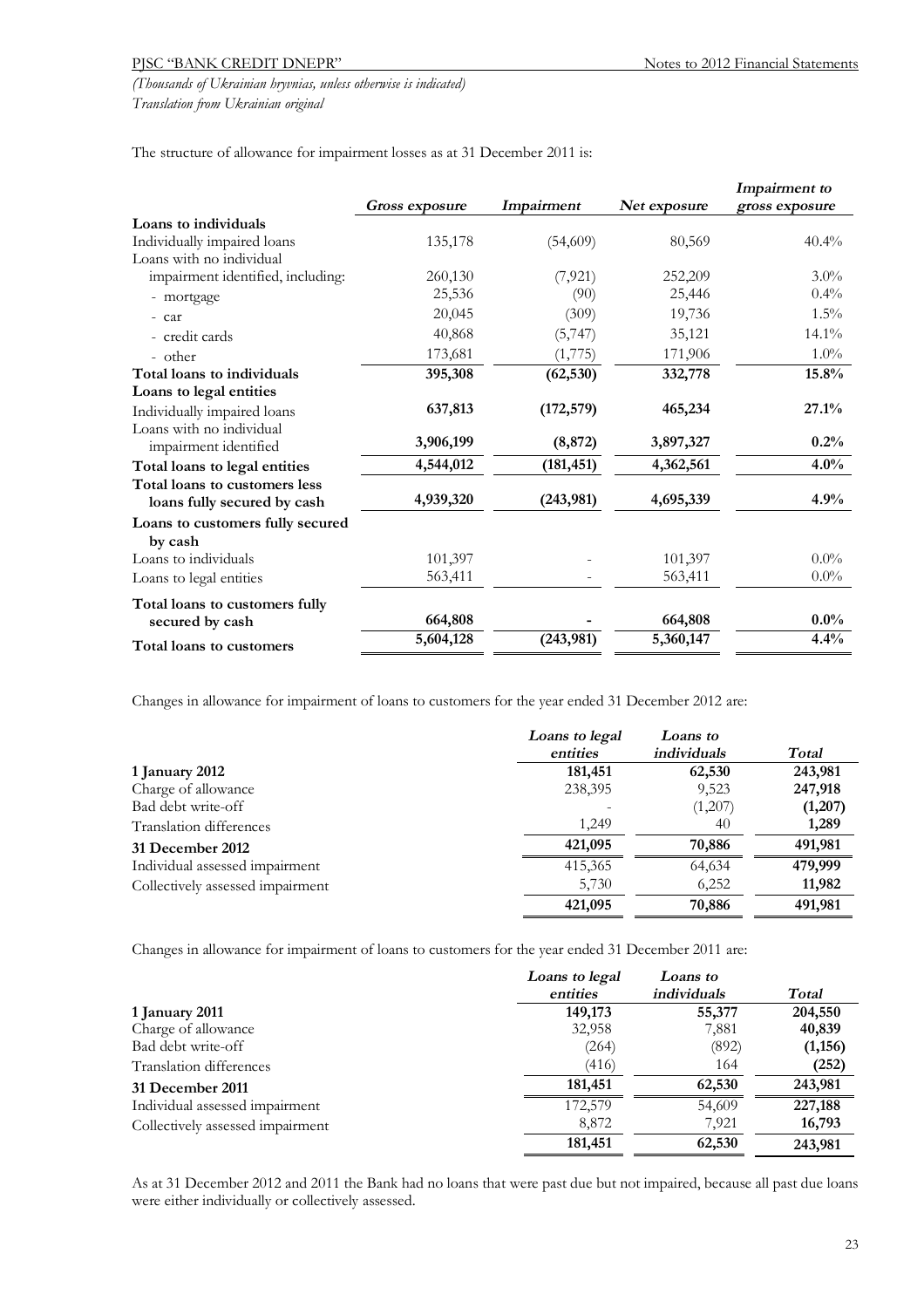*(Thousands of Ukrainian hryvnias, unless otherwise is indicated) Translation from Ukrainian original* 

The breakdown below presents overdue loans to customers as at 31 December 2012, which were assessed for impairment collectively disregarding existence of overdue amounts:

|                         | Up to $30$ | From 30                  | From 60    | From 90 to | <b>Over 180</b> |         |
|-------------------------|------------|--------------------------|------------|------------|-----------------|---------|
|                         | davs       | to 60 days               | to 90 days | 180 days   | davs            | Total   |
| Loans to legal entities | 101,116    | $\overline{\phantom{a}}$ | 19.100     | 36,082     | 6.462           | 162,760 |
| Loans to individuals    | 8.650      | 1.069                    | 9.815      | 1.049      | 6.819           | 27,402  |
| Loans to customers      | 109,766    | 1.069                    | 28,915     | 37,131     | 13,281          | 190,162 |

The breakdown below presents overdue loans to customers as at 31 December 2011, which were assessed for impairment collectively disregarding existence of overdue amounts:

|                         | Up to $30$<br>davs       | From 30<br>to 60 days | From 60 to<br>90 days    | From 90 to<br>180 days   | <b>Over 180</b><br>davs | <b>Total</b> |
|-------------------------|--------------------------|-----------------------|--------------------------|--------------------------|-------------------------|--------------|
| Loans to legal entities | $\overline{\phantom{a}}$ | 3 2 3 8               | $\overline{\phantom{0}}$ | $\overline{\phantom{a}}$ | 22 8 8 6                | 26 124       |
| Loans to individuals    | 5 760                    | 870                   | 15629                    | 567                      | 5 2 9 7                 | 9 1 23       |
| Loans to customers      | 5 7 6 0                  | 5 1 0 8               | 15 629                   | 567                      | 28 183                  | 55 247       |

#### *Collateral*

Amount and type of collateral required by the Bank depends on assessment of the counterparty's credit risk. The Bank has policies and procedures established for accepting collateral types and their valuation.

The main types of the collateral received under for loans to legal entities and individuals are cash, real estate and other pledged assets, guarantees issued by individuals and legal entities, however guarantees, goods in turnover and property rights on contracts are generally not considered in determining allowance for impairment.

Breakdown of loans to customers by industries as at 31 December is:

|                                   | 2012      | 2011      |
|-----------------------------------|-----------|-----------|
| Trade                             | 2,485,030 | 2,139,109 |
| Agriculture and foods processing  | 1,239,903 | 1,251,836 |
| Production of goods and equipment | 588,816   | 480,998   |
| Individuals                       | 375,457   | 496,705   |
| Heavy industries                  | 355,168   | 585,246   |
| Services                          | 275,946   | 271,876   |
| Energy                            | 153,452   | 188,043   |
| Transportation                    | 92,756    | 126,963   |
| Finance                           | 22,352    | 42,793    |
| Construction                      | 8,346     | 7,653     |
| Other                             | 9,656     | 12,906    |
|                                   | 5,606,882 | 5,604,128 |

As at 31 December 2012, loans to customers with carrying amount of UAH 457,995 thousand were pledged as collateral for the loan from the NBU (2011: UAH 607,432 thousand) (Note 16).

#### **9. Financial assets available-for-sale**

Investments in available-for-sale securities comprise:

|                                           | 2012    | 2011    |
|-------------------------------------------|---------|---------|
| Domestic state bonds (OVDP)               | 160.852 | 156,330 |
| JSC "All-Ukrainian Securities Depository" | 330     | 330     |
| Other                                     | 187     | -187    |
| Financial assets available-for-sale       | 161,369 | 156,847 |

As at 31 December 2012, state bonds denominated in US Dollars with carrying amount of USD 15,730 thousand (UAH 125,728 thousand in equivalent) (2011: USD 15,032 thousand (UAH 120,100 thousand in equivalent)) were pledged as collateral for the loans received from the NBU under direct "repo" deal terms (Note 16).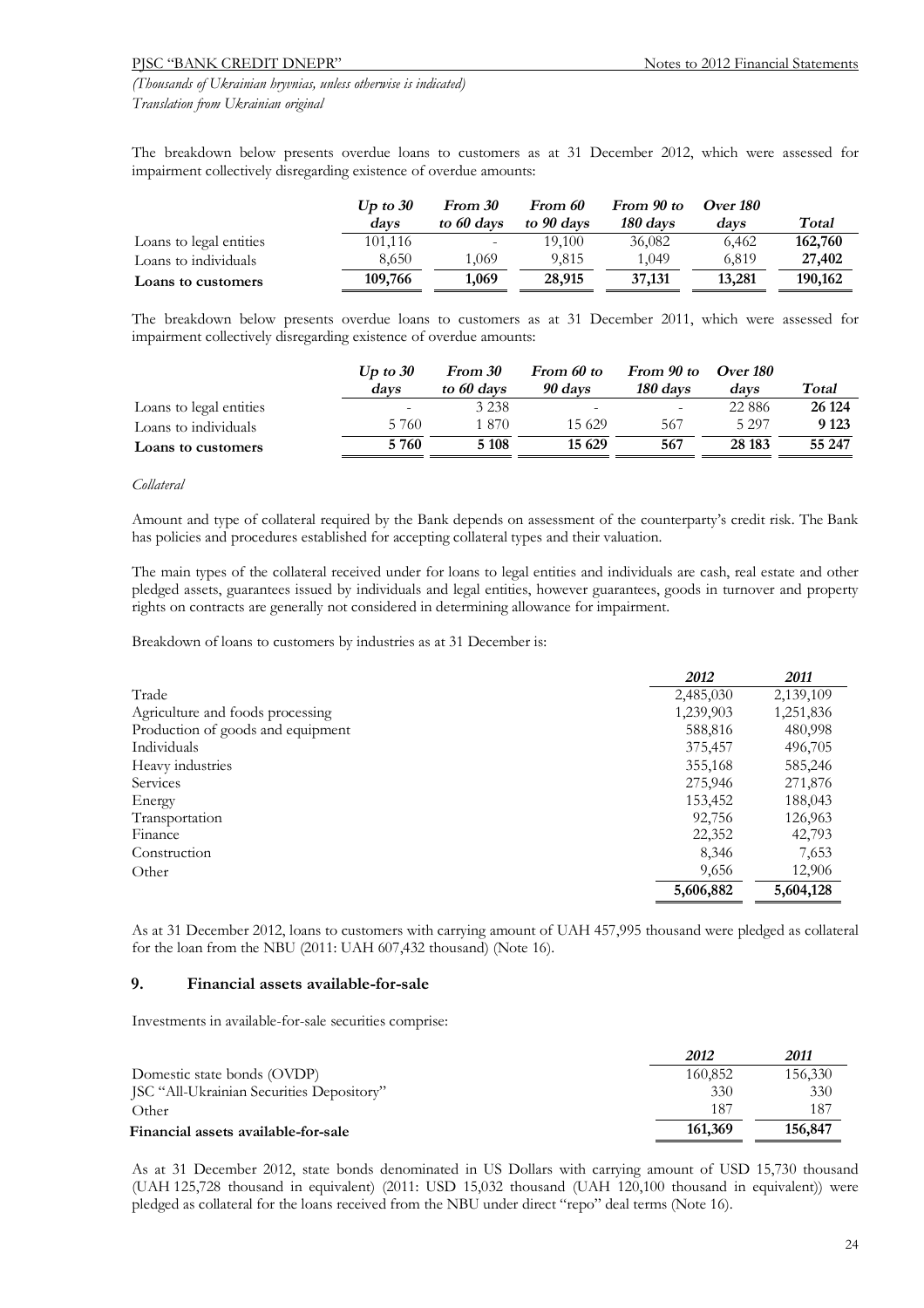As at 31 December 2012, available-for-sale financial assets include EURO 2012 Government bonds issued by the Ministry of Finance with par value of UAH 34,000 thousand (2011 : 34,000 thousand) and carrying amount of UAH 35,124 thousand (2011: UAH 37,682 thousand), as well as the Government bonds denominated in USD with par value of USD 15,000 thousand (2011: nil) and carrying amount of UAH 125,728 thousand (2011: nil) used by the Bank to cover the NBU's obligatory reserve requirements (Note 6).

#### **10. Property, equipment and intangible assets**

Movements in property, equipment and intangible assets during the year ended 31 December 2012 are:

|                                                 |                  |                               | Furniture | <b>Computers</b> |              |              |           |
|-------------------------------------------------|------------------|-------------------------------|-----------|------------------|--------------|--------------|-----------|
|                                                 |                  | Leasehold                     | and       | and              | <b>Motor</b> | Construction |           |
|                                                 | <b>Buildings</b> | <i>improvements equipment</i> |           | software         | vehicles     | in progress  | Total     |
| Cost or revalued                                |                  |                               |           |                  |              |              |           |
| amount                                          |                  |                               |           |                  |              |              |           |
| 31 December 2011                                | 151,860          | 19,393                        | 36,051    | 25,760           | 11,258       | 13,614       | 257,936   |
| Additions                                       |                  |                               | 969       | 11,293           | 438          | 4,728        | 17,428    |
| Transfers from assets                           |                  |                               |           |                  |              |              |           |
| held-for-sale (Note 12)                         |                  |                               |           |                  | 147          |              | 147       |
| Placement into use                              | 1,683            | 2,770                         | 11,537    |                  |              | (15,990)     |           |
| Transfers to assets held-                       |                  |                               |           |                  |              |              |           |
| for-sale (Note 12)                              |                  |                               |           |                  | (233)        |              | (233)     |
| Disposals                                       | (293)            | (1,370)                       | (454)     | (444)            |              | (111)        | (2,672)   |
| 31 December 2012                                | 153,250          | 20,793                        | 48,103    | 36,609           | 11,610       | 2,241        | 272,606   |
| Accumulated<br>depreciation and<br>amortisation |                  |                               |           |                  |              |              |           |
| 31 December 2011                                | (8,967)          | (7,097)                       | (20, 154) | (16, 031)        | (2, 871)     |              | (55, 120) |
| Charge for the year                             | (2,937)          | (7,600)                       | (7, 415)  | (6, 843)         | (1,826)      |              | (26, 621) |
| Transfers to assets held-                       |                  |                               |           |                  |              |              |           |
| for-sale (Note 12)                              |                  |                               |           |                  | 81           |              | 81        |
| Disposals                                       | 293              | 1,258                         | 392       | 398              |              |              | 2,341     |
| 31 December 2012                                | (11, 611)        | (13, 439)                     | (27, 177) | (22, 476)        | (4, 616)     |              | (79, 319) |
| Net book value                                  |                  |                               |           |                  |              |              |           |
| 31 December 2011                                | 142,893          | 12,296                        | 15,897    | 9,729            | 8,387        | 13,614       | 202,816   |
| 31 December 2012                                | 141,639          | 7,354                         | 20,926    | 14,133           | 6,994        | 2,241        | 193,287   |

Buildings are carried at a revalued amount representing fair value less subsequent accumulated depreciation and subsequent accumulated impairment losses. On 1 December 2008, the revaluation of assets included in buildings was conducted by an independent qualified appraiser with the relevant experience in appraising similar assets in similar locations. The buildings were revalued to their fair value using a combination of generally accepted appraisal methods. Key assumptions used consider the location and specific features of the buildings.

In December 2012, the Bank's management decided not to adjust the carrying amount assets classified as buildings based on the results of their fair value assessment provided in the report prepared by independent appraisers as at 1 December 2012. The report confirmed absence of significant differences between the fair value and carrying amount of buildings.

As at 31 December 2012 the cost of fully depreciated or amortised property, plant and equipment included in "Leasehold improvements" was UAH 2,671 thousand (2011: UAH 1,332 thousand), included in "Furniture and equipment" - UAH 13,828 thousand (2011: UAH 9,697 thousand), included in "Computers and software" - UAH 8,673 thousand (2011: UAH 8,796 thousand), included in "Motor vehicles" - UAH 364 thousand (2011: UAH 364 thousand).

As at 31 December 2012, the carrying value of premises, which would have been included in the financial statements should the premises continued to be carried at historical cost less accumulated depreciation, was UAH 52,077 thousand (2011: UAH 52,635 thousand).

As at 31 December 2012, property and equipment in the amount of UAH 122,159 thousand (2011: 123,399 thousand) were pledged as collateral for the loan from the NBU (Note 16).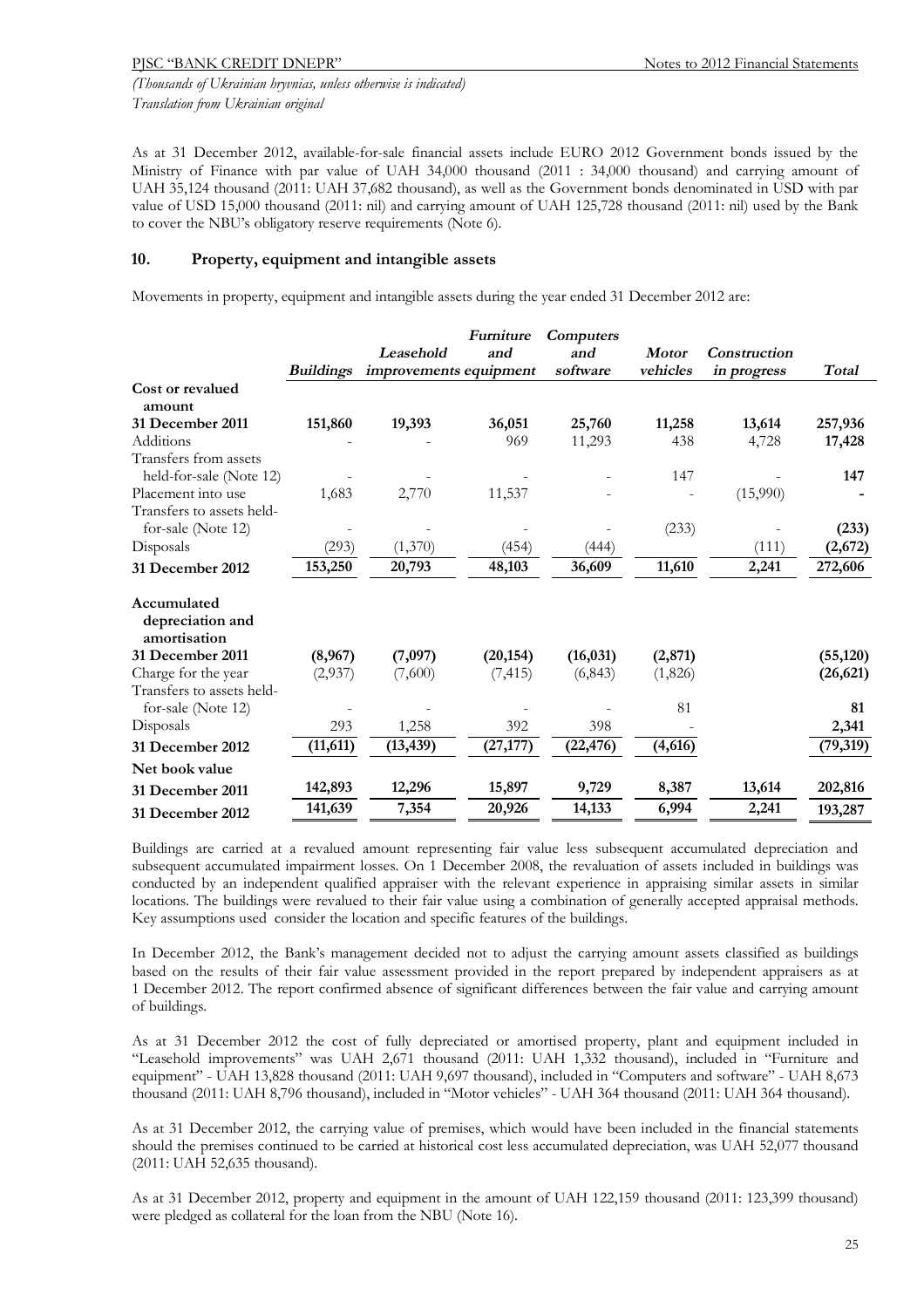Movements in property, equipment and intangible assets during the year ended 31 December 2011 are:

|                                                 |                  |                               | Furniture | <b>Computers</b> |              |              |           |
|-------------------------------------------------|------------------|-------------------------------|-----------|------------------|--------------|--------------|-----------|
|                                                 |                  | Leasehold                     | and       | and              | <b>Motor</b> | Construction |           |
|                                                 | <b>Buildings</b> | <i>improvements equipment</i> |           | software         | vehicles     | in progress  | Total     |
| Cost or revalued                                |                  |                               |           |                  |              |              |           |
| amount                                          |                  |                               |           |                  |              |              |           |
| 31 December 2010                                | 149,730          | 9,974                         | 22,830    | 18,043           | 6,896        | 5,314        | 212,796   |
| Additions                                       |                  |                               | 13,349    | 7,771            | 5,415        | 20,117       | 46,652    |
| Transfers from assets                           |                  |                               |           |                  |              |              |           |
| held-for-sale (Note 12)                         |                  |                               |           |                  | 399          |              | 399       |
| Placement into use                              | 2,130            | 9,475                         |           |                  |              | (11,605)     |           |
| Transfers to assets held-                       |                  |                               |           |                  |              |              |           |
| for-sale (Note 12)                              |                  |                               |           |                  | (1, 452)     |              | (1, 452)  |
| Disposals                                       |                  | (56)                          | (137)     | (54)             |              | (212)        | (459)     |
| 31 December 2011                                | 151,860          | 19,393                        | 36,051    | 25,760           | 11,258       | 13,614       | 257,936   |
| Accumulated<br>depreciation and<br>amortisation |                  |                               |           |                  |              |              |           |
| 31 December 2010                                | (6,002)          | (3,242)                       | (16, 528) | (12,743)         | (1, 932)     |              | (40, 477) |
| Charge for the year                             | (2,965)          | (3,881)                       | (3,757)   | (3,342)          | (1, 465)     |              | (15, 410) |
| Transfers to assets held-                       |                  |                               |           |                  |              |              |           |
| for-sale (Note 12)                              |                  |                               |           |                  | 526          |              | 526       |
| Disposals                                       |                  | 26                            | 131       | 54               |              |              | 211       |
| 31 December 2011                                | (8,967)          | (7,097)                       | (20, 154) | (16, 031)        | (2, 871)     |              | (55, 120) |
| Net book value                                  |                  |                               |           |                  |              |              |           |
| 31 December 2010                                | 143,728          | 6,732                         | 6,311     | 5,300            | 4,964        | 5,314        | 172,349   |
| 31 December 2011                                | 142,893          | 12,296                        | 15,897    | 9,729            | 8,387        | 13,614       | 202,816   |

#### **11. Investment property**

Investment property initially received through enforcement of collateral is recognized in the statement of financial position as at 31 December 2012 at fair value of UAH 72,711 thousand (2011: UAH 84,205 thousand).

The Bank leases out this investment property to third parties under operating lease agreements and does not use it for personal needs. In 2012, the Bank received UAH 1,990 thousand as rental income recorded within "Other income" in the statement of comprehensive income (2011: 1,947 thousand).

In December 2012, the Bank's management decided to adjust the carrying amount of investment properties based on the results of their fair value assessment provided in the report prepared by independent appraisers as at 1 December 2012. Based on the carrying amount adjustment the impairment was recognised in the amount of UAH 11,509 thousand (2011: nil) (Note 15).

#### **12. Assets held-for-sale**

Assets held-for-sale were received through enforcement of collateral and are is recognised in the statement of financial position as at 31 December 2012 at fair value of UAH 63,336 thousand (2011: UAH 66,765 thousand).

Changes in the structure of assets held-for-sale are:

|                                                                               | 2012    | 2011    |
|-------------------------------------------------------------------------------|---------|---------|
| At 1 January                                                                  | 66,765  | 8,766   |
| Foreclosure of collateral accepted to secure loans                            | 11,877  | 63,181  |
| Disposal of assets held-for-sale                                              | (7,527) | (3,534) |
| Reclassification to property and equipment (Note 10)                          | (147)   | (399)   |
| Reclassification from property and equipment (Note 10)                        | 152     | 926     |
| Reclassification to other assets                                              | (5,720) |         |
| Decrease in carrying value of assets held-for-sale up to fair value (Note 15) | (2,064) | (2,175) |
| At 31 December                                                                | 63,336  | 66,765  |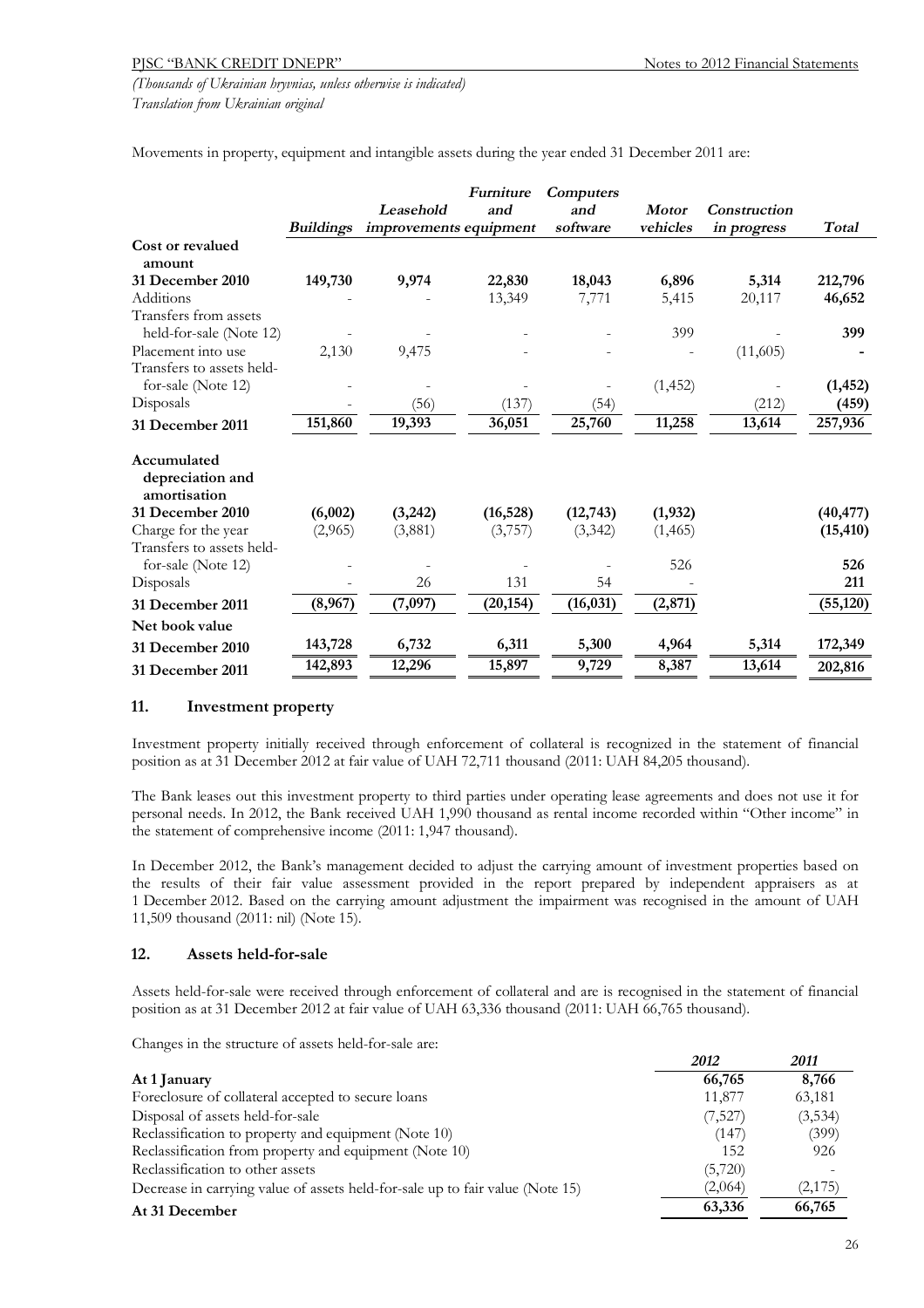As at 31 December 2012, the Bank reclassified some assets accounted for as assets held-for-sale as at 31 December 2011, for the total amount of UAH 5,720 thousand to other assets. The reason for reclassification was that these assets no longer met the requirements of IFRS 5, insofar as the completion of their sale did not take place within one year from the date of classification as assets held-for-sale and the delay was not caused by events or circumstances beyond the Bank's control. This reclassification had no effect on profit or loss of the Bank.

## **13. Taxation**

According to the Tax Code of Ukraine, the corporate income tax rate was decreased to 21% from 1 January 2012, to 19% from 1 January 2013 and to 16% from 1 January 2014. The Bank estimated deferred tax assets and liabilities using the income tax rate that will be effective in the period, in which the respective deferred tax assets and liabilities are expected to be realized.

The components of income tax expense recognised in the profit or loss for the year ended 31 December are:

|                                                                                 | 2012     | 2011     |
|---------------------------------------------------------------------------------|----------|----------|
| Current income tax charge                                                       | 6.604    | 19,885   |
| Deferred income tax benefit – origination and reversal of temporary differences | (47,305) | (16,588) |
| Income tax (benefit)/expenses                                                   | (40,701) | 3,297    |

The reconciliation between expected income tax benefit (expense) computed by applying the effective statutory income tax rate to profit before tax and the reported income tax benefit (expense) is as follows:

|                                                             | 2012      | $\frac{0}{0}$ | 2011    | $\frac{0}{0}$ |
|-------------------------------------------------------------|-----------|---------------|---------|---------------|
| (Loss)/profit before income tax                             | (280,163) |               | 7,498   |               |
| Expected income tax (benefit)/expense computed at effective |           |               |         |               |
| statutory rate                                              | (58,834)  | $21.0\%$      | 1,725   | $23.0\%$      |
| Reassessment of temporary differences                       | 13,574    | $-4.8\%$      | 3.488   | $46.5\%$      |
| Effect from changes in income tax rate                      | 3,123     | $-1.1\%$      | (3,728) | $-49.7\%$     |
| Net tax non-deductible expenses                             | 1,436     | $-0.6%$       | 1,812   | $24.2\%$      |
| Income tax (benefit)/expenses                               | (40,701)  | 14.5%         | 3.297   | 44.0%         |

Deferred tax assets and liabilities as at 31 December 2012 are attributable to the items detailed as follows:

|                                           |                        |                                 | Recognised in<br>other  |                        |
|-------------------------------------------|------------------------|---------------------------------|-------------------------|------------------------|
|                                           | At 31 December<br>2011 | Recognised in<br>profit or loss | comprehensive<br>income | At 31 December<br>2012 |
|                                           |                        | Benefit/                        |                         |                        |
|                                           | Asset/(Liability)      | (expense)                       | <b>Benefit</b>          | Asset/(Liability)      |
| Amortised cost and allowance for          |                        |                                 |                         |                        |
| impairment of loans to customers          | (29, 194)              | 48,041                          |                         | 18,847                 |
| Fair value of financial assets available- |                        |                                 |                         |                        |
| for-sale                                  | 725                    | (1,853)                         | 30                      | (1,098)                |
| Revalued amount of property and           |                        |                                 |                         |                        |
| equipment                                 | 406                    | 603                             |                         | 1,009                  |
| Revalued amount of investment             |                        |                                 |                         |                        |
| property                                  | (841)                  | 1,841                           |                         | 1,000                  |
| Impairment of other assets                | 392                    | 400                             |                         | 792                    |
| Amortised cost of amounts due to          |                        |                                 |                         |                        |
| banks                                     | (86)                   | 174                             |                         | 88                     |
| Amortised cost of debt securities         |                        |                                 |                         |                        |
| issued                                    | 1,336                  | (1,336)                         |                         |                        |
|                                           | 984                    | (565)                           |                         | 419                    |
| Other temporary differences               |                        |                                 |                         |                        |
|                                           | (26, 278)              | 47,305                          | 30                      | 21,057                 |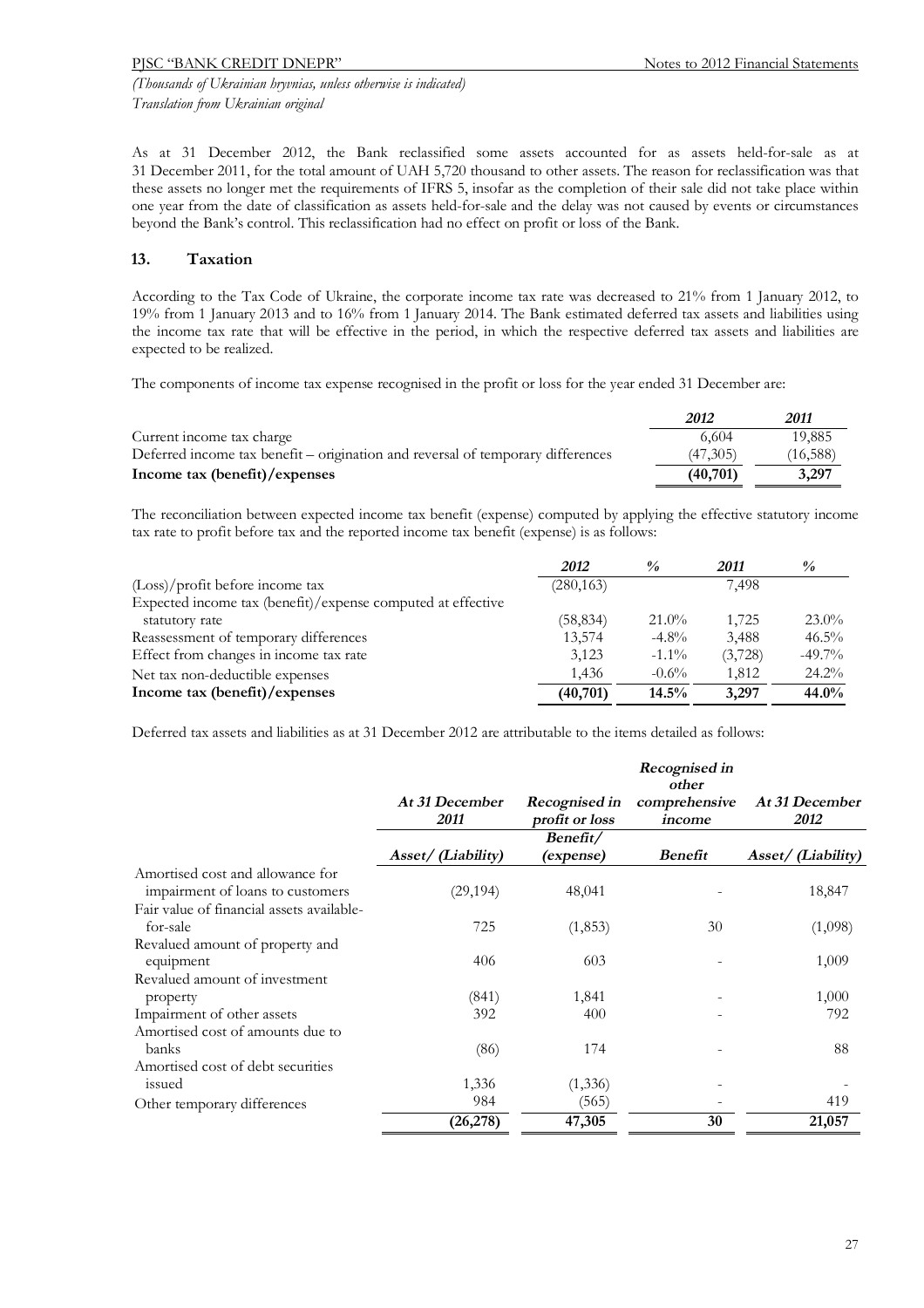Deferred tax assets and liabilities as at 31 December 2011 are attributable to the items detailed as follows:

|                                           |                        |                                 | Recognised in<br>other |                                      |
|-------------------------------------------|------------------------|---------------------------------|------------------------|--------------------------------------|
|                                           | At 31 December<br>2010 | Recognised in<br>profit or loss | income                 | comprehensive At 31 December<br>2011 |
|                                           |                        | Benefit/                        |                        |                                      |
|                                           | Asset/(Liability)      | (Expense)                       | <b>Benefit</b>         | Asset/(Liability)                    |
| Amortised cost and allowance for          |                        |                                 |                        |                                      |
| impairment of loans to customers          | (46,236)               | 17,042                          |                        | (29, 194)                            |
| Fair value of financial assets available- |                        |                                 |                        |                                      |
| for-sale                                  | 1,106                  | (1,084)                         | 703                    | 725                                  |
| Revalued amount of property and           |                        |                                 |                        |                                      |
| equipment                                 |                        | 406                             |                        | 406                                  |
| Revalued amount of investment             |                        |                                 |                        |                                      |
| property                                  | 868                    | (1,709)                         |                        | (841)                                |
| Impairment of other assets                | 8                      | 384                             |                        | 392                                  |
| Amortised cost of amounts due to          |                        |                                 |                        |                                      |
| banks                                     | (139)                  | 53                              |                        | (86)                                 |
| Amortised cost of amounts due to          |                        |                                 |                        |                                      |
| customers                                 | 84                     | (84)                            |                        |                                      |
| Amortised cost of debt securities         |                        |                                 |                        |                                      |
| issued                                    |                        | 1,136                           |                        | 1,336                                |
| Other temporary differences               | 740                    | 244                             |                        | 984                                  |
|                                           | (43,569)               | 16,588                          | 703                    | (26, 278)                            |

### **14. Other assets**

As at 31 December other assets comprised:

|                                                              | 2012     | 2011   |
|--------------------------------------------------------------|----------|--------|
| Other financial assets                                       |          |        |
| Accounts receivable on settlements with customers            | 5,719    | 2,290  |
| Accrued income receivable                                    | 2,957    | 2,499  |
| Accounts receivable on payments through plastic cards        | 1,154    | 7,755  |
| Positive fair value of derivative financial assets (Note 22) |          | 2,894  |
|                                                              | 9,830    | 15,438 |
| Allowance for impairment                                     | (2, 424) | (781)  |
| Other financial assets                                       | 7,406    | 14,657 |
| Other non-financial assets                                   |          |        |
| Precious metals                                              | 11,679   | 7,127  |
| Prepaid expenses                                             | 5,776    | 5,034  |
| Repossessed collateral (Note 12)                             | 5,720    |        |
| Prepaid taxes and mandatory payments other than income tax   | 5,711    | 5,238  |
| Inventories                                                  | 1,017    | 1,770  |
| Other non-financial assets                                   | 29,903   | 19,169 |
| Other assets                                                 | 37,309   | 33,826 |

#### **15. Other charges to allowances for impairment and provisions**

Movements in other allowances for impairment for the year are:

|                                                  | 2012  | 2011                     |
|--------------------------------------------------|-------|--------------------------|
| 1 January                                        | 781   | 1,181                    |
| Accrual / (reversal) of allowance for impairment | 1,673 | (400)                    |
| Write-offs                                       | (30)  | $\overline{\phantom{0}}$ |
| 31 December                                      | 2,424 | 781                      |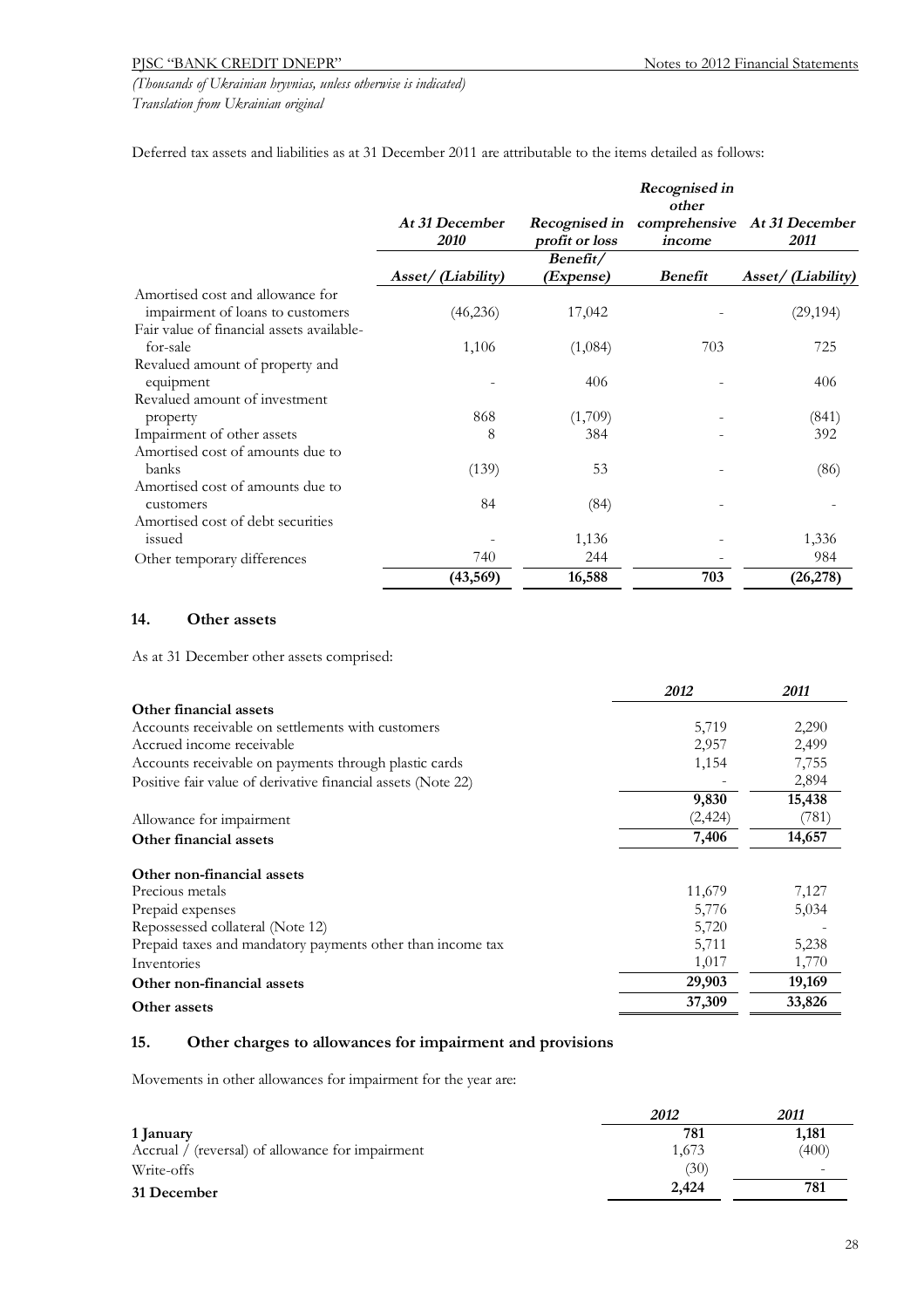In addition, during the year, the Bank recognised in other charges to allowance for impairment and provisions the impairment of the fair value of investment property in the amount of UAH 11,509 thousand. (2011: nil) (Note 11), as well as decrease of the carrying amount of assets held-for-sale to their fair value in the amount of UAH 2,064 thousand. (2011: 2,175 thousand.) (Note 12).

#### **16. Amounts due to banks**

As at 31 December amounts due to banks include:

|                                      | 2012    | 2011      |
|--------------------------------------|---------|-----------|
| Loans from the NBU                   | 213,356 | 419.195   |
| Current accounts with banks          | 408,879 | 948,693   |
| Term deposits and loans due to banks | 134,740 | 136,006   |
| Amounts due to banks                 | 756,975 | 1,503,894 |

As at 31 December 2012, the amount included in current accounts of other banks equivalent to UAH 408,475 thousand (2011: UAH 904,538 thousand) was placed by two (2011: two) Ukrainian banks.

In December 2012 the Bank attracted from the NBU a short-term loan under direct repo deal terms of UAH 119,540 thousand. The Bank provided state bonds denominated in USD with the fair value of UAH 125,728 thousand as at 31 December 2012 as a collateral under the loan (Note 9).

To secure a loan received from the NBU in 2009 with carrying value of UAH 93,000 thousand (2011: UAH 299,655 thousand) the Bank pledged the rights of demand under loans to customers with the carrying value of UAH 457,995 thousand (2011: UAH 607,432 thousand) and ownership rights for property and equipment with net book value of UAH 122,159 thousand (2011: UAH 123,399 thousand) (Notes 8, 10).

#### **17. Amounts due to customers**

As at 31 December amounts due to customers comprised:

|                          | 2012      | 2011      |
|--------------------------|-----------|-----------|
| Current accounts:        |           |           |
| - legal entities         | 786,709   | 1,361,893 |
| - individuals            | 487,624   | 464,322   |
|                          | 1,274,333 | 1,826,215 |
| Time deposits:           |           |           |
| - legal entities         | 1,448,084 | 929,627   |
| - individuals            | 3,563,899 | 2,828,969 |
|                          | 5,011,983 | 3,758,596 |
| Amounts due to customers | 6,286,316 | 5,584,811 |
|                          |           |           |

As at 31 December 2012, the balances on current accounts of legal entities amounting to of UAH 421,526 thousand, or 33.1% of total amount on current accounts of customers, are placed by ten largest corporate customers (2011: UAH 983,105 thousand, or 53.8%). The balances on the current account in the amount of UAH 13,270 thousand, which makes 1.0% of total balances on current accounts of customers, are placed by one individual customer (2011: UAH 33,701 thousand, or 1.8%).

As at 31 December 2012, deposits of legal entities in the amount of UAH 931,932 thousand, or 18,6% of the total amount of deposits from customers (2011: UAH 694,748 thousand, or 18.5%) were placed by ten largest corporate customers, of which UAH 712,086 thousand (2011: UAH 519,306 thousand) is pledged as collateral for loans to those customers. As at 31 December 2012, deposits of individuals amounting to UAH 267,751 thousand, or 5.3% of the total amount of deposits from customers, were placed by three largest customers (2011: UAH 172,581 thousand, or 4.6%).

As at 31 December 2012, deposits of legal entities in the amount of UAH 7,572 thousand (2011: UAH 13,098 thousand) were pledged as collateral under the documentary transactions of the Bank (Note 22).

As at 31 December 2012, term deposits of legal entities in the amount of UAH 76,029 thousand (2011: UAH 7,990 thousand) were placed by two (2011: one) foreign non-banking financial organization outside OECD.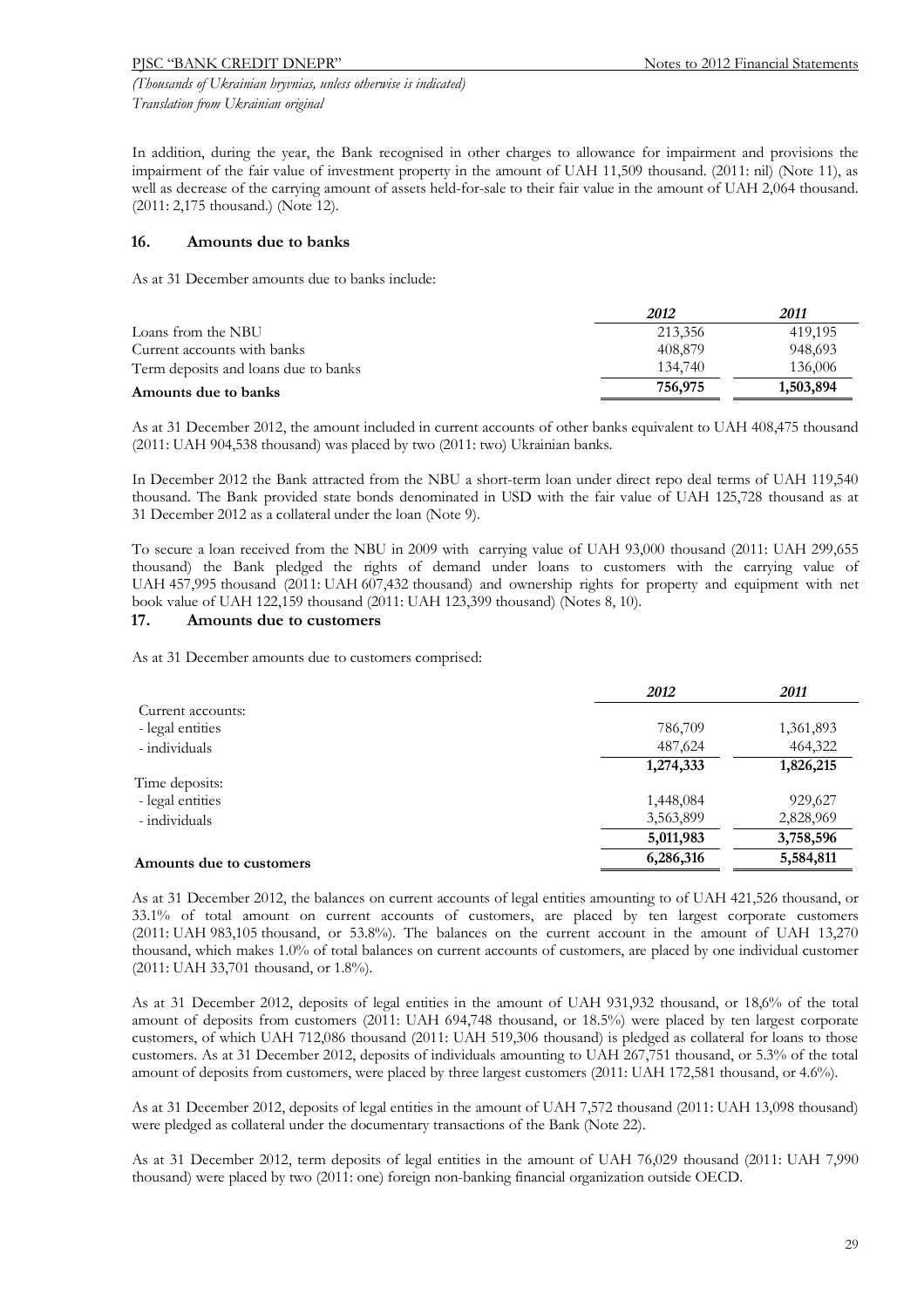In accordance with Ukrainian legislation, the Bank is obliged to repay time deposits of individuals upon demand of a depositor.

#### **18. Debt securities issued**

On 28 January 2011, the Bank received a permission to issue F-series debt with the nominal amount of UAH 100,000 thousand and maturing in January 2016. The debt securities at 15.0% coupon rate were placed in full in July 2011. In January 2012, the Bank early redeemed F-series debt securities at the offer date in the amount of UAH 99,500 thousand. Bonds with nominal value of UAH 500 thousand and carrying amount of UAH 532 thousand changed the holder and continue to be traded in the market. The effective interest rate on the debt securities is 15.9%. In accordance with the placement terms, the debt securities shall be redeemed by the Bank if so requested by their holders at the end of each half-year coupon periods in January or July.

#### **19. Subordinated debt**

Subordinated debt represents the amounts received under the long-term loan agreements, which, in case of the Bank's failure to meet its obligations, would have to be repaid only after the repayment of amounts due to all the other creditors. The subordinated debt was drawn in 2006 and 2011 from a non-resident entity registered outside OECD. The loans are denominated in US Dollars and their aggregate principal amount equals to USD 35,900 thousand as at 31 December 2012 (2011: USD 35,900 thousand). In November 2012, the maturity of subordinated debt was prolonged until December 2021, and the interest rate was increased to 8.86%.

#### **20. Other liabilities**

Other liabilities as at 31 December include the following items:

|                                                                                | 2012   | 2011   |
|--------------------------------------------------------------------------------|--------|--------|
| Other financial liabilities                                                    |        |        |
| Balances on transit accounts on transactions with payment cards                | 26,852 | 459    |
| Balances on transit accounts on transactions with customers                    | 4,045  | 785    |
| Amounts payable on purchased intangible assets                                 | 3,967  | 5,008  |
| Accrued expenses payable                                                       | 1,714  | 1,363  |
| Negative fair value of a derivative financial instrument (Note 22)             | 143    |        |
| Other                                                                          | 617    | 936    |
| Other financial liabilities                                                    | 37,338 | 8,551  |
| Other non-financial liabilities                                                |        |        |
| Amounts payable to Individuals' Deposit Guarantee Fund                         | 7,036  | 3,529  |
| Accrued payments on unused vacations                                           | 3,590  | 4,362  |
| Obligations on payments of taxes and mandatory payments, other than income tax | 158    | 905    |
| Salary accruals to employees                                                   | 8      | 1,262  |
| Other non-financial liabilities                                                | 10,792 | 10,058 |
| <b>Other liabilities</b>                                                       | 48,130 | 18,609 |
|                                                                                |        |        |

## **21. Equity**

Movements in the Bank's shares issued, fully paid and outstanding are:

|                  | Number of shares | Nominal value | Inflation  |         |
|------------------|------------------|---------------|------------|---------|
|                  | Ordinary         | Ordinarv      | adjustment | Total   |
| 31 December 2010 | 315,000,000      | 315,000       | 23,666     | 338,666 |
| 31 December 2011 | 315,000,000      | 315,000       | 23,666     | 338,666 |
| 31 December 2012 | 315,000,000      | 315,000       | 23,666     | 338,666 |

The nominal value of the ordinary shares is UAH 1,00 per share as at 31 December 2012 and 2011. The inflation adjustment to share capital was made to account for the hyperinflation effect in accordance with IAS 29 "Financial Reporting in Hyperinflationary Economies" and the Bank's accounting policy.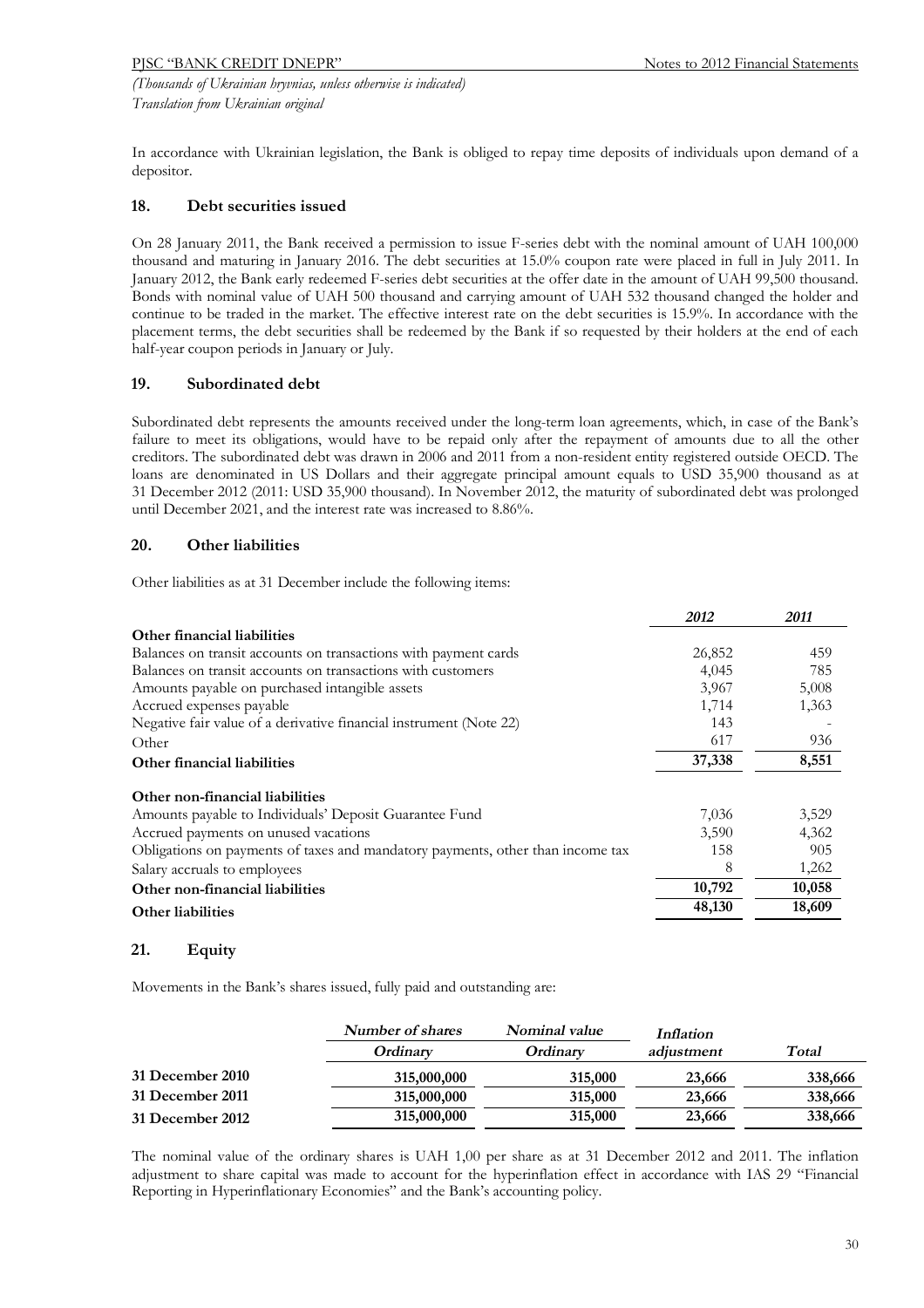*(Thousands of Ukrainian hryvnias, unless otherwise is indicated) Translation from Ukrainian original* 

All ordinary shares are fully paid and have equal voting, dividend and capital repayment rights. No dividends were declared by the Bank during 2012 and 2011, as well as 2013 and before the date of approval of these financial statements by the management.

As at 31 December 2012, the amount of reserve and other funds of the Bank stated in equity in accordance with the statutory requirements made UAH 188,321 thousand (2011: UAH 186,362 thousand).

Revaluation reserves and changes in the reserve comprise:

|                                                                                           | Revaluation<br>reserve of<br>buildings | reserve of<br>financial assets<br>available-for-sale | Total    |
|-------------------------------------------------------------------------------------------|----------------------------------------|------------------------------------------------------|----------|
| 31 December 2010                                                                          | 96,447                                 | 3,973                                                | 100,420  |
| Unrealised losses from financial assets available-for-sale                                |                                        | (1,367)                                              | (1, 367) |
| Realised gains from financial assets available-for-sale<br>reclassified to profit or loss |                                        | (2,354)                                              | (2,354)  |
| Income tax relating to components of other<br>comprehensive income                        |                                        | 703                                                  | 703      |
| 31 December 2011                                                                          | 96,447                                 | 955                                                  | 97,402   |
| Unrealised losses from financial assets available-for-sale                                |                                        | (302)                                                | (302)    |
| Income tax relating to components of other<br>comprehensive income                        |                                        | 30                                                   | 30       |
| 31 December 2012                                                                          | 96,447                                 | 683                                                  | 97,130   |

#### **22. Commitments and contingencies**

#### **Litigation**

In the ordinary course of business, the Bank is subject to legal actions and complaints. The management believes that the ultimate liability, if any, arising from such actions or complaints will not have a material adverse effect on the financial condition or the results of future operations of the Bank.

#### **Insurance**

The insurance industry in Ukraine is at a developing stage and many forms of insurance protection common to other countries are not yet generally available. The Bank does not have full insurance coverage with respect to its assets, in case of business interruption, or third party liability in respect of damage arising from accidents with the Bank property or relating to its operations. Until the Bank obtains adequate insurance coverage, there is a risk that the loss or destruction of certain assets could have a material adverse effect on its operations and financial position.

#### **Taxation and compliance with laws**

The Ukrainian legislation applicable to taxation and other operational matters continue to evolve as a result of the economy being in transition to market economy. The legislation and regulatory acts are not always clearly written and their interpretation is subject to varying interpretations by local, regional and national authorities and other governmental bodies. Instances of inconsistent interpretations by different bodies are not unusual. Management believes that the Bank has complied with all regulations and paid or accrued all taxes that are applicable. Where the risk of outflow of resources is probable, the Bank and has accrued tax liabilities based on the management's best estimate.

The Bank's operations and financial position will continue to be affected by Ukrainian political developments including the application of existing and future legislation and tax regulations. Management of the Bank believes that obligations that could arise as a result of these contingencies, as relating to its operations, would not be more significant than those of similar businesses in Ukraine.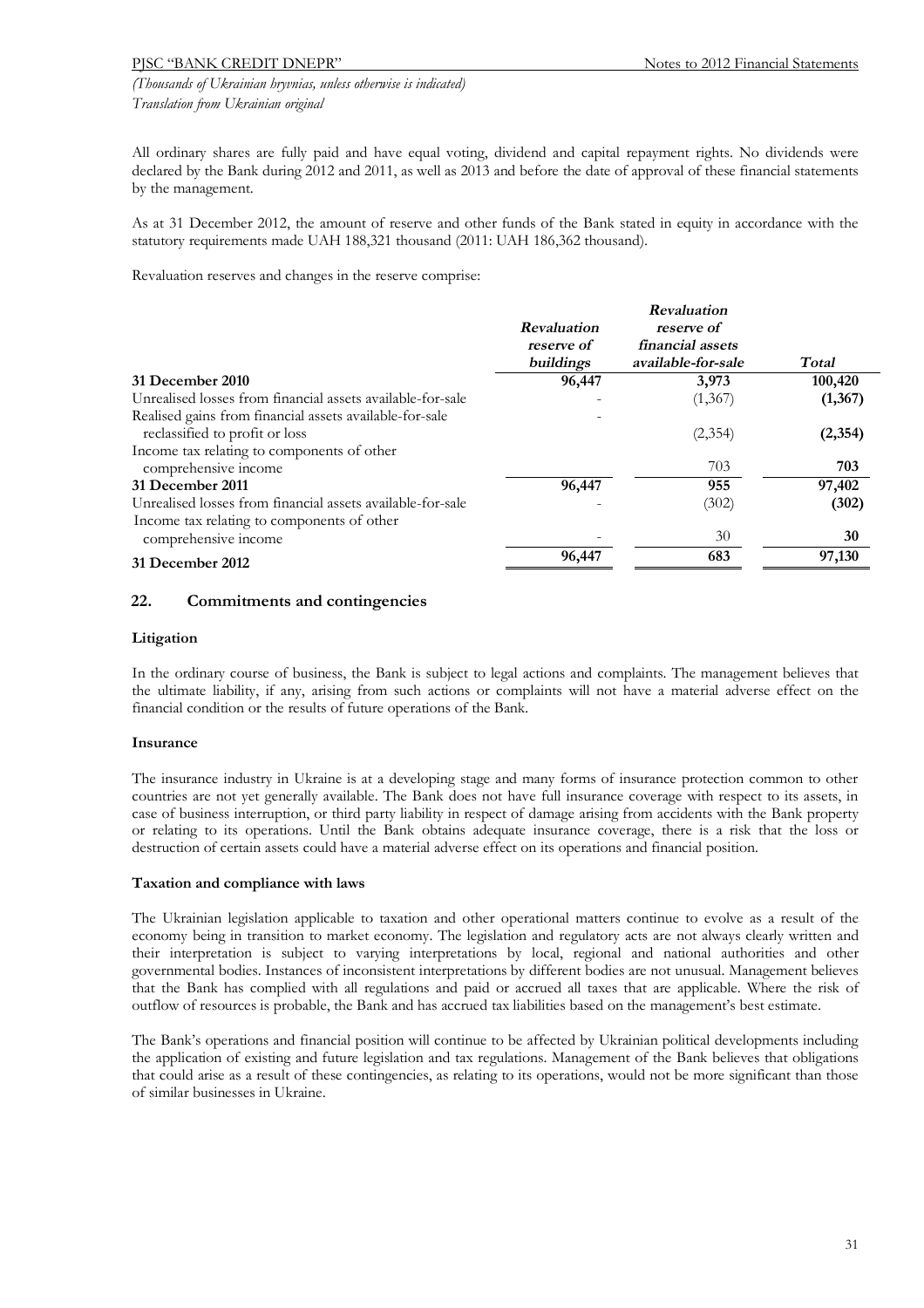*(Thousands of Ukrainian hryvnias, unless otherwise is indicated) Translation from Ukrainian original* 

#### **Commitments and contingencies**

Revocable credit commitments and contingencies as at 31 December are:

|                                                                        | 2012    | 2011     |
|------------------------------------------------------------------------|---------|----------|
| Guarantees                                                             | 45.757  | 23,881   |
| Letters of credit                                                      | 31,888  | 36,951   |
| Avals                                                                  |         | 5,657    |
|                                                                        | 77,645  | 66,489   |
| Cash collateral pledged for letters of credit and guarantees (Note 17) | (7,572) | (13,098) |
| Commitments and contingencies                                          | 70,073  | 53,391   |

As at 31 December 2012, loan facilities given by the Bank and yet undrawn by customers amounted to UAH 1,021,975 thousand (2011: UAH 1,689,728 thousand). Applications by the customers for drawing such facilities are subject to the mandatory consent procedure established by the Bank, and the Bank may decline issuing a loan if the applying borrower's financial standing has deteriorated, if the customer has not complied with the required loan-related procedures or due to other reasons.

All the operating lease commitments of the Bank are revocable.

#### **Derivative financial instruments**

As at 31 December 2012, the Bank entered into agreements on currency swap transactions with five Ukrainian banks and one non-OECD banks (2011: with seven Ukrainian banks and two non-OECD banks). According to its accounting policy, the Bank states the assets and liabilities as derivative financial instruments at their fair value.

Derivative financial instruments as at 31 December were as follows:

|                | 2012                         |                      |                          | 2011                         |                      |                                 |  |
|----------------|------------------------------|----------------------|--------------------------|------------------------------|----------------------|---------------------------------|--|
|                | <b>Notional</b><br>principal | Fair value,<br>asset | Fair value.<br>liability | <b>Notional</b><br>principal | Fair value,<br>asset | <i>Fair value.</i><br>liability |  |
| Currency swaps | 386 545                      | $\overline{a}$       | (143)                    | 435 816                      | 2 984                | $\sim$                          |  |

The derivative financial instruments are included in "Other assets" and "Other liabilities" at their fair value (Notes 14, 20). In 2012, the Bank received trading income from transactions with derivative financial instruments in the amount of UAH 13,849 thousand (2011: UAH 3,317 thousand), which is recognized within "Net gains /(losses) arising from foreign currencies".

Swaps are contractual agreements between two parties to exchange movements in foreign currency rates based on the notional amounts.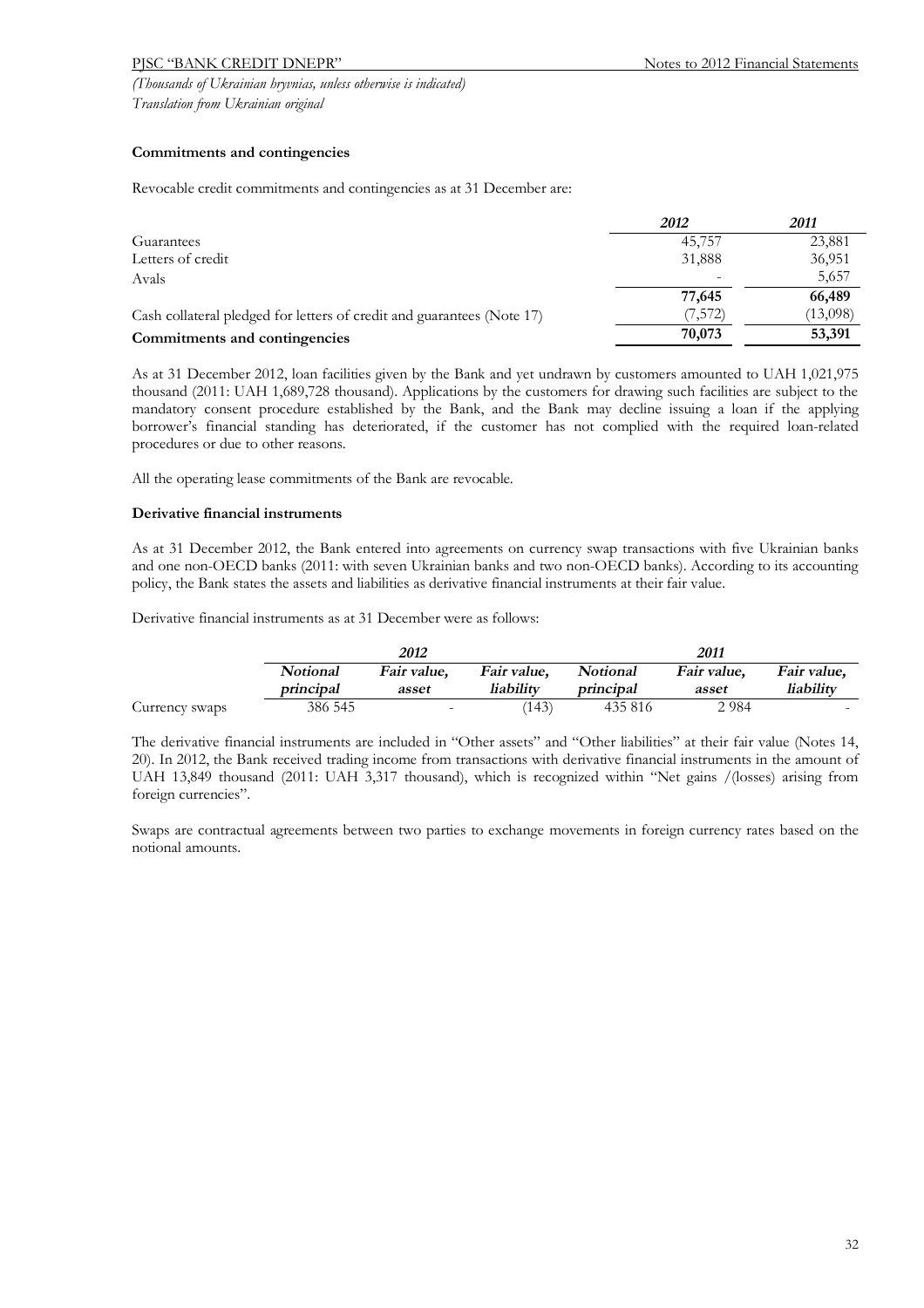# **23. Net fee and commission income**

Net fee and commission income for the year are:

|                                        | 2012     | 2011      |
|----------------------------------------|----------|-----------|
| Fee and commission income              |          |           |
| Payments settlements                   | 56,108   | 40,150    |
| Foreign currency exchange transactions | 24,494   | 16,478    |
| Guarantees and letters of credit       | 4,251    | 5,106     |
| Services to insurance companies        | 2,011    | 957       |
| Loan service fee and commissions       | 764      | 1,157     |
| Safe rent services                     | 293      | 146       |
| Depositary activities                  | 262      | 372       |
| Other                                  | 74       | 205       |
|                                        | 88,257   | 64,571    |
| Fee and commission expenses            |          |           |
| Payments settlements                   | (10,060) | (10, 363) |
| Borrowing service fees                 | (273)    | (533)     |
| Guarantees and letters of credit       | (160)    | (87)      |
| Other                                  | (299)    | (147)     |
|                                        | (10,792) | (11, 130) |
| Net fee and commission income          | 77,465   | 53,441    |

# **24. Personnel and other operating expenses**

Salaries and employee benefits and other operating expenses for the year are:

|                                                           | 2012    | 2011    |
|-----------------------------------------------------------|---------|---------|
| Salaries and other employee benefits                      | 93,292  | 85,173  |
| Salary related charges                                    | 29,810  | 25,646  |
| <b>Personnel expenses</b>                                 | 123,102 | 110,819 |
| Rent                                                      | 34,155  | 29,617  |
| Insurance                                                 | 26,483  | 27,715  |
| Contributions to the Individuals' Deposits Guarantee Fund | 19,830  | 12,860  |
| Office maintenance                                        | 18,065  | 17,715  |
| Security services                                         | 9,456   | 7,737   |
| Communication services                                    | 8,229   | 6,657   |
| Professional services                                     | 4,325   | 4,218   |
| Business trip expenses                                    | 3,034   | 4,442   |
| Marketing and advertisement                               | 2,960   | 17,281  |
| Taxes and other mandatory payments other than income tax  | 1,424   | 1,159   |
| Cash collection services                                  | 295     | 299     |
| Charity                                                   | 53      | 335     |
| Losses on loans restructuring                             |         | 1,063   |
| Other                                                     | 2,235   | 4,310   |
| Other operating expenses                                  | 130,544 | 135,408 |

Included in "Other" are administrative expenses, which cannot be allocated to any of the group above of expenses.

### **25. Basic and diluted loss per share**

The basic and diluted loss per share is:

|                                                                 | 2012      | 2011    |
|-----------------------------------------------------------------|-----------|---------|
| $(Loss)/profit$ for the year                                    | (239.462) | 4.201   |
| Average annual number of outstanding ordinary shares (thousand) | 315,000   | 315,000 |
| Net basic and diluted (loss)/earnings per share                 | (0.0008)  | 0.00001 |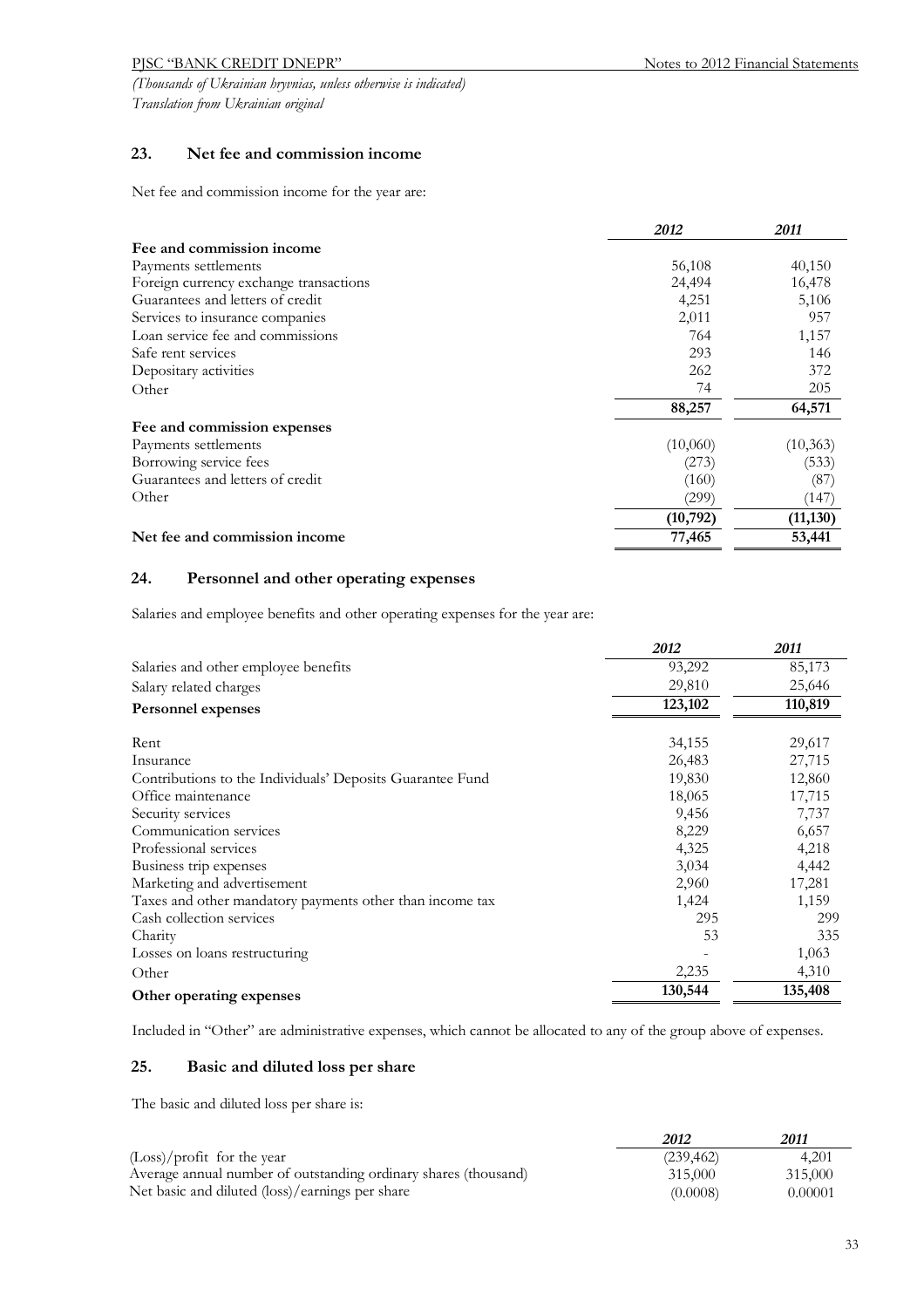During 2012 and 2011, the Bank had no financial instruments which would result in a dilution of loss per share in the event of their conversion to shares.

During 2012 and 2011, there were no changes in the number of ordinary shares of the Bank.

#### **26. Financial risk management policies**

Risks are inherent in the Bank's activities but they are managed through a process of ongoing identification, measurement and monitoring, establishing of the risk limits and other controls. This process of risk management is critical to the Bank's continuing profitability and each individual within the Bank is accountable for managing the risk exposures within his or her responsibilities. The Bank is exposed to credit risk, liquidity risk and market risk, the latter being subdivided into trading and non-trading risks. It is also subject to operating risks.

The independent risk control process is not applied to business risks such as changes in the environment, technology and industry. They are controlled through the Bank's strategic planning process.

#### **Risk management framework**

The risk management policies aim to identify, analyse and manage the risks faced by the Bank, to set appropriate risk limits and provisions for residual risk, to implement controls and to continuously monitor risk levels and adherence to risk limits.

The risk management functions are divided among the Supervisory Board, the Management Board, Assets and Liabilities Management Committee (the "ALCO"), the Risk Management Department, the Tariff Committee and the Credit Committee.

The risk management functions within the Bank are divided as follows:

#### *Supervisory Board*

The Supervisory Board is responsible for establishing overall approach to risk management, and the approval of risk management strategy and principles.

#### *Management Board*

The Management Board implements and controls risk management process in the Bank. The Management Board's risk management function comprises development of risk management strategy, as well as the implementation of principles, concept, polices, and risk limits.

#### *Risk Management Department*

The Risk Management Department exercises an analytical and methodological function in risk management and is responsible for establishment of risk management procedures for the independent control purposes.

#### *Committees*

The Large and Small Credit Committees, the ALCO and the Tariff Committee are responsible for implementation of the risk management strategy.

#### *Business Units*

Each business unit has a separate independent risk control function, including control over adherence to the limits of the risk exposures and assessment of risks attributable to new products and structured transactions. In addition, business units are responsible for collecting the risk-related complete, reliable and operating information and risk reporting.

#### *Internal Audit*

The Internal Audit and Control Department performs regular audits of the risk management processes in order to review the adequacy of the risk management procedures and their execution. The Internal Audit and Control Department discusses findings from its audits and presents its conclusions and recommendations to the Supervisory and Management Boards.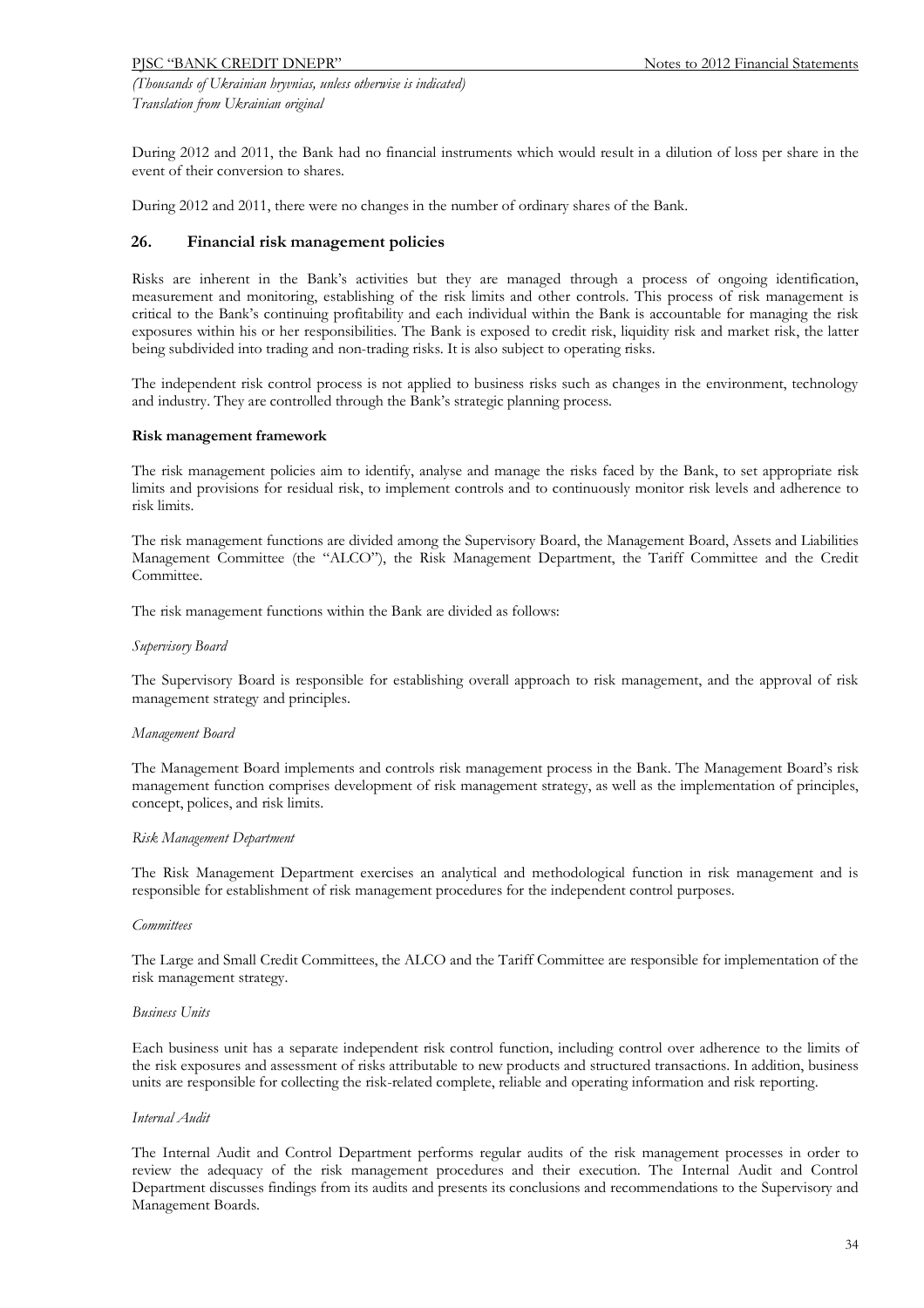#### *Excessive risk concentration*

Risk concentrations arise when a number of counterparties are engaged in similar business activities, or activities in the same geographic region, or have similar economic features that would cause their ability to meet contractual obligations to be similarly affected by changes in economic, political or other conditions. The concentrations reflect the relative sensitivity of the Bank's performance to developments affecting a particular industry or geographical location.

In order to avoid excessive concentrations of risks, the Bank's policies and procedures include specific guidelines focused on portfolio diversification. Identified risk concentrations are controlled and managed accordingly.

#### **Credit risk**

Credit risk is the risk of a financial loss to the Bank if a borrower or counterparty fails to meet its contractual obligations. The Bank manages its credit risk by establishing risk (limits) in relation to a single counterparty or groups of counterparties with similar business risks, geographic/industry risk concentration, and by monitoring limit adherence.

Risks inherent in credit related commitments (undrawn loan commitments, letters of credit and guarantees) are similar to risks inherent in loans; they are mitigated using the same procedures and risk control policies. The maximum exposure related to commitments and contingencies is shown in Note 22.

The carrying amount of the items presented in the statement of financial position (including derivative instruments and excluding the risk mitigation effect of master netting and collateral agreements) corresponds the most closely to the maximum credit risk arising from these items.

The carrying amount of financial instruments carried at fair value reflects the current exposure to credit risk but not the maximum risk exposure, which may arise in future as a result of the changes in their values.

Risk concentrations reflect the relative sensitivity of the Bank's operational results to changes affecting specific industry or geographic location. In order to avoid unacceptable risk concentration, the Bank's applies specific policies and procedures aimed at diversification of the credit portfolio. Risk concentrations identified are managed accordingly.

#### *Credit quality by class of financial asset*

The Bank manages the credit quality of financial assets using its internal credit rating system. The system ensures focused risk management as well as it allows for credit risk exposure comparison by line of business, geographic location and product. The rating system is based on application of certain financial and analytical methods as well as use of observable market data, which represents main source of information for counterparty's risk assessment. All internal risk categories are determined in accordance with the credit rating policy. Assigned ratings are assessed and revised by the Bank regularly.

The Bank's management assesses the impairment of loans to customers by evaluating the likelihood of repayment and reimbursement of the amounts advanced based on the analysis of the specific borrowers by the specific significant loans as well as by the groups of loans with the similar terms and risk characteristics. The factors taken into account in evaluating the specific loans include the debt service history, the borrower's current financial position, timeliness of repayments and quality of collateral, future interest payment schedule, the borrower's industry conditions, etc. In assessing the amount of impairment, management takes into account the expected future principal and interest repayments as well as the proceeds from the sale of collateral, if any. Further, these cash flows are discounted using the original effective interest rate of the loan. The actual repayment of the loan principal and interest depends on the borrowers' ability to generate cash flows from their operations or to obtain alternative financing and may differ from the management's estimates.

The factors taken into account when assessing collective impairment include the historical impairment loss experience, portfolio delinquencies and general economic conditions.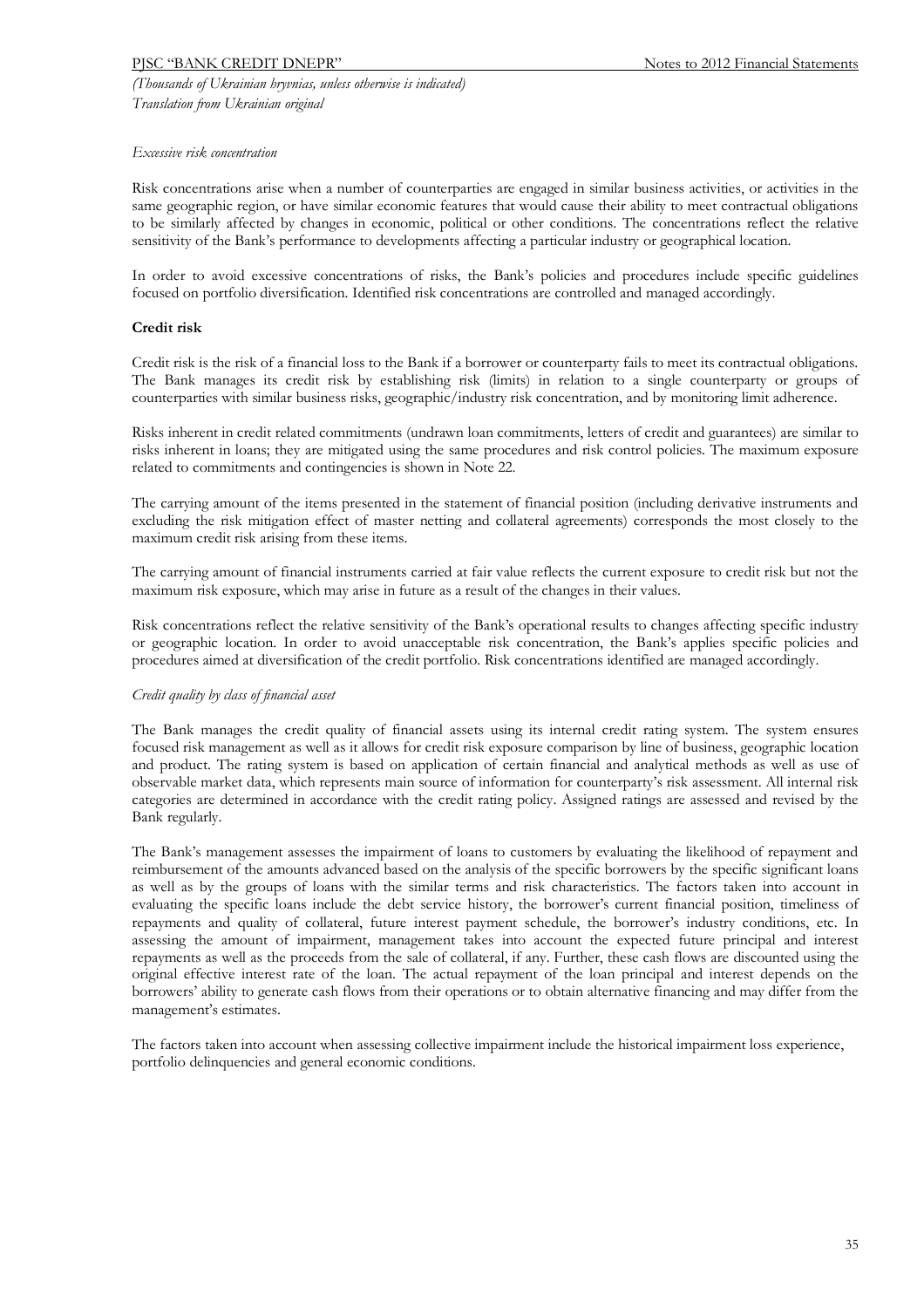The credit quality analysis of financial asset categories presented in the statement of financial position made using the Bank's credit rating system as at 31 December 2012 is:

|                                                           |              | High      | <b>Standard</b> |            | Individually<br>impaired or |           |
|-----------------------------------------------------------|--------------|-----------|-----------------|------------|-----------------------------|-----------|
|                                                           | <b>Notes</b> | rating    | rating          | Low rating | past due                    | Total     |
| Cash and cash equivalents,<br>except for cash on hand and |              |           |                 |            |                             |           |
| balances on accounts with the                             |              |           |                 |            |                             |           |
| National Bank of Ukraine                                  | 5            | 1,576,316 |                 |            |                             | 1,576,316 |
| Balances with the National Bank                           |              |           |                 |            |                             |           |
| of Ukraine                                                | 6            | 363,330   |                 |            |                             | 363,330   |
| Amounts due from banks                                    |              | 24,911    |                 |            |                             | 24,911    |
| Loans to customers                                        | 8            |           |                 |            |                             |           |
| - loans to legal entities                                 |              | 2,706,262 | 1,246,365       | 4,338      | 1,274,460                   | 5,231,425 |
| - loans to individuals                                    |              | 147,069   | 60,315          | 8,556      | 159,517                     | 375,457   |
|                                                           |              | 2,853,331 | 1,306,680       | 12,894     | 1,433,977                   | 5,606,882 |
| Financial assets available-for-sale                       | 9            | 160,852   |                 |            |                             | 160,852   |
| Other financial assets                                    |              | 7,406     |                 |            |                             | 7,406     |
| Total                                                     |              | 4,986,146 | 1,306,680       | 12,894     | 1,433,977                   | 7,739,697 |

The credit quality analysis of financial asset categories presented in the statement of financial position made using the Bank's credit rating system as at 31 December 2011 is:

|                                     |              |             |                 |            | Individually       |             |
|-------------------------------------|--------------|-------------|-----------------|------------|--------------------|-------------|
|                                     |              |             | <b>Standard</b> |            | <i>impaired or</i> |             |
|                                     | <b>Notes</b> | High rating | rating          | Low rating | past due           | Total       |
| Cash and cash equivalents,          |              |             |                 |            |                    |             |
| except for cash on hand and         |              |             |                 |            |                    |             |
| balances on accounts with the       |              |             |                 |            |                    |             |
| National Bank of Ukraine            | 5            | 1,658,561   |                 |            |                    | 1,658,561   |
| Balances with the National Bank     |              |             |                 |            |                    |             |
| of Ukraine                          | 6            | 392,436     |                 |            |                    | 392,436     |
| Amounts due from banks              | 7            | 15,393      |                 |            |                    | 15,393      |
| Loans to customers                  | 8            |             |                 |            |                    |             |
| - loans to legal entities           |              | 3,465,410   | 956,116         | 21,960     | 663,937            | 5, 107, 423 |
| - loans to individuals              |              | 222,690     | 109,218         | 496        | 164,301            | 496,705     |
|                                     |              | 3,688,100   | 1,065,334       | 22,456     | 828,238            | 5,604,128   |
| Financial assets available-for-sale | 9            | 156,847     |                 |            |                    | 156,847     |
| Other financial assets              |              | 14,657      |                 |            |                    | 14,657      |
| Total                               |              | 5,925,994   | 1,065,334       | 22,456     | 828,238            | 7,842,022   |

In the tables above amounts due from banks, loans to customers and derivative financial instruments rated high are the assets whose credit rank is minimal. Counterparties with good financial standing and good debt servicing are rated standard. Low rating comprises assets whose rating is lower than standard, but that were not impaired individually. For financial assets available-for-sale the Bank uses its own internal credit rating policy. In accordance to that policy, high rating is assigned to the assets with minimal risk, other financial assets available-for-sale are assigned standard rating. Assets with high degree of risk except for those individually impaired are assigned low rating.

The Bank has developed credit quality review procedures aimed on early identification of the potential changes in borrowers' credit standing, including periodical review of the collateral value. The credit quality review allows the Bank to estimate potential loss from the risks faced and take appropriate actions.

One of the tools to mitigate the credit risk of the existing loan portfolio is the system of quick response to loan quality deterioration, which is based on the express analysis of the Bank's TOP-50 borrowers. The quick response system is a business process, which allows for a prompt evaluation of the borrowers' current financial position and, after taking into account the current debt service quality, marking the borrowers on the credit risk map. Further, depending on the location of the loan on the risk map, such loan is classified to a certain risk category. The Bank's Credit Committee decides on the follow-up actions in respect of the weak and bad loans.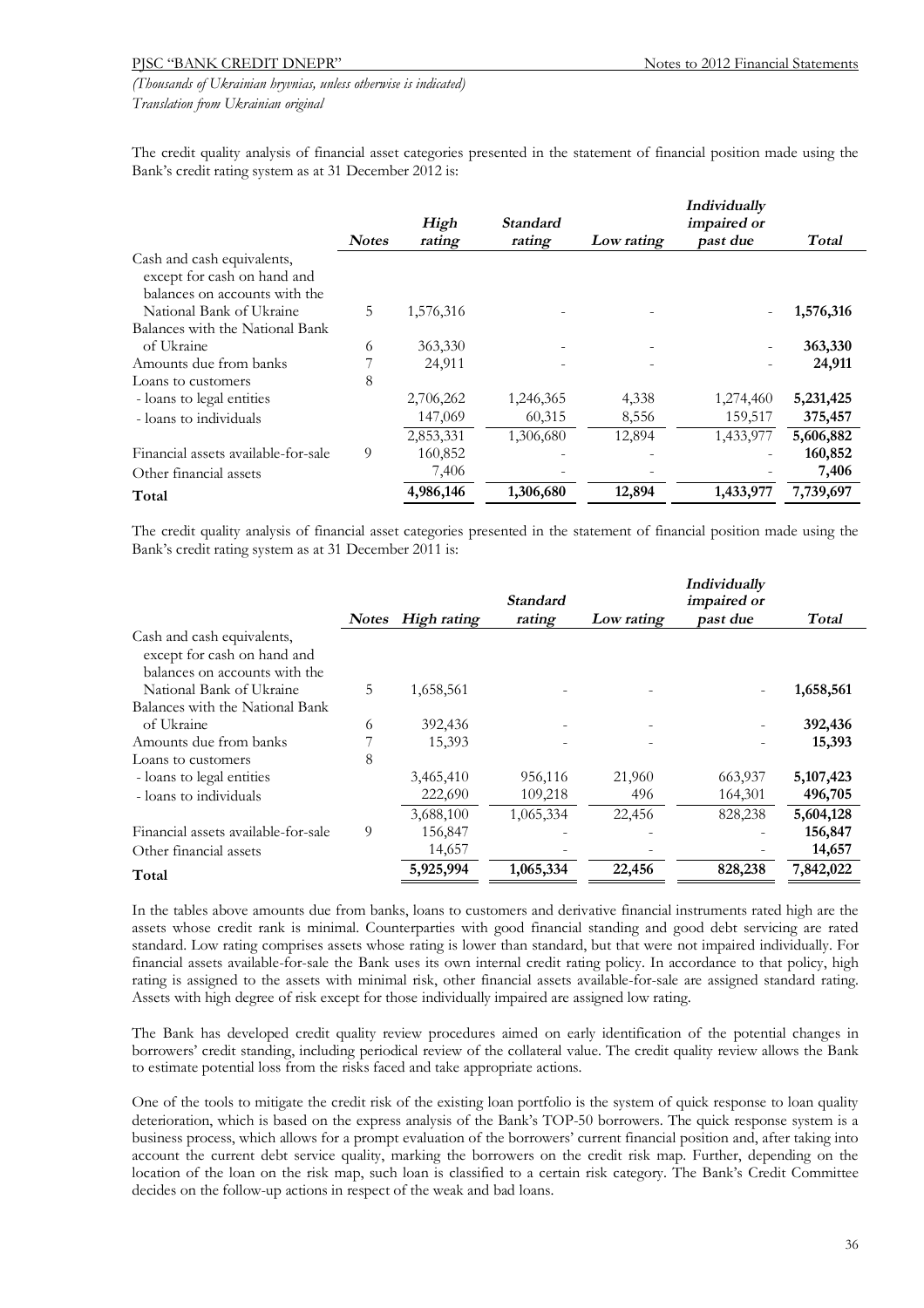*(Thousands of Ukrainian hryvnias, unless otherwise is indicated) Translation from Ukrainian original* 

The geographic concentration of financial assets and liabilities is as follows:

|                                                                           | 2012       |             |           |           | 2011           |             |           |           |  |
|---------------------------------------------------------------------------|------------|-------------|-----------|-----------|----------------|-------------|-----------|-----------|--|
|                                                                           | CIS and    |             |           |           | CIS and        |             |           |           |  |
|                                                                           |            |             | other     |           |                | other       |           |           |  |
|                                                                           | Ukraine    | <b>OECD</b> | countries | Total     | <b>Ukraine</b> | <b>OECD</b> | countries | Total     |  |
| Assets                                                                    |            |             |           |           |                |             |           |           |  |
| Cash and cash equivalents,<br>except for balances on<br>accounts with the |            |             |           |           |                |             |           |           |  |
| National Bank of                                                          |            |             |           |           |                |             |           |           |  |
| Ukraine                                                                   | 355,649    | 1,113,330   | 370,968   | 1,839,947 | 388,180        | 1,552,429   | 34,550    | 1,975,159 |  |
| Balances with the National                                                |            |             |           |           |                |             |           |           |  |
| Bank of Ukraine                                                           | 363,330    |             |           | 363,330   | 392,436        |             |           | 392,436   |  |
| Amounts due from banks                                                    | 24,911     |             |           | 24,911    | 15,393         |             |           | 15,393    |  |
| Loans to customers                                                        | 5,108,823  |             | 6,078     | 5,114,901 | 5,345,541      |             | 14,606    | 5,360,147 |  |
| Financial assets available-                                               |            |             |           |           |                |             |           |           |  |
| for-sale                                                                  | 161,369    |             |           | 161,369   | 156,847        |             |           | 156,847   |  |
| Other financial assets                                                    | 7,381      | 2           | 23        | 7,406     | 14,652         |             | 5         | 14,657    |  |
|                                                                           | 6,021,463  | 1,113,332   | 377,069   | 7,511,864 | 6,313,049      | 1,552,429   | 49,161    | 7,914,639 |  |
| Liabilities                                                               |            |             |           |           |                |             |           |           |  |
| Amounts due to banks                                                      | 688,827    |             | 68,148    | 756,975   | 1,447,772      |             | 56,122    | 1,503,894 |  |
| Amounts due to customers                                                  | 6,133,162  | 37,381      | 115,773   | 6,286,316 | 5,503,215      | 34,878      | 46,718    | 5,584,811 |  |
| Debt securities issued                                                    | 532        |             |           | 532       | 79,671         |             | 26,692    | 106,363   |  |
| Subordinated debt                                                         |            |             | 293,103   | 293,103   |                |             | 292,398   | 292,398   |  |
| Other financial liabilities                                               | 37,322     | 15          | 1         | 37,338    | 8,550          | 1           |           | 8,551     |  |
|                                                                           | 6,859,843  | 37,396      | 477,025   | 7,374,264 | 7,039,208      | 34,879      | 421,930   | 7,496,017 |  |
| Net geographic<br>concentration                                           | (838, 380) | 1,075,936   | (99, 956) | 137,600   | (726, 159)     | 1,517,550   | (372,769) | 418,622   |  |

#### **Market risk**

Market risk is the risk that changes in the market prices, such as interest rate, equity prices, foreign exchange rates and credit spreads (not relating to changes in the obligor's/issuer's credit standing) will affect income or value of financial instruments. The objective of market risk management is to manage and control market risk exposures within acceptable parameters, while optimizing the value at risk.

The Bank separates its exposure to market risk between trading and non-trading portfolios.

Trading portfolios are mainly held by the securities department and include positions arising from market making and own open position taking, together with financial assets and liabilities that are managed on а fair value basis.

The overall responsibility for market risk management is vested with the ALCO. The Risk Management Department is responsible for the development of detailed risk management policies (subject to review and approval by the Management Board) and for the day-to-day monitoring of the compliance with the policies.

#### **Foreign currency risk**

Currency risk is the risk that fluctuations in foreign exchange rates will affect the Bank's income or the value of its portfolios of financial instruments.

The Bank holds assets and liabilities denominated in several foreign currencies. Foreign currency risk arises when the existing or forecasted assets in a foreign currency are either greater or less than the liabilities in that currency. Management establishes limits and constantly monitors foreign currency positions in accordance with the regulations of the NBU and the internally developed methodology.

The policy with regard to open foreign currency positions is restricted by certain maximal exposure thresholds established under the Ukrainian statutory regulations; the NBU strictly monitors the compliance with the regulations on a daily basis.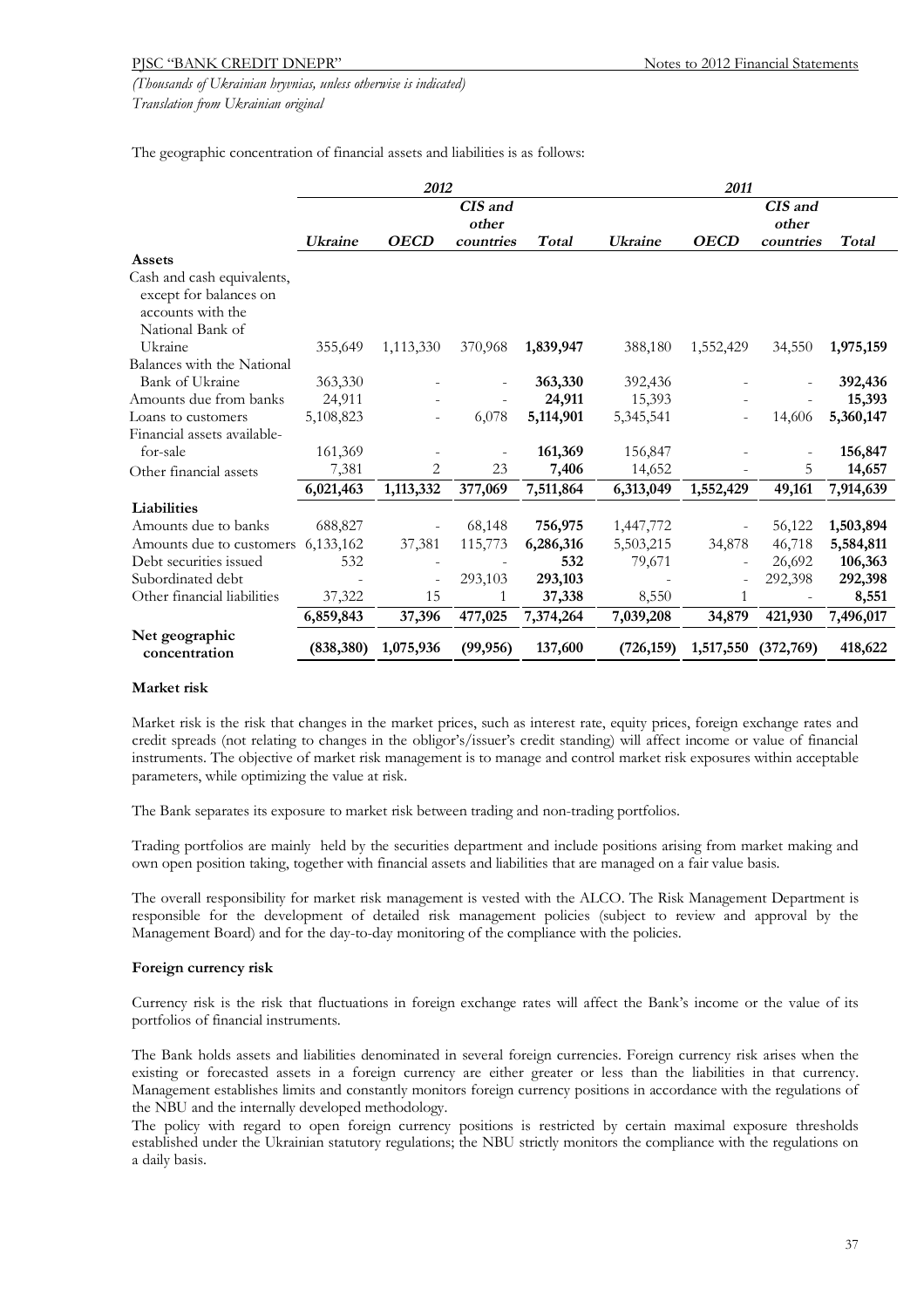*(Thousands of Ukrainian hryvnias, unless otherwise is indicated) Translation from Ukrainian original* 

Foreign currency position of the Bank on monetary assets and liabilities as at 31 December 2012 is:

|                                                   | Ukrainian |                  |           |          |              |
|---------------------------------------------------|-----------|------------------|-----------|----------|--------------|
|                                                   | hryvnia   | <b>US Dollar</b> | Euro      | Other    | <b>Total</b> |
| Assets                                            |           |                  |           |          |              |
| Cash and cash equivalents, except for balances on |           |                  |           |          |              |
| accounts with the National Bank of Ukraine        | 138,954   | 1,260,118        | 408,736   | 32,138   | 1,839,947    |
| Balances with the National Bank of Ukraine        | 316,230   | 45,041           | 2,059     |          | 363,330      |
| Amounts due from banks                            |           | 24,911           |           | 8,817    | 33,728       |
| Loans to customers                                | 2,594,568 | 2,294,106        | 185,988   | 40,239   | 5,114,901    |
| Financial assets available-for-sale               | 35,124    | 125,728          |           |          | 160,852      |
| Other monetary assets                             | 1,932     | 4,006            | 570       | 12,577   | 19,085       |
| Total assets                                      | 3,086,809 | 3,753,910        | 597,353   | 93,771   | 7,531,843    |
| Liabilities                                       |           |                  |           |          |              |
| Amounts due to banks                              | 282,265   | 461,154          | 2,896     | 10,660   | 756,975      |
| Amounts due to customers                          | 2,651,359 | 2,950,199        | 640,372   | 44,386   | 6,286,316    |
| Debt securities issued                            | 532       |                  |           |          | 532          |
| Current income tax liabilities                    | 2,288     |                  |           |          | 2,288        |
| Subordinated debt                                 |           | 293,103          |           |          | 293,103      |
| Other monetary liabilities                        | 37,274    | 9,008            | 1,668     | 180      | 48,130       |
| <b>Total liabilities</b>                          | 2,973,718 | 3,713,464        | 644,936   | 55,226   | 7,387,344    |
| Net long /(short) currency position               | 113,091   | 40,446           | (47, 583) | 38,545   | 144,499      |
| Derivative financial instruments                  | 178,438   | (168, 771)       | 32,296    | (42,106) | (143)        |
| Net long $/$ (short) position                     | 291,529   | (128,325)        | (15, 287) | (3, 561) | 144,356      |

Foreign currency position of the Bank on monetary assets and liabilities as at 31 December 2011 is:

|                                                   | Ukrainian<br>hryvnia | <b>US Dollar</b> | Euro    | Other     | Total     |
|---------------------------------------------------|----------------------|------------------|---------|-----------|-----------|
| Assets                                            |                      |                  |         |           |           |
| Cash and cash equivalents, except for balances on |                      |                  |         |           |           |
| accounts with the National Bank of Ukraine        | 194,293              | 1,227,669        | 490,245 | 62,952    | 1,975,159 |
| Balances with the National Bank of Ukraine        | 337,822              | 45,685           | 8,929   |           | 392,436   |
| Amounts due from banks                            |                      | 15,393           |         |           | 15,393    |
| Loans to customers                                | 3,011,723            | 2,120,365        | 193,695 | 34,364    | 5,360,147 |
| Financial assets available-for-sale               | 36,747               | 120,100          |         |           | 156,847   |
| Other monetary assets                             | 17,545               | 4,398            | 1,564   | 7,425     | 30,932    |
| Total assets                                      | 3,598,130            | 3,533,610        | 694,433 | 104,741   | 7,930,914 |
| Liabilities                                       |                      |                  |         |           |           |
| Amounts due to banks                              | 504,174              | 930,224          | 69,271  | 225       | 1,503,894 |
| Amounts due to customers                          | 2,736,446            | 2,160,023        | 629,098 | 59,244    | 5,584,811 |
| Debt securities issued                            | 106,363              |                  |         |           | 106,363   |
| Current income tax liabilities                    | 1,876                |                  |         |           | 1,876     |
| Subordinated debt                                 |                      | 292,398          |         |           | 292,398   |
| Other monetary liabilities                        | 16,062               | 1,285            | 594     | 668       | 18,609    |
| <b>Total liabilities</b>                          | 3,364,921            | 3,383,930        | 698,963 | 60,137    | 7,507,951 |
| Net long /(short) currency position               | 233,209              | 149,680          | (4,530) | 44,604    | 422,963   |
| Derivative financial instruments                  | 240,736              | (204, 904)       |         | (32, 938) | 2,894     |
| Net long /(short) position                        | 473,945              | (55, 224)        | (4,530) | 11,666    | 425,857   |

As at 31 December, a 10 percent depreciation of the Ukrainian hryvnia against the following currencies would have had increased (decreased) pre-tax profit by the amounts shown below. This analysis assumes that all other variables, in particular, interest rates, remain constant:

|           | 2012      | 2011              |
|-----------|-----------|-------------------|
| US Dollar | (12, 832) | (5, 526)          |
| Euro      | (1,529)   | (177)             |
|           |           | $\mathbf{\Omega}$ |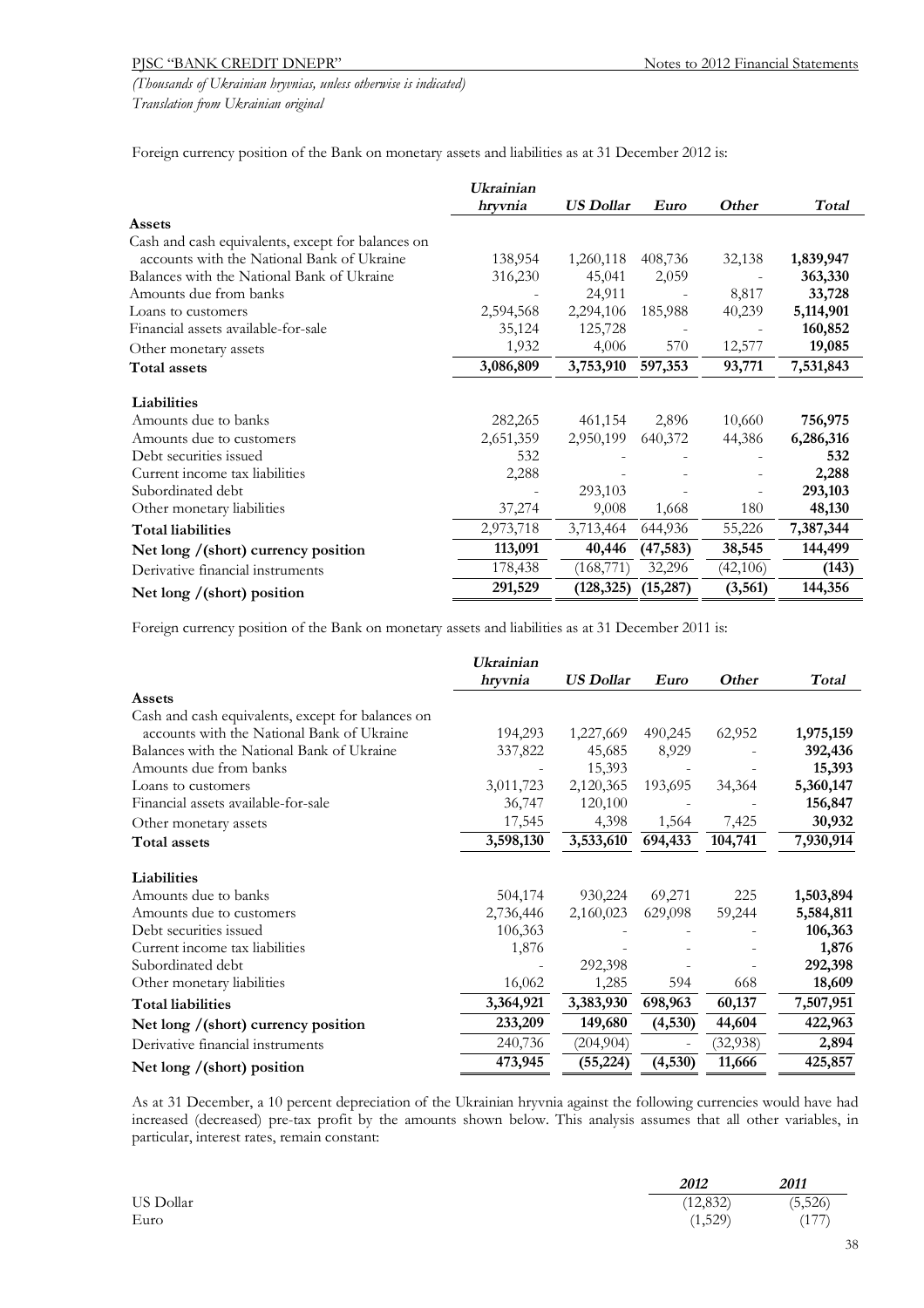As at 31 December, a 10 percent appreciation of the Ukrainian hryvnia against the above currencies would have had an equal but opposite effect on the pre-tax profit in the amounts shown above, on the basis that all other variables remain constant.

#### **Interest rate risk**

Interest rate risk is the risk that movements in interest rates will affect future cash flows or fair value of financial instruments.

Interest rate risk is measured by the extent to which changes in market interest rates would impact interest margin and net interest income. To the extent the maturity structure of interest bearing assets differs from that of liabilities, net interest income will increase or decrease as a result of movements in interest rates. To manage interest rate risk, the Bank continually assesses market interest rates for different types of interest bearing assets and liabilities.

Interest margins on assets and liabilities having different maturities may increase as a result of changes in market interest rates. In practice, the Bank resets interest rates on both assets and liabilities based on current market conditions and mutual consent with its counterparties by formal amending the original agreements and setting forth the new interest rate.

The ALCO and the Credit Committee are responsible for interest rate risk management. The ALCO establishes the principal policies and approaches to interest rate risk management, including maximum loan and minimum borrowing rates by products, classes of customers and maturities. The Credit Committee is responsible for ensuring compliance with the guidelines set by the ALCO. At the same time, the Customers Management Department and the Retail Business Division, with the approval of the Risk Management Department, recommend to the ALCO altering certain interest rates subject to changes in the market conditions or for internal reasons. The interest rate risk is managed using the gap analysis method, whereby the difference or gap between the interest rate sensitive assets and the interest rate sensitive liabilities is determined and analysed.

The average effective interest rates of the major interest bearing assets and liabilities are:

|                                    | 31 December 2012 |                  |                          | 31 December 2011 |                  |          |
|------------------------------------|------------------|------------------|--------------------------|------------------|------------------|----------|
|                                    | Ukrainian        |                  |                          | Ukrainian        |                  |          |
|                                    | hryvnia          | <b>US Dollar</b> | Euro                     | hrvynia          | <b>US Dollar</b> | Euro     |
|                                    |                  |                  |                          |                  |                  |          |
| Balances with the National Bank of |                  |                  |                          |                  |                  |          |
| Ukraine                            | $2.3\%$          |                  |                          | $2.3\%$          |                  |          |
| Loans to customers                 | $18.7\%$         | $10.3\%$         | $10.3\%$                 | $16.2\%$         | $10.6\%$         | $10.4\%$ |
| Amounts due to banks               | $7.5\%$          | $1.3\%$          | $0.1\%$                  | $10.8\%$         | $0.6\%$          |          |
| Current accounts of customers      | $6.3\%$          | $3.5\%$          | $3.6\%$                  | $5.8\%$          | $1.4\%$          | $2.7\%$  |
| Term deposits of customers         | $19.1\%$         | $9.3\%$          | $7.3\%$                  | $15.3\%$         | $9.0\%$          | $6.9\%$  |
| Debt securities issued             | $15.9\%$         |                  | $\overline{\phantom{a}}$ | $15.8\%$         |                  |          |
| Subordinated debt                  |                  | $8.9\%$          |                          |                  | $8.0\%$          |          |

In case of the market changes, the Bank's management, under the terms of the loan agreements, has the right to change the interest rates on the loans to customers. Moreover, the Bank regularly revises interest rates on amounts due to customers depending on market structure. The Bank calculates the absolute interest risk or changes in net interest income under the scenario of parallel shift in the yield curve. The increase in interest rates by 1%, with all other variables remained constant, would decrease the net interest income for the year by UAH 13,216 thousand (2011: decrease by UAH 9,780 thousand). A 1% decrease in interest rates would have had an equal but opposite effect on the net interest income by the amount shown above, on the basis that all other variables remain constant.

#### **Liquidity risk**

Liquidity risk arises in the course of general funding activities as well as from management of open positions. It includes both the risk of being unable to raise the funding with appropriate maturities and rates and the risk of being unable to liquidate an asset at a reasonable price and in a due time as well as the risk of the Bank's failure to meet its obligations when due in normal course of business or under unforeseen circumstances.

Management's approach to managing liquidity is to ensure that the Bank has reasonably sufficient liquidity to meet its liabilities when due, under both normal conditions and extraordinary circumstances, without incurring unjustifiable losses or damaging the Bank's reputation.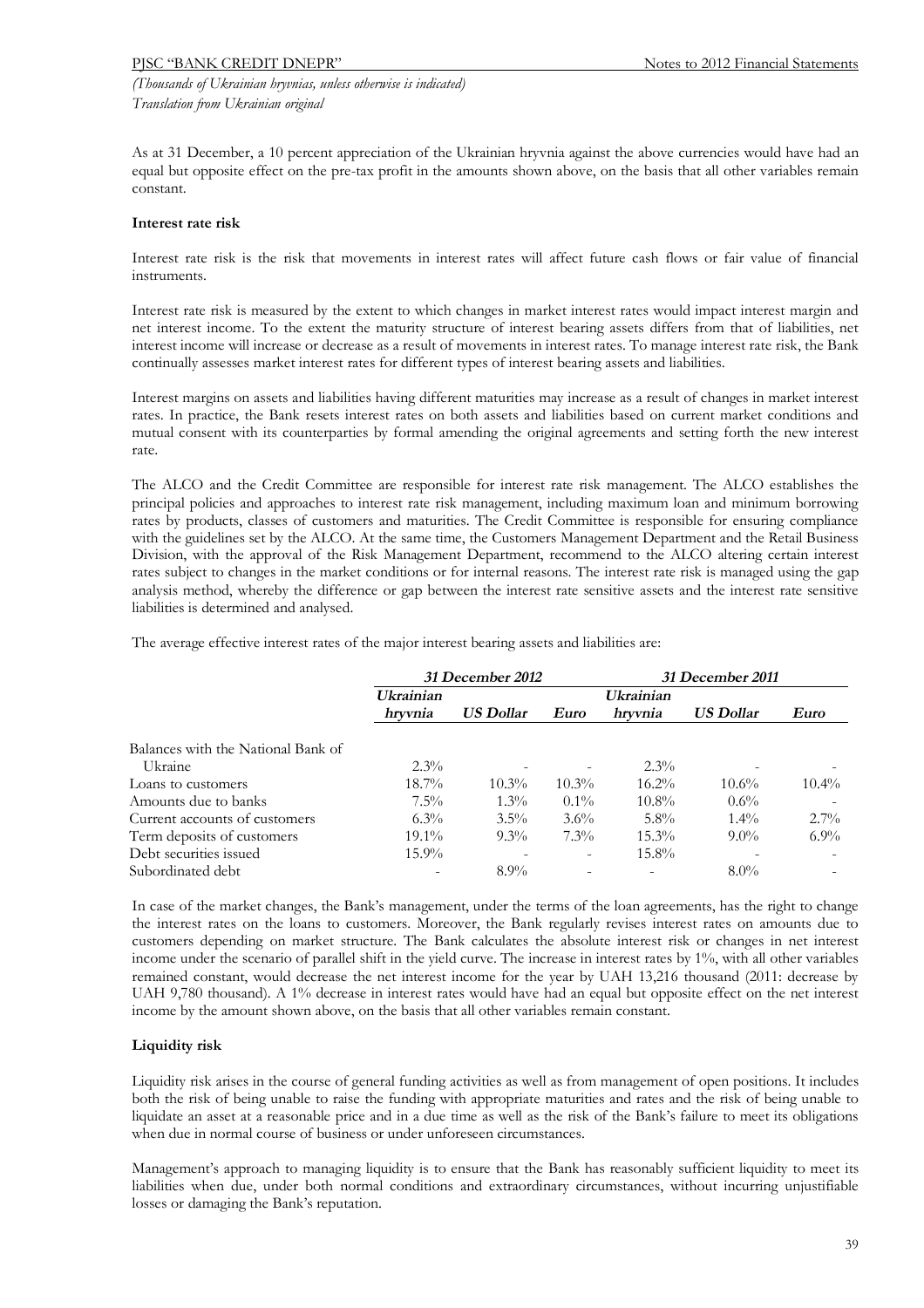The Bank actively keeps a diversified and stable funding sources comprising of debt securities issued, long-term and short-term loans from other banks, core corporate and retail customer deposits, as well as diversified portfolios of highly liquid assets, in order to be able to respond quickly and smoothly to unforeseen liquidity requirements.

To maintain its short-term liquidity, the Bank takes short-term deposits, enters into repurchase transactions and buys and sells foreign currency, securities and precious metals. To maintain its long-term liquidity, the Bank takes medium and long-term deposits, purchases and sales securities, regulates its interest rate policy and controls expenses. In managing its liquidity, the Bank considers the obligatory reserve placement requirements set by the NBU, which size, in particular, depends on the level of finds deposited by the customers.

The Bank has to comply with the mandatory liquidity ratios set by the NBU on a daily basis. These ratios include:

- quick ("acid") liquidity ratio, which is calculated as the ratio of highly-liquid assets to liabilities payable on demand;
- current liquidity ratio, which is calculated as the ratio of liquid assets to liabilities maturing within 31 calendar days;
- short-term liquidity ratio, which is calculated as the ratio of liquid assets to short-term liabilities maturing within one year.

Liabilities repayable on demand are treated as if redemption claim would have been made at the earliest date possible. However, the Bank expects that majority of the customers will not claim for redemption at such earliest possible date and, consequently, the table does not reflect expected cash flows calculated by the Bank based on the information on deposits redemption in past periods.

The Bank's undiscounted financial liabilities grouped by their residual contractual maturities and other undiscounted cash outflows as at 31 December 2012 are:

|                                                                | Up to 3 months | From 3 months to<br>1 year | From 1 to 5<br>vears | Over $5$<br>years | Total      |
|----------------------------------------------------------------|----------------|----------------------------|----------------------|-------------------|------------|
| <b>Financial liabilities</b>                                   |                |                            |                      |                   |            |
| Amounts due to banks                                           | 567,568        | 198,481                    |                      |                   | 766,049    |
| Amounts due to customers                                       | 3,554,444      | 2,619,766                  | 263,176              |                   | 6,437,386  |
| Debt securities issued                                         | 537            |                            |                      |                   | 537        |
| Subordinated debt                                              | 12,510         | 19,068                     | 101,695              | 387,221           | 520,494    |
| Other financial liabilities                                    | 37,338         |                            |                      |                   | 37,338     |
| <b>Total liabilities</b>                                       | 4,172,397      | 2,837,315                  | 364,871              | 387,221           | 7,761,804  |
| Gross amount payable<br>under currency swap<br>arrangements    | 386,545        |                            |                      |                   | 386,545    |
| Gross amount receivable<br>under currency swap<br>arrangements | (386, 402)     |                            |                      |                   | (386, 402) |
| Undiscounted cash<br>outflow                                   | 4,172,540      | 2,837,315                  | 364,871              | 387,221           | 7,761,947  |

The category "Up to 3 months" above also includes amounts on demand.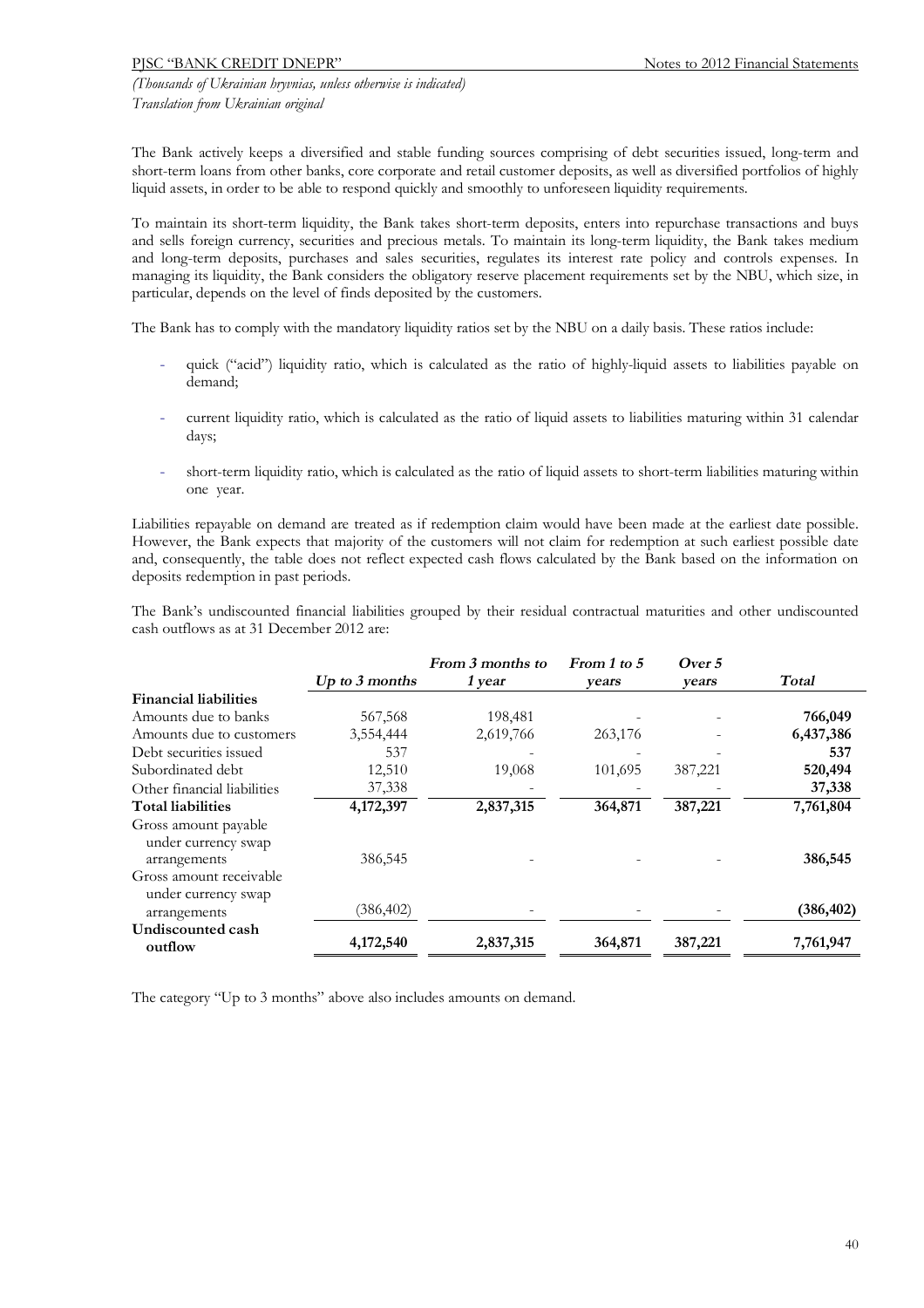*(Thousands of Ukrainian hryvnias, unless otherwise is indicated) Translation from Ukrainian original* 

The Bank's undiscounted financial liabilities grouped by their residual contractual maturities and other undiscounted cash outflows as at 31 December 2011 are:

|                                                                |                | From 3 months to | From 1 to 5 | Over 5 |            |
|----------------------------------------------------------------|----------------|------------------|-------------|--------|------------|
|                                                                | Up to 3 months | 1 year           | years       | years  | Total      |
| <b>Financial liabilities</b>                                   |                |                  |             |        |            |
| Amounts due to banks                                           | 1,125,438      | 237,446          | 177,801     |        | 1,540,685  |
| Amounts due to customers                                       | 3,484,241      | 2,018,812        | 241,893     | 14,387 | 5,759,333  |
| Debt securities issued                                         | 106,565        |                  |             |        | 106,565    |
| Subordinated debt                                              | 5,564          | 17,226           | 383,021     |        | 405,811    |
| Other financial liabilities                                    | 8,551          |                  |             |        | 8,551      |
| <b>Total liabilities</b>                                       | 4,730,359      | 2,273,484        | 802,715     | 14,387 | 7,820,945  |
| Gross amount payable<br>under currency swap<br>arrangements    | 433,339        |                  |             |        | 433,339    |
| Gross amount receivable<br>under currency swap<br>arrangements | (435, 816)     |                  |             |        | (435, 816) |
| Undiscounted cash<br>outflow                                   | 4,727,882      | 2,273,484        | 802,715     | 14,387 | 7,818,468  |

The category "Up to 3 months" above also includes amounts on demand.

Timing of cash flows on assets and liabilities and the ability to replace, at acceptable cost, interest-bearing liabilities as they mature, are important factors in assessing the liquidity position of the Bank and its exposure to changes in interest and foreign exchange rates.

Residual contractual maturities of financial assets, net of allowance for impairment, and financial liabilities as at 31 December 2012 are:

|                                            |           | From 3    |             |              |           |
|--------------------------------------------|-----------|-----------|-------------|--------------|-----------|
|                                            | Up to $3$ | months to | From 1 to 5 |              |           |
|                                            | months    | 1 year    | vears       | Over 5 years | Total     |
| Assets                                     |           |           |             |              |           |
| Cash and cash equivalents, except for      |           |           |             |              |           |
| balances on accounts with the National     |           |           |             |              |           |
| Bank of Ukraine                            | 1,839,947 |           |             |              | 1,839,947 |
| Balances with the National Bank of Ukraine | 363,330   |           |             |              | 363,330   |
| Amounts due from banks                     | 24,911    |           |             |              | 24,911    |
| Loans to customers                         | 1,407,556 | 2,759,759 | 897,698     | 49,888       | 5,114,901 |
| Financial assets available-for-sale        | 30,862    | 130,507   |             |              | 161,369   |
| Other financial assets                     | 7,406     |           |             |              | 7,406     |
| Total assets                               | 3,674,012 | 2,890,266 | 897,698     | 49,888       | 7,511,864 |
| Liabilities                                |           |           |             |              |           |
| Amounts due to banks                       | 561,274   | 195,701   |             |              | 756,975   |
| Amounts due to customers                   | 3,024,400 | 2,735,327 | 526,589     |              | 6,286,316 |
| Debt securities issued                     | 532       |           |             |              | 532       |
| Subordinated debt                          | 6,154     |           |             | 286,949      | 293,103   |
| Other financial liabilities                | 37,338    |           |             |              | 37,338    |
| <b>Total liabilities</b>                   | 3,629,698 | 2,931,028 | 526,589     | 286,949      | 7,374,264 |
| Liquidity gap for the period               | 44,314    | (40, 762) | 371,109     | (237,061)    | 137,600   |
| Cumulative liquidity gap                   | 44,314    | 3,552     | 374,661     | 137,600      |           |

The category "Up to 3 months" above also includes amounts on demand.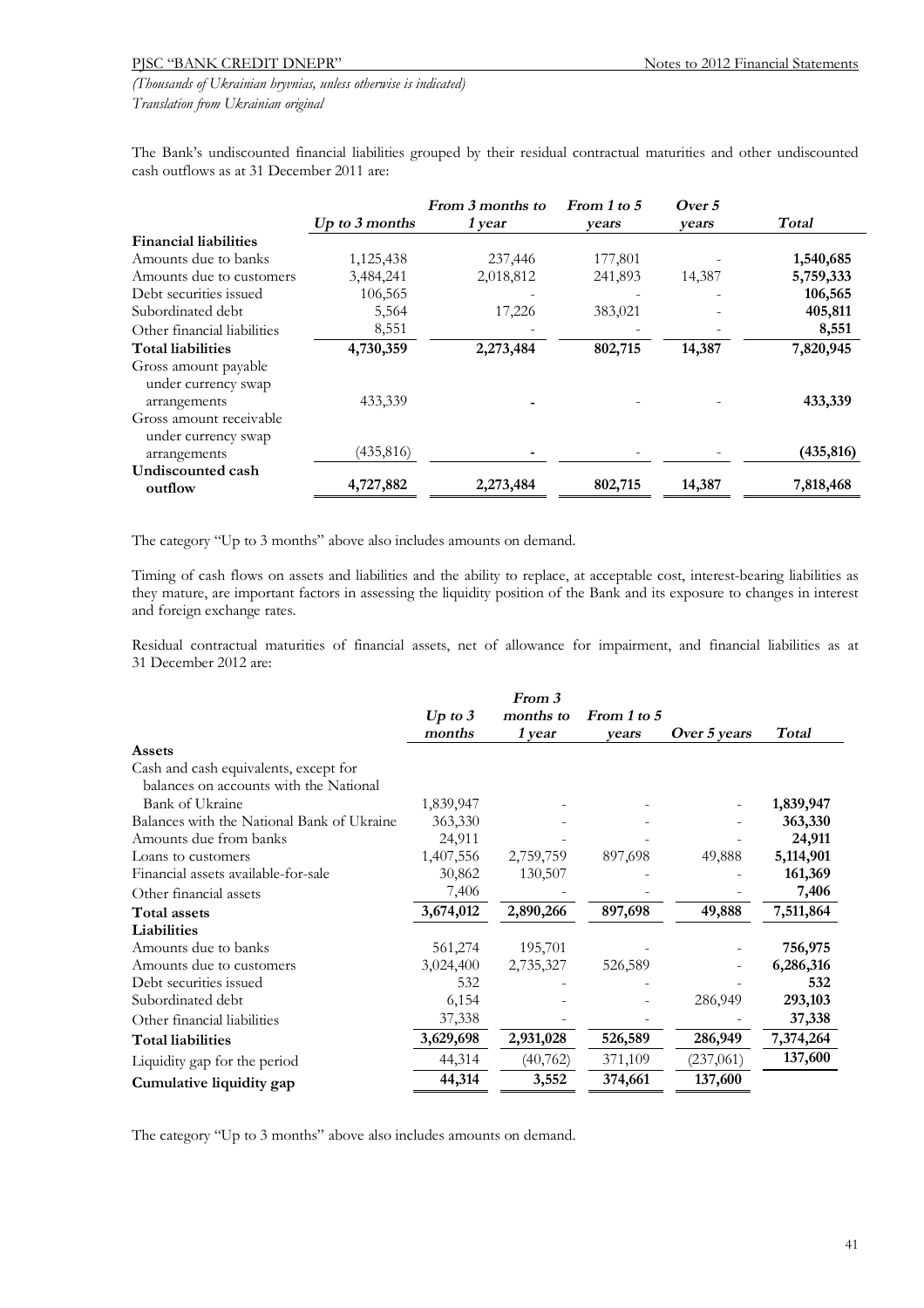Residual contractual maturities of financial assets, net of allowance for impairment, and financial liabilities as at 31 December 2011 are:

|                                            |           | From 3    |             |              |           |
|--------------------------------------------|-----------|-----------|-------------|--------------|-----------|
|                                            | Up to $3$ | months to | From 1 to 5 |              |           |
|                                            | months    | 1 year    | years       | Over 5 years | Total     |
| Assets                                     |           |           |             |              |           |
| Cash and cash equivalents, except for      |           |           |             |              |           |
| balances on accounts with the National     |           |           |             |              |           |
| Bank of Ukraine                            | 1,975,159 |           |             |              | 1,975,159 |
| Balances with the National Bank of Ukraine | 392,436   |           |             |              | 392,436   |
| Amounts due from banks                     | 15,393    |           |             |              | 15,393    |
| Loans to customers                         | 1,963,583 | 2,125,140 | 1,221,644   | 49,780       | 5,360,147 |
| Financial assets available-for-sale        | 1,309     | 120,100   | 34,921      | 517          | 156,847   |
| Other financial assets                     | 14,657    |           |             |              | 14,657    |
| Total assets                               | 4,362,537 | 2,245,240 | 1,256,565   | 50,297       | 7,914,639 |
| Liabilities                                |           |           |             |              |           |
| Amounts due to banks                       | 1,114,397 | 216,599   | 172,898     |              | 1,503,894 |
| Amounts due to customers                   | 3,062,437 | 2,037,278 | 473,040     | 12,056       | 5,584,811 |
| Debt securities issued                     | 106,363   |           |             |              | 106,363   |
| Subordinated debt                          | 5,564     |           | 286,834     |              | 292,398   |
| Other financial liabilities                | 8,551     |           |             |              | 8,551     |
| <b>Total liabilities</b>                   | 4,297,312 | 2,253,877 | 932,772     | 12,056       | 7,496,017 |
| Liquidity gap for the period               | 65,225    | (8,637)   | 323,793     | 38,241       | 418,622   |
| Cumulative liquidity gap                   | 65,225    | 56,588    | 380,381     | 418,622      |           |

The category "Up to 3 months" above also includes amounts on demand.

In accordance with the Ukrainian legislation and contractual terms of the loans, the Bank has the right to demand the repayment of loans from customers prior to their contractual maturity if the borrowers' financial position deteriorates, or if the borrowers do not fulfil their contractual obligations as well as in some other cases. In accordance with the Ukrainian legislation and contractual terms of the deposits, the Bank's customers have the right to withdraw funds from term accounts prior to their contractual maturity with the accrued interest due being fully or partially lost.

#### **Operating risk**

Operating risk is the risk arisen as a result of the system error, human errors, fraud or external events. Where the control system malfunctions, the operating risks can damage the reputation and have legal implications or lead to financial losses. The Bank cannot assume that all operating risks are eliminated, however, by applying internal controls and by keeping track and responding to the potential risks the Bank can manage such risks. The internal controls provide for the effective segregation of duties, access rights, approval and reconciliation procedures, personnel training as well as assessment procedures, including internal audit.

In 2012, in order to mitigate operational risks the Operating Risk Management Section has been established within the Bank's structure. The purpose of this subdivision's activities is to implement, control the activities and continuously improve the Bank's operational risk management system. In addition, the Operating Risk Management Committee was established, which consists of the Bank's managers whose activities are directly related to the main factors of operating risk and who will collegially make decisions on the most appropriate measures to mitigate the Bank's operating risks.

## **27. Related party disclosures**

The Bank grants loans to customers, attracts deposits and performs other transactions with related parties in the ordinary course of business. Parties are considered to be related if one party has the ability to control the other party or exercises significant influence over the other party when making financial and operational decisions. Terms of transactions with related parties are established at the time of transaction. Related parties comprise the Shareholder of the Bank, members of the Supervisory Board, key management personnel and their close family members, companies that are controlled or significantly influenced by the Shareholder, by key management personnel or by their close family members. The key management personnel are those individuals who have the authority and responsibility for planning, directing and controlling the activities of the Bank directly or indirectly, and include the members of the Management Board and the Supervisory Board.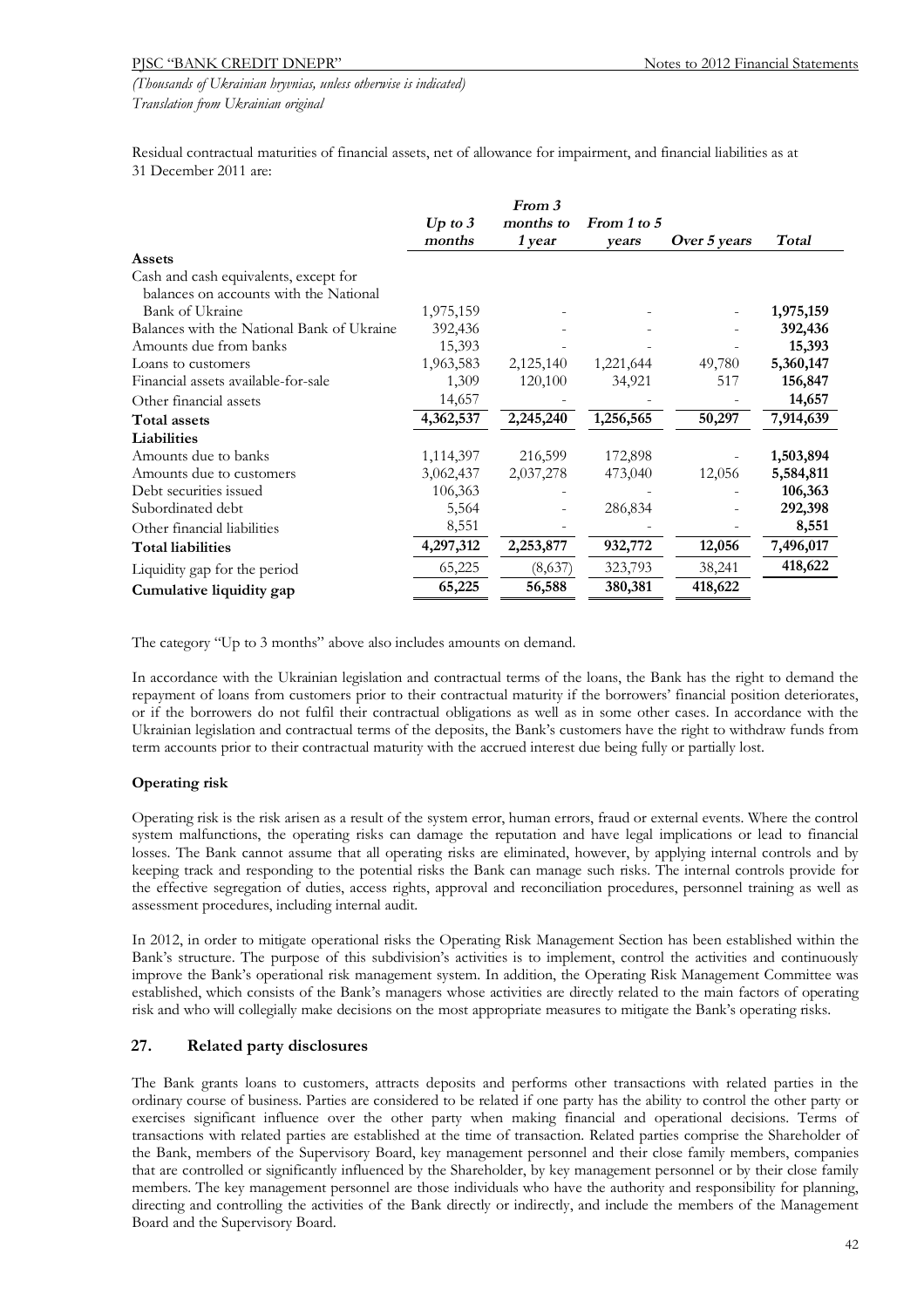Management of the Bank believes that the terms of transactions with related parties were similar to those offered to non-related parties.

The Bank's transactions with the related parties and balances with related parties as at 31 December 2012 and 2011 are:

|                          |                    | 2012                     |         |                    | 2011                     |         |  |
|--------------------------|--------------------|--------------------------|---------|--------------------|--------------------------|---------|--|
|                          |                    | Key                      |         |                    | Key                      |         |  |
|                          |                    | management Total related |         |                    | management Total related |         |  |
|                          | <b>Shareholder</b> | personnel                | parties | <b>Shareholder</b> | personnel                | parties |  |
| Loans to customers       |                    |                          |         |                    | 322                      | 322     |  |
| Amounts due to customers |                    | 19.443                   | 19,443  |                    | 50                       | 50      |  |
| Interest income          |                    | 450                      | 450     |                    | 22                       | 22      |  |
| Interest expenses        |                    | 2,013                    | 2,013   |                    |                          |         |  |

Interest rates applicable to the transactions with related parties are:

|                           |                    | 2012                     |                |                          | 2011                     |          |  |
|---------------------------|--------------------|--------------------------|----------------|--------------------------|--------------------------|----------|--|
|                           |                    | Key                      |                |                          | Key                      |          |  |
|                           |                    | management Total related |                |                          | management Total related |          |  |
|                           | <b>Shareholder</b> | personnel                | <i>parties</i> | <b>Shareholder</b>       | personnel                | parties  |  |
| Loans to customers:       |                    |                          |                |                          |                          |          |  |
| - in UAH                  |                    |                          |                |                          | $18.0\%$                 | $18.0\%$ |  |
| Amounts due to customers: |                    |                          |                |                          |                          |          |  |
| - in UAH                  |                    | $9.4\%$                  | $9.4\%$        | $\overline{\phantom{0}}$ |                          |          |  |
| - in foreign currencies   |                    | $6.5\%$                  | $6.5\%$        |                          | $2.0\%$                  | $2.0\%$  |  |

Amounts due to customers, which are related parties of the Bank, are represented by current accounts on demand and term deposits of individuals. During 2012, the Bank received UAH 15 thousand of fee and commission income for servicing the related parties current accounts (2011: UAH 9 thousand).

The remuneration of the key management personnel for the year ended 31 December 2012 is represented by short-term employee benefits amounting to UAH 10,907 thousand (2011: UAH 11,461 thousand).

## **28. Segment reporting**

For management purposes, the Bank is organised into three operating segments:

*Corporate banking.* Issuing loans, opening time deposit and serving current accounts of legal entities and institutional customers.

*Retail banking.* Serving deposits of individuals', and providing consumer loans, overdrafts, credit card and fund transfer facilities.

*Investment banking.* Providing investment banking services, which include trade financing, merger and acquisitions advice, specialised financial advice and trading.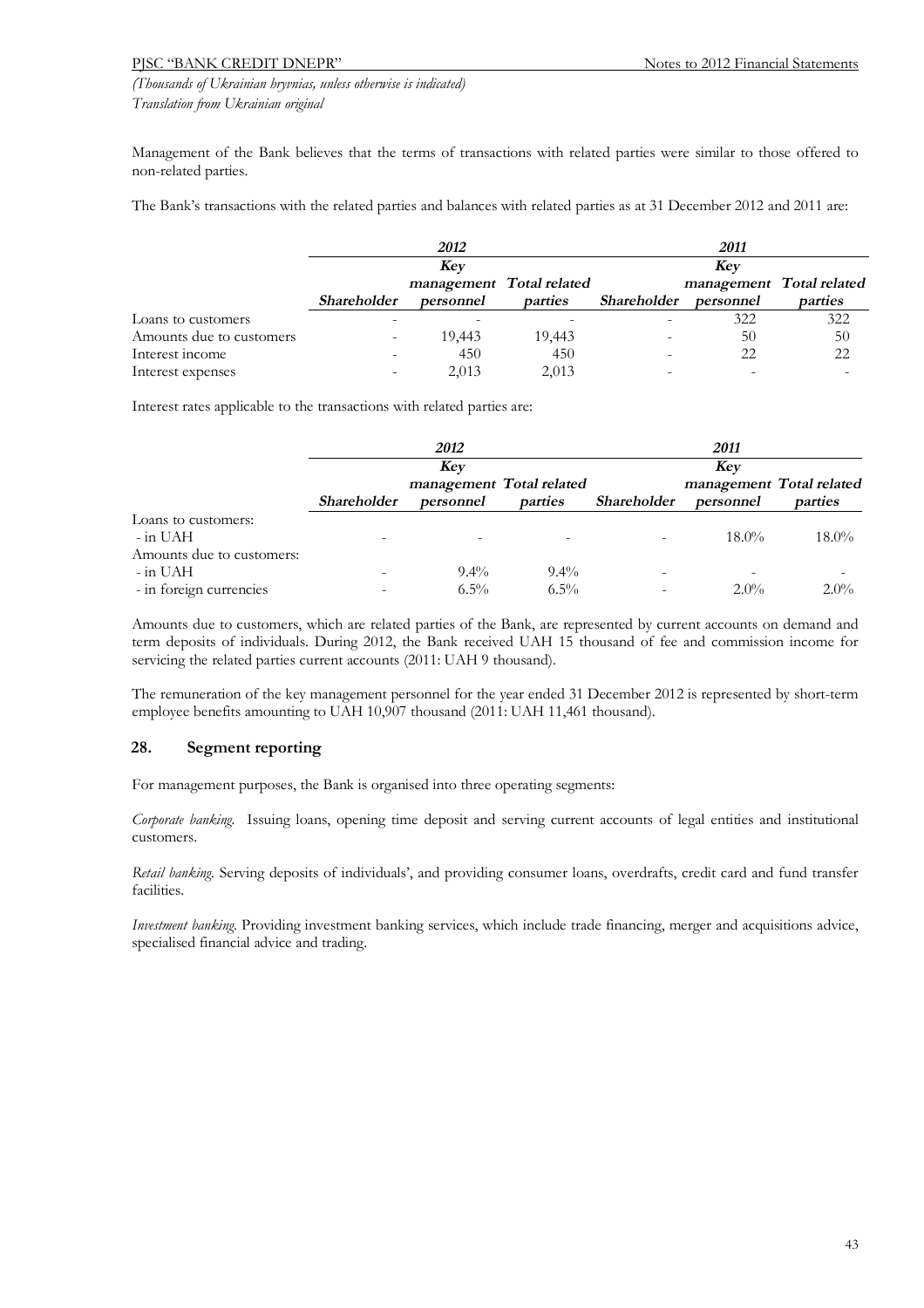*(Thousands of Ukrainian hryvnias, unless otherwise is indicated) Translation from Ukrainian original* 

The information on revenue and profit as well as assets and liabilities of the Bank's operating segments for the year ended 31 December 2012 is:

|                                   | Corporate<br>banking | Retail<br>banking | Investment<br>banking | <b>Unallocated</b> | <b>Total</b> |
|-----------------------------------|----------------------|-------------------|-----------------------|--------------------|--------------|
| Revenue                           |                      |                   |                       |                    |              |
| <b>External customers</b>         |                      |                   |                       |                    |              |
| Interest income                   | 679,174              | 46,387            | 38,363                |                    | 763,924      |
| Fee and commission income         | 39,922               | 39,391            | 8,944                 |                    | 88,257       |
| Net gains / (losses) arising from |                      |                   |                       |                    |              |
| foreign currencies                |                      |                   | 58,927                | (7,674)            | 51,253       |
| Other income                      |                      |                   | 14                    | 4,313              | 4,327        |
|                                   | 719,096              | 85,778            | 106,248               | (3,361)            | 907,761      |
| Interest expenses                 | (204, 481)           | (351, 340)        | (54,259)              | (23, 621)          | (633, 701)   |
| Fee and commission expenses       | (273)                | (299)             | (10, 220)             |                    | (10,792)     |
| Allowance for impairment of       |                      |                   |                       |                    |              |
| loans to customers                | (238, 395)           | (9,523)           |                       |                    | (247, 918)   |
| Personnel expenses                | (58, 883)            | (37, 624)         | (8,450)               | (18, 145)          | (123, 102)   |
| Depreciation and amortisation     |                      |                   |                       | (26, 621)          | (26, 621)    |
| Other charges to allowances for   |                      |                   |                       |                    |              |
| impairment and provisions         |                      |                   |                       | (15,246)           | (15,246)     |
| Other operating expenses          | (13,200)             | (70, 230)         | (2,767)               | (44, 347)          | (130, 544)   |
| <b>Segment results</b>            | 203,864              | (383, 238)        | 30,552                | (131, 341)         | (280, 163)   |
| Income tax benefit                |                      |                   |                       | 40,670             | 40,701       |
| Profit/(loss) for the year        | 203,864              | (383, 238)        | 30,552                | (88, 592)          | (239, 462)   |
| Segment assets                    | 4,810,330            | 304,571           | 2,398,374             | 387,700            | 7,900,975    |
| Segment liabilities               | 2,234,793            | 4,051,523         | 757,507               | 343,521            | 7,387,344    |
| Additions to property and         |                      |                   |                       |                    |              |
| equipment                         |                      |                   |                       | 17,428             | 17,428       |

Unallocated net gains from transactions in foreign currencies represent the revaluation of foreign currency positions in the statement of financial position, as well as other income not related to principal operating activities of the Bank. Unallocated interest expenses are interest expenses paid under subordinated debt. Other unallocated expenses represent general administrative expenses of the Bank and other expenses related to impairment of assets.

Management monitors the operating results of its business units separately for the purpose of making decisions about resource allocation and performance assessment. The segment results are determined differently to those presented in financial statements. Income taxes are managed centrally and are not allocated to the operating segments.

In 2012 and 2011, the Bank did not receive any revenue from a single external customer or counterparty which would account for 10% per cent or more of the total revenue.

The Bank operates in Ukraine and nearly all of its 2012 and 2011 revenues were earned from Ukrainian counterparties. As at 31 December 2012, all of tangible assets of the Bank were located in Ukraine (2011: 100%). The geographical concentration of financial assets and liabilities is presented in Note 25.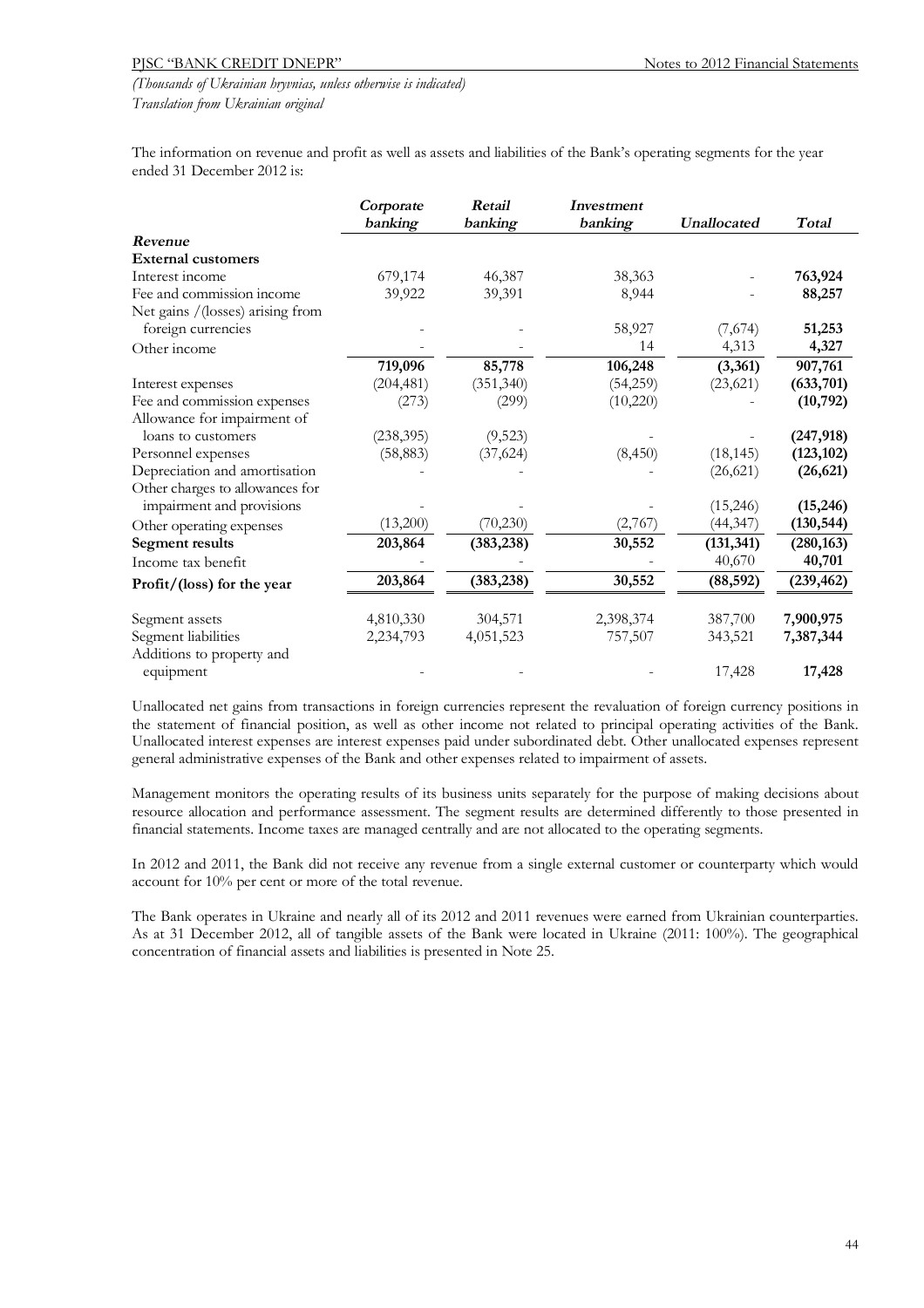*(Thousands of Ukrainian hryvnias, unless otherwise is indicated) Translation from Ukrainian original* 

The information on revenue and profit as well as assets and liabilities of the Bank's operating segments for the year ended 31 December 2011 is:

|                                        | Corporate<br>banking | Retail<br>banking | Investment<br>banking | <b>Unallocated</b> | Total      |
|----------------------------------------|----------------------|-------------------|-----------------------|--------------------|------------|
| Revenue                                |                      |                   |                       |                    |            |
| <b>External customers</b>              |                      |                   |                       |                    |            |
| Interest income                        | 596,165              | 72,700            | 14,119                |                    | 682,984    |
| Fee and commission income              | 46,485               | 5,907             | 12,179                |                    | 64,571     |
| Net gains from financial assets        |                      |                   |                       |                    |            |
| available-for-sale                     |                      |                   | 2,354                 |                    | 2,354      |
| Net gains / (losses) arising from      |                      |                   |                       |                    |            |
| foreign currencies                     |                      |                   | 41,354                | (677)              | 40,677     |
| Other income                           |                      |                   | 24                    | 3,393              | 3,417      |
|                                        | 642,650              | 78,607            | 70,030                | 2,716              | 794,003    |
| Interest expenses                      | (110,776)            | (272, 642)        | (74, 582)             | (13, 124)          | (471, 124) |
| Fee and commission expenses            | (620)                | (147)             | (10, 363)             |                    | (11, 130)  |
| Allowance for impairment of            |                      |                   |                       |                    |            |
| loans to customers                     | (32,958)             | (7,881)           |                       |                    | (40, 839)  |
| Personnel expenses                     | (52,074)             | (34, 417)         | (7,730)               | (16,598)           | (110, 819) |
| Depreciation and amortisation          |                      |                   |                       | (15, 410)          | (15, 410)  |
| Other charges to allowances for        |                      |                   |                       |                    |            |
| impairment and provisions              |                      |                   |                       | (1,775)            | (1,775)    |
| Other operating expenses               | (10, 944)            | (60, 611)         | (704)                 | (63, 149)          | (135, 408) |
| Segment results                        | 435,278              | (297,091)         | (23, 349)             | (107, 340)         | 7,498      |
| Income tax expenses                    |                      |                   |                       | (3,297)            | (3,297)    |
| Profit/(loss) for the year             | 435,278              | (297, 091)        | (23, 349)             | (110, 637)         | 4,201      |
| Segment assets                         | 4,926,141            | 434,005           | 2,539,696             | 387,752            | 8,287,594  |
| Segment liabilities                    | 2,291,520            | 3,293,291         | 1,610,257             | 339,161            | 7,534,229  |
| Additions to property and<br>equipment |                      |                   |                       | 46,652             | 46,652     |

#### **29. Fair value measurement**

The Bank applies the following hierarchic methods of measurement to determine and disclose the fair values of the financial instruments:

- Level 1: quoted prices (unadjusted) in active markets for identical assets or liabilities.
- Level 2: measurement methods the inputs for which, having a material impact on fair values recognised in the financial statements, are based on observable market data, either directly or indirectly.
- Level 3: measurement methods the inputs for which, having a material impact on fair values recognised in the financial statements, are not based on observable market data.

Analysis of the financial instruments presented in the financial statements at fair value by hierarchic levels of fair value sources as at 31 December 2012 is:

|                                     | Level 1                  | Level 2 | Total   |
|-------------------------------------|--------------------------|---------|---------|
| <b>Financial assets</b>             |                          |         |         |
| Financial assets available-for-sale | 160,852                  | 517     | 161,369 |
| <b>Financial liabilities</b>        |                          |         |         |
| Derivative financial instruments    | $\overline{\phantom{0}}$ | (143)   | (143)   |

Analysis of the financial instruments presented in the financial statements at fair value by hierarchic levels of fair value sources as at 31 December 2011 is:

|                                     | Level 1                  | Level 2 | <b>Total</b> |
|-------------------------------------|--------------------------|---------|--------------|
| <b>Financial assets</b>             |                          |         |              |
| Financial assets available-for-sale | 156,330                  | 517     | 156,847      |
| Derivative financial instruments    | $\overline{\phantom{a}}$ | 2,894   | 2,894        |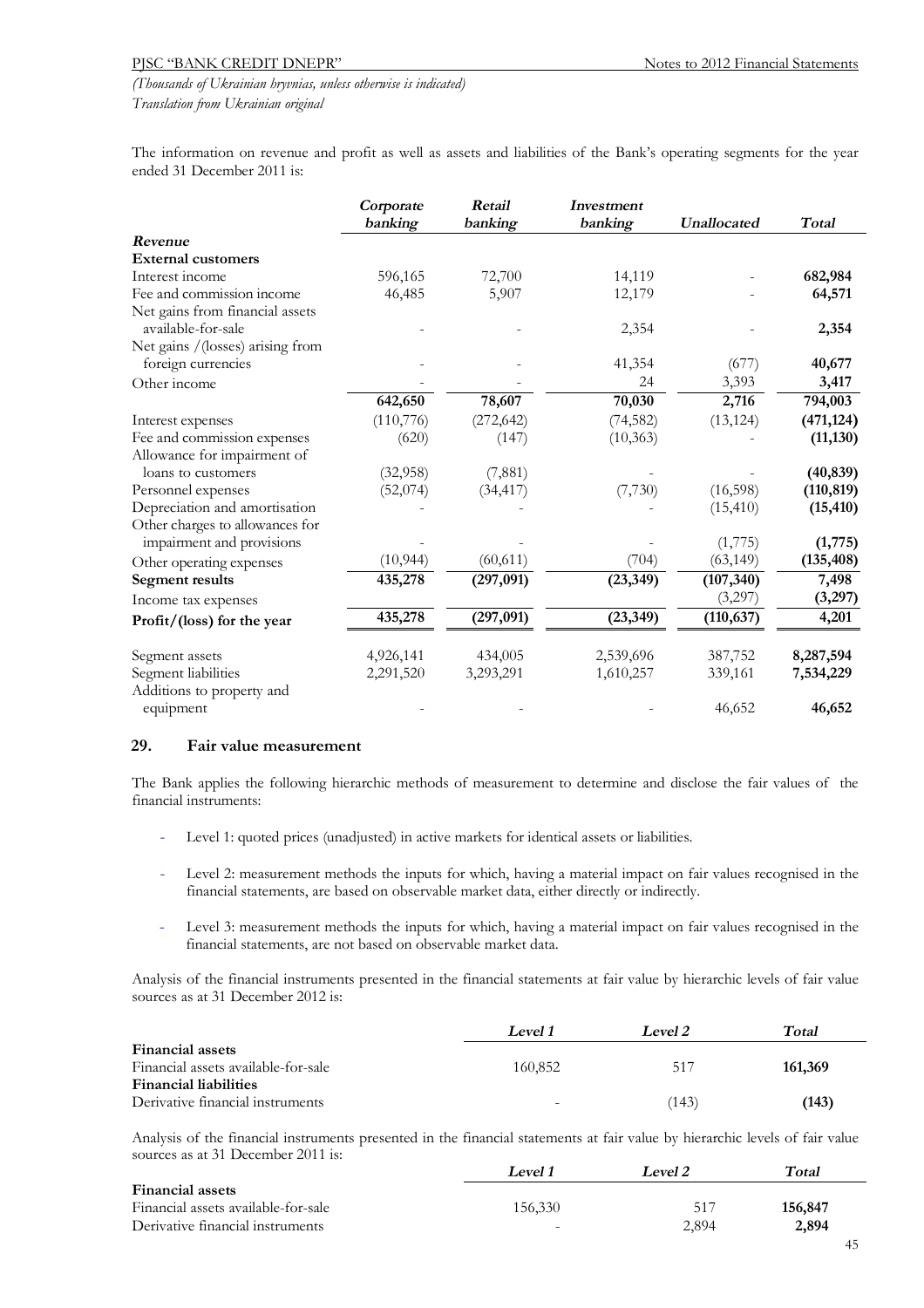The Bank did not change classification of the financial assets between the hierarchy levels either in 2012 or 2011.

#### *Financial assets available-for-sale*

Financial assets available-for-sale, which are valued using a valuation technique, primarily consist of debt securities and unquoted equity shares. These assets are valued using models which sometimes incorporate only data observable in the market and at other times use both observable and non-observable data. The non-observable inputs to the models include assumptions regarding the future financial performance of the investee, its risk profile, and economic assumptions regarding the industry and the geographical jurisdiction in which the investee operates.

#### *Derivatives*

Derivatives, which are valued using a valuation technique with market observable inputs, mainly represent interest rate swaps, currency swaps and forward foreign exchange contracts. Valuation techniques most frequently applied include forward pricing and swap models, which use present value calculations. The models incorporate various inputs including the credit quality of counterparties, foreign exchange spot and forward rates and interest rate curves.

#### *Fair value of financial assets and liabilities not carried at fair value in the statement of financial position*

The fair value of all short-tern financial assets and liabilities is considered to be approximate to their carrying amount due to short-term nature and market interest rates as at the period end. The fair value of loans and amounts due to customers maturing in more than one year is determined through discounting the future cash flows at the rates prevailing for similar instruments at the reporting date.

The comparison of carrying amount and fair value of the Bank's financial statements that are not carried at the fair value in the statement of financial position is:

|                                                       | 2012      |            |              | 2011      |            |              |
|-------------------------------------------------------|-----------|------------|--------------|-----------|------------|--------------|
|                                                       | Carrying  |            | Unrecognised | Carrying  |            | Unrecognised |
|                                                       | amount    | Fair value | gain/(loss)  | amount    | Fair value | gain/(loss)  |
| <b>Financial</b> assets                               |           |            |              |           |            |              |
| Cash and cash equivalents, except                     |           |            |              |           |            |              |
| for balances on accounts with the                     |           |            |              |           |            |              |
| National Bank of Ukraine                              | 1,839,947 | 1,839,947  |              | 1,975,159 | 1,975,159  |              |
| Balances with the National Bank of                    |           |            |              |           |            |              |
| Ukraine                                               | 363,330   | 363,330    |              | 392,436   | 392,436    |              |
| Amounts due from banks                                | 24,911    | 24,911     |              | 15,393    | 15,393     |              |
| Loans to customers                                    | 5,114,901 | 5,098,197  | (16,704)     | 5,360,147 | 5,350,710  | (9, 437)     |
| Other financial assets                                | 7,406     | 7,406      |              | 14,657    | 14,657     |              |
| <b>Financial liabilities</b>                          |           |            |              |           |            |              |
| Amounts due to banks                                  | 756,975   | 756,975    |              | 1,503,894 | 1,503,894  |              |
| Amounts due to customers                              | 6,286,316 | 6,278,984  | 7,332        | 5,584,811 | 5,584,130  | 681          |
| Debt securities issued                                | 532       | 532        |              | 106,363   | 106,363    |              |
| Subordinated debt                                     | 293,103   | 293,103    |              | 292,398   | 292,398    |              |
| Other financial liabilities                           | 37,338    | 37,338     |              | 8,551     | 8,551      |              |
| Total unrecognised change in<br>unrealised fair value |           |            | (9,372)      |           |            | (8,756)      |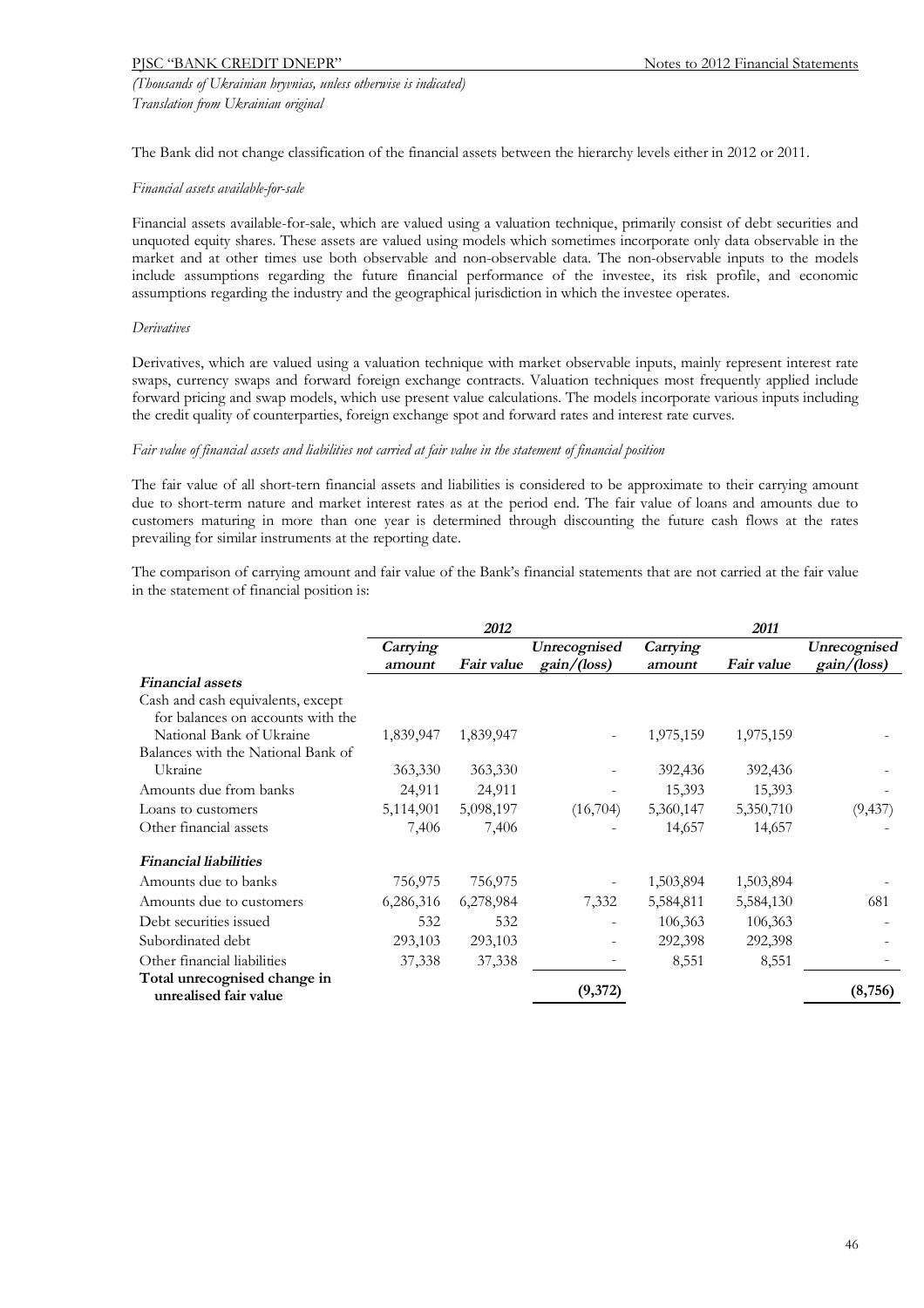#### **30. Capital management**

#### *Regulatory capital*

The Bank maintains an actively managed capital base to cover risks inherent in the business. The adequacy of the Bank's capital is monitored using, among other measures, the ratios established by the Basel Capital Accord 1988 (including as amended in November 2005, considering among other the inclusion of market risk) and the ratios established by the NBU in supervising the Bank.

The primary objectives of the Bank's capital management are to ensure that the Bank complies with externally imposed capital requirements and that the Bank maintains strong credit ratings and healthy capital ratios in order to support its business and to maximise the shareholders' value.

The Bank manages its capital structure and makes adjustments to it in the light of changes in the economic conditions and the risks attributable to its activities. In order to maintain or adjust the capital structure, the Bank may adjust the amount of dividend payment to shareholders, issue additional shares or return capital to shareholders. No changes were made in the objectives, policies and processes from the previous years.

#### *NBU capital adequacy ratio (unaudited)*

The NBU sets capital level requirements for banks and monitors their compliance. Under the current capital requirements set by the NBU, banks have to maintain a ratio of capital to risk weighted assets (the statutory capital adequacy ratio) above the established minimum level. If the bank does not maintain or sufficiently increase its capital base in line with the increase in its risk-weighted assets, it may violate the set capital adequacy benchmarks, which could lead to the sanctions from the NBU side and could affect the results of operations and the financial position. As at 31 December 2012, the minimum level of capital adequacy required by the NBU is 10.0% (2011: 10.0%). As at 31 December 2012 and 2011, the Bank had met the statutory capital adequacy requirements.

#### *Capital adequacy ratio under the Basel Capital Accord requirements*

As at 31 December, the Bank's capital adequacy ratio, calculated in accordance with the Basel Capital Accord, with subsequent amendments incorporating market risks, and on the basis of the amounts presented in these financial statements, comprised:

|                               | 2012        | 2011      |
|-------------------------------|-------------|-----------|
| Tier 1 capital                |             |           |
| Share capital                 | 338,666     | 338,666   |
| Retained earnings             | 60,157      | 299,619   |
| Additional paid-in capital    | 17,678      | 17,678    |
| Total tier 1 capital          | 416,501     | 655,963   |
| Tier 2 capital                |             |           |
| Revaluation reserve           | 97,130      | 97,402    |
| Allowable subordinated debt   | 208,251     | 292,398   |
| Total tier 2 capital          | 305,381     | 389,800   |
| Total regulatory capital      | 721,882     | 1,045,763 |
| Total risk-weighted assets    | 5, 116, 575 | 5,475,100 |
| Capital adequacy ratios       |             |           |
| Tier 1 capital adequacy ratio | 8.1%        | $12.0\%$  |
| Total capital adequacy ratio  | $14.1\%$    | 19.1%     |